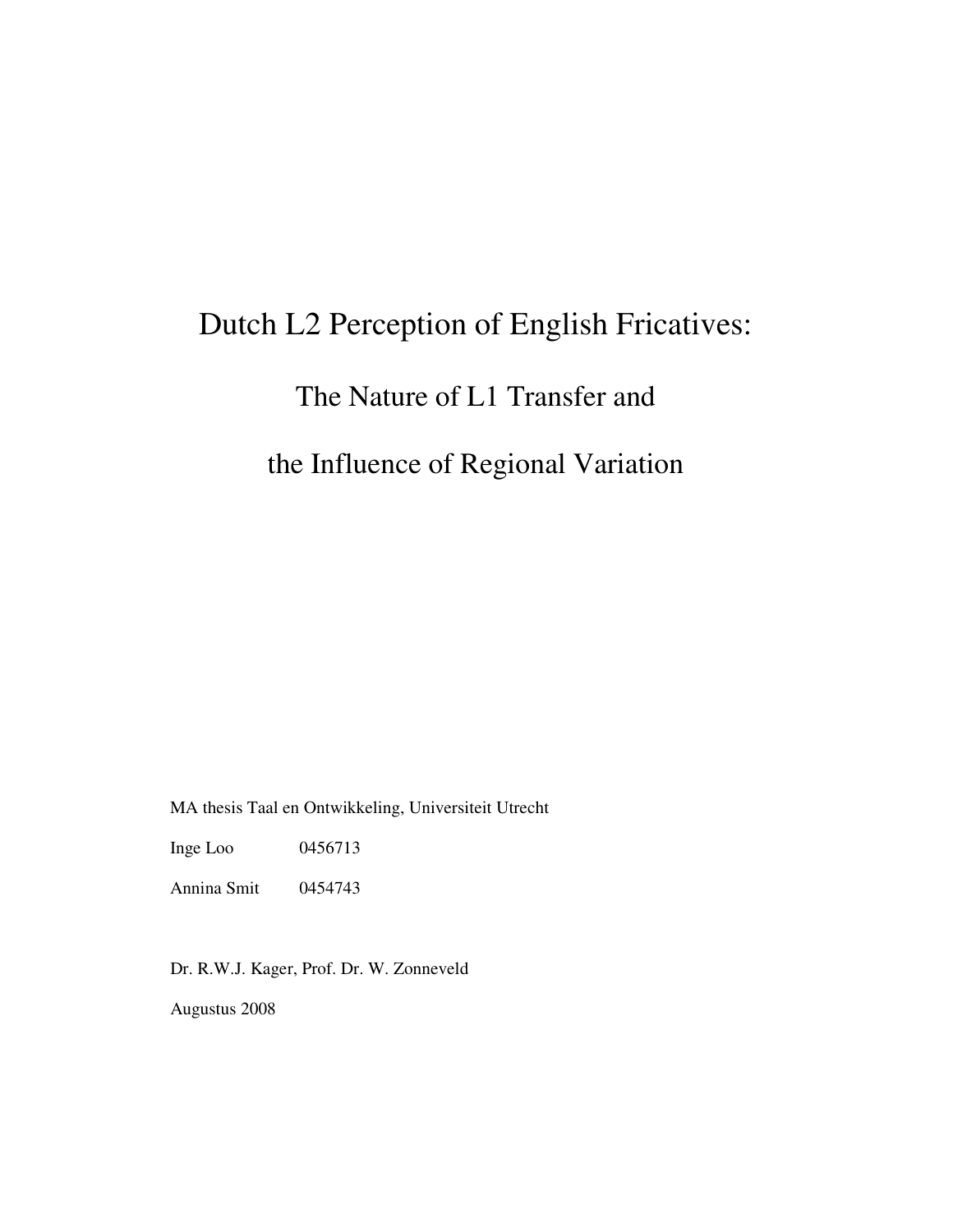### **Table of Contents**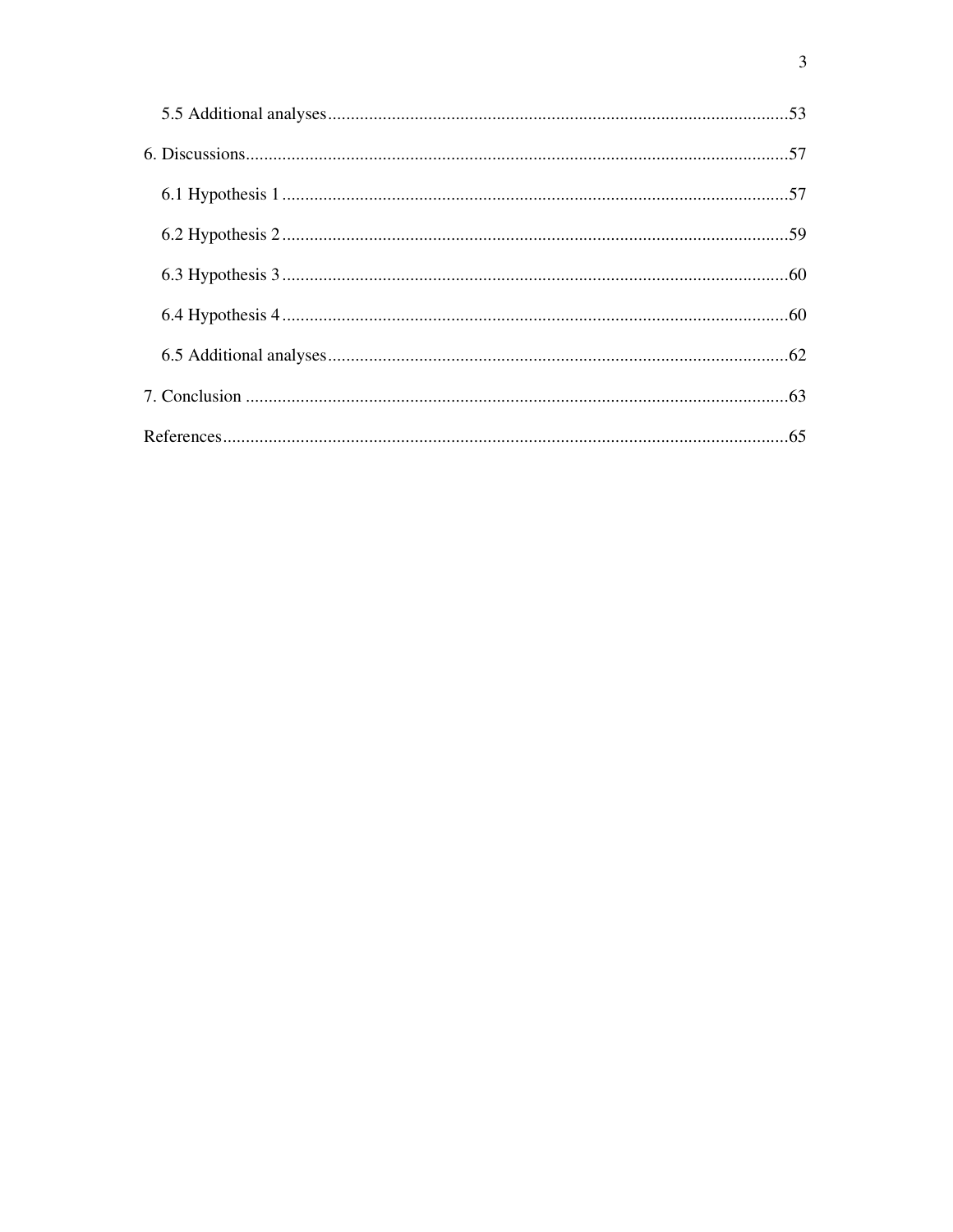#### **Preface**

Since we are both interested in the sounds of the Dutch and English language and equally so in the phenomenon of second language acquisition, and, moreover, the last time we coproduced a thesis the result was very satisfying, the decision to work together again on the current thesis was virtually predictable. This thesis reports on an investigation into the effects of Dutch regional variation on the second language acquisition of English sounds. Second language acquisition is a major part of the linguistic Master programme "Taal en Ontwikkeling", at Utrecht University. The choice to investigate the languages Dutch and English (Dutch as the first language and English as the second) was an easy one, since Dutch is our first language and English is the language we were trained in during our Bachelor programme of "Engelse Taal en Cultuur". Our interest in the regional variation in Dutch is due to our backgrounds, one of us originating from the south of the Netherlands (Inge), and one from the western Randstad (Annina). Finally, our interest in the acquisition of phonology and phonemes in particular originated from the master course 'Perception and production in L2 acquisition', taught by René Kager, who later became our tutor for this thesis. All of these interests underlie this thesis.

 In the process of doing research for the thesis, setting up the experiment and writing the actual thesis as it is now, we have learned many things. We learned how to manipulate speech sounds and set up a phonological experiment with the program *Praat,* and how to do statistical analysis with *SPSS*, with which we did not have much prior experience. During this learning process we have received help and advice from many people. In addition to appreciating each other for our teamwork, we would like to specifically mention a number of people. First, we want to thank René Kager, our tutor, who was there during the whole process, and Wim Zonneveld, our Bachelor thesis supervisor who now acted as our second

4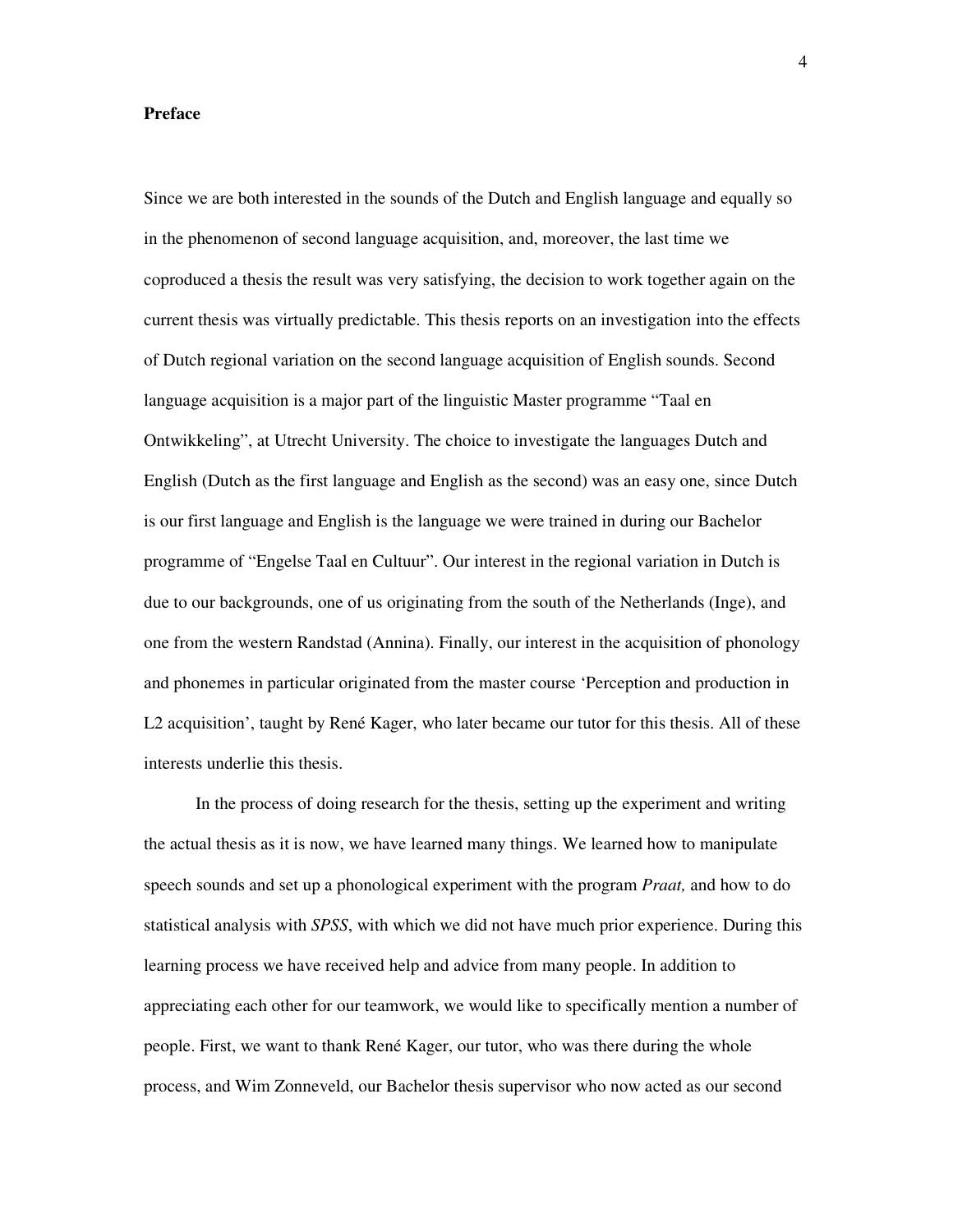reader. Furthermore, we want to thank Hans van de Velde for his advice and information on the process of devoicing of fricatives in Dutch, Bert Schouten for his advice on how to record stimuli for a discrimination task and how to manipulate the phonemes in the speech samples, and Simon Cook for recording the actual stimuli. Very important to us were the two high schools (Dr. Aletta Jacobs College in Groningen and Stedelijke Humaniora in Flemish Limburg), their students and teachers, and also the native speakers of English, who were willing to participate in our experiment. Without them, conducting this experiment would not have been possible. We want to thank Frits van Brenk and Anke van Bussel, who gave us some of their time in helping us to learn how to work with *SPSS*, and Kim Peeters who helped us to put data in *Excel*. Finally, we want to express our gratitude to Willem Loo and Tineke Smit, for helping us to find participants and to get us to them.

Inge Loo and Annina Smit, August 2008.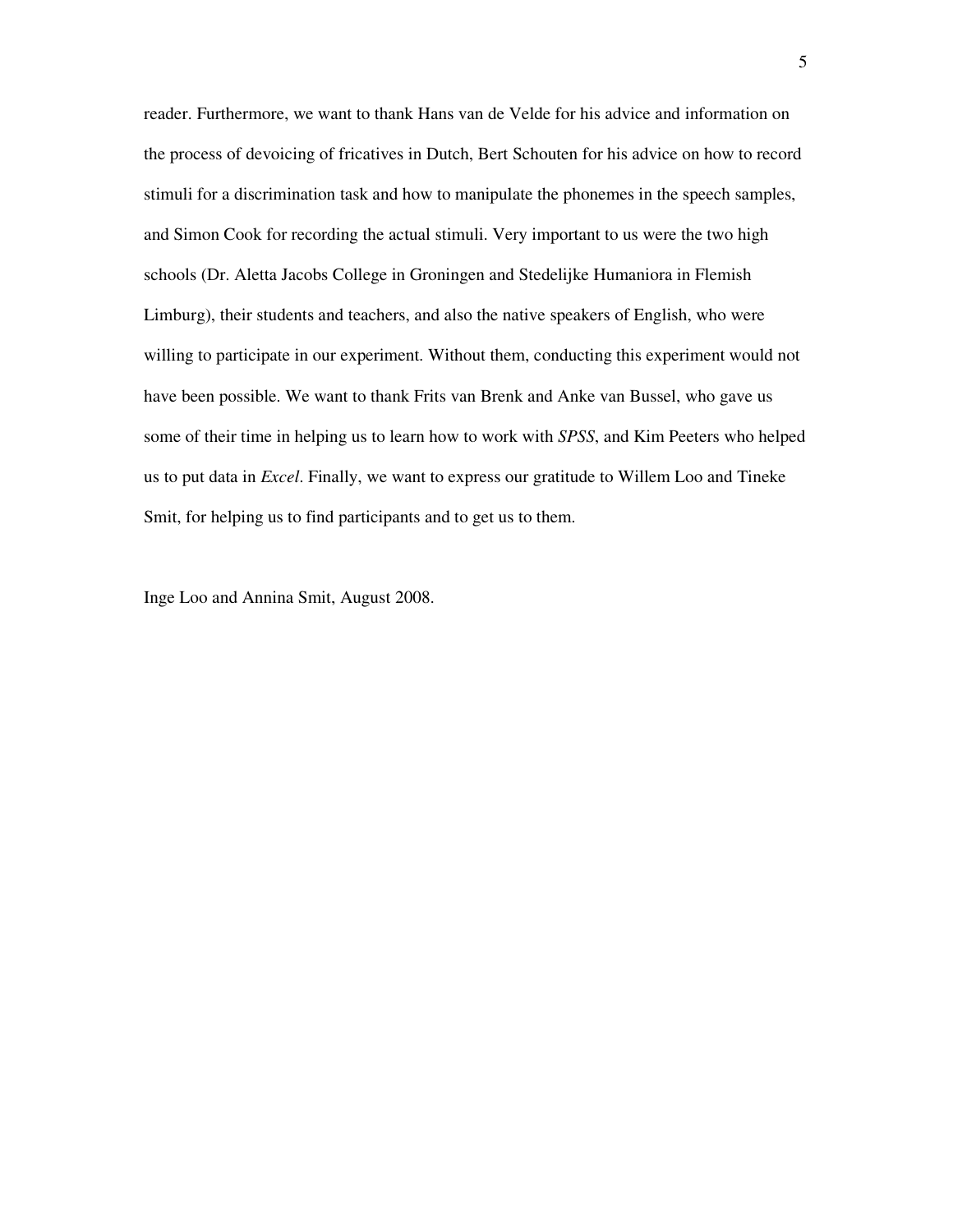#### **1. Introduction**

Every language has its own inventory of phonemes. Between languages, some of these phonemes might be similar to each other, but others might differ or have no counterpart in the other language at all. For example, a Dutch learner of English often has difficulties with the pronunciation of the English 'th' in a word such as 'that'. Or if a language does have a phoneme (contrast) similar to a phoneme (contrast) in another language, this might occur in an unfamiliar position in the other language. An English word such as 'have' is often pronounced with an /f/ instead of a /v/ by a native speaker of Dutch, who is not used to voiced obstruents in word-final position (due to the well known process of final devoicing of obstruents). It is not only the pronunciation (production) of sounds, however, that causes difficulties for second language (L2) learners. The perception of the phonemes of another language can do the same. Second language learners are often unable to hear the difference between two phonemes that are not present in their own language, nor recognise a familiar phoneme when heard in an unfamiliar position. For example, Dutch learners are often unable to hear the difference between the unfamiliar English vowels /ε/ and /œ/ in the words 'bed' and 'bad', or the difference between the familiar English consonants /s/ and /z/ in the unfamiliar final position in the words 'bus' and 'buzz'.Several studies (Broersma 2005; Cutler et al. 2004) have reported difficulties for second language learners in perceiving certain phoneme contrasts. Dutch and English are languages that contrast voiced and voiceless fricatives (and also other obstruents) such as /s-z/ and /v-f/. Unlike English, though, Dutch allows only voiceless fricatives in word-final position whereas English allows both voiced and voiceless fricatives there. Being unfamiliar with the contrast in final position, Dutch second language learners (L2 learners) of English can be expected to have difficulties in perceiving the difference between voiced and voiceless in this position.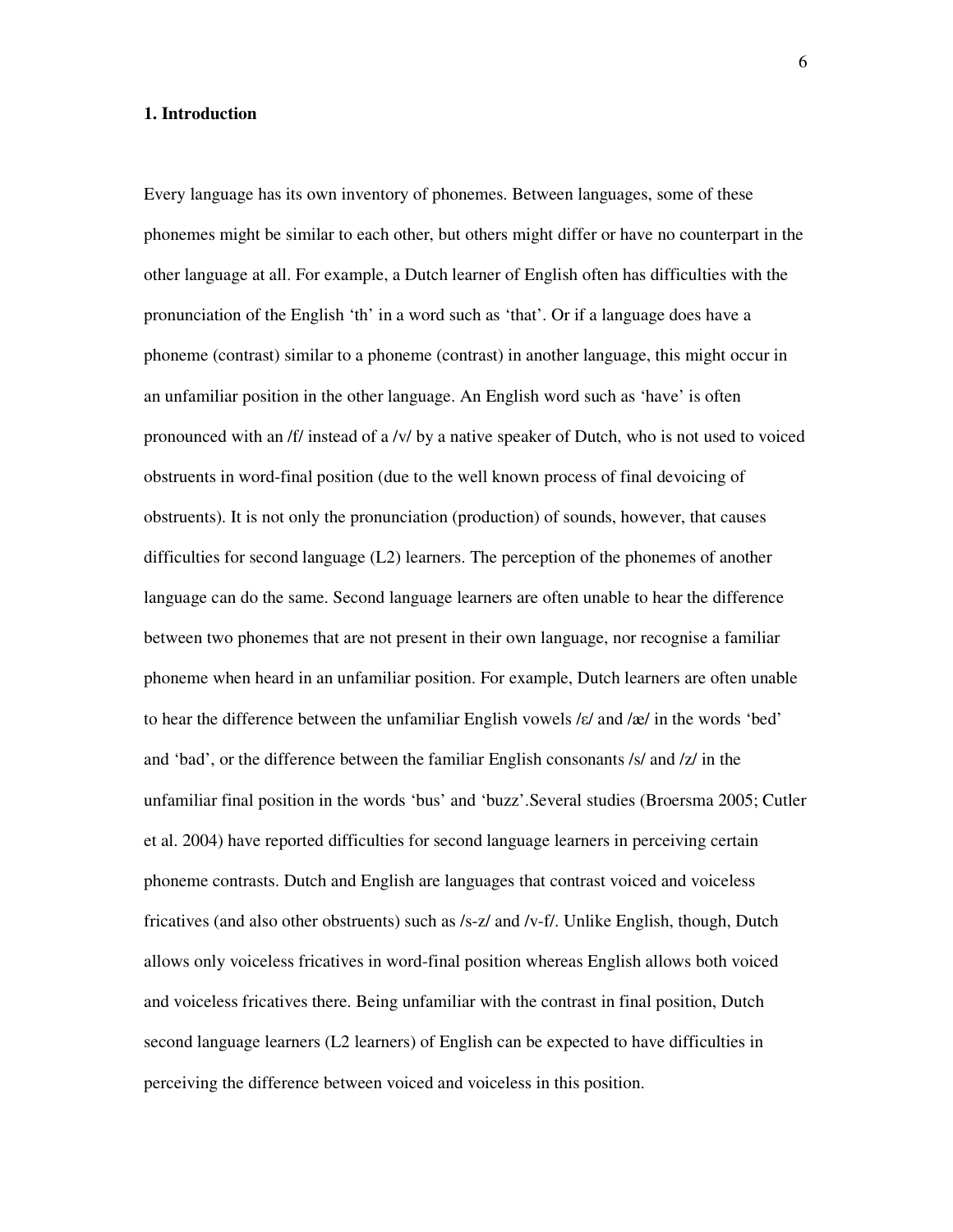In the present study we will focus on perception in second language acquisition (SLA), more specifically, Dutch L2 learners' perception of English. In the process of learning an L2, the first language  $(L1)$ , and possibly variation within the L1, can influence the L2 acquisition of accurate perception. We will investigate the role of the L1, Dutch, in the acquisition of phonemes and features of the L2, English, from this perception perspective. In doing so, we will focus on the role of Dutch regional variation in this process. In the North of the Netherlands, the contrast between certain voiced and voiceless fricatives, for example the /f/ and /v/, is disappearing, whereas in the Dutch speaking part of Belgium, this contrast is still maintained in some specific positions. Since in English the voicing contrast in fricatives (and other obstruents) is prominently present, L2 learners of English from the North of the Netherlands may be expected to have more difficulties in L2 perception concerning the discrimination between the voicing contrast than L2 learners from the south.

 The hypothesized difficulties of Dutch L2 learners of English can be phrased in terms of the concept of L1 transfer, which will be the actual main focus of this paper. L1 transfer implies that the L2 learner's knowledge of the L1 interferes with (and shows up in) the acquisition of the L2. In this thesis, several questions will be asked concerning L1 transfer. The first question of this thesis concerns the variation in the Dutch language just alluded to. Dutch is spoken not only in the Netherlands, but also in a part of Belgium<sup>1</sup>. A variety of dialects is spoken in the Netherlands and Belgium, and diachronic processes of language- and dialect change are taking place in the spoken language. This causes variation in the inventory of phonemes and the way they are realised across the Dutch speaking regions. This study focuses on one process in particular, namely the 'devoicing' of (initial) fricatives, implying that even in initial position the contrast between voiced and voiceless fricatives is disappearing. This process is evident especially in the northern and western parts of the

-

 $<sup>1</sup>$  Dutch is also spoken in several other parts of the world, but this is not of any importance in this paper.</sup>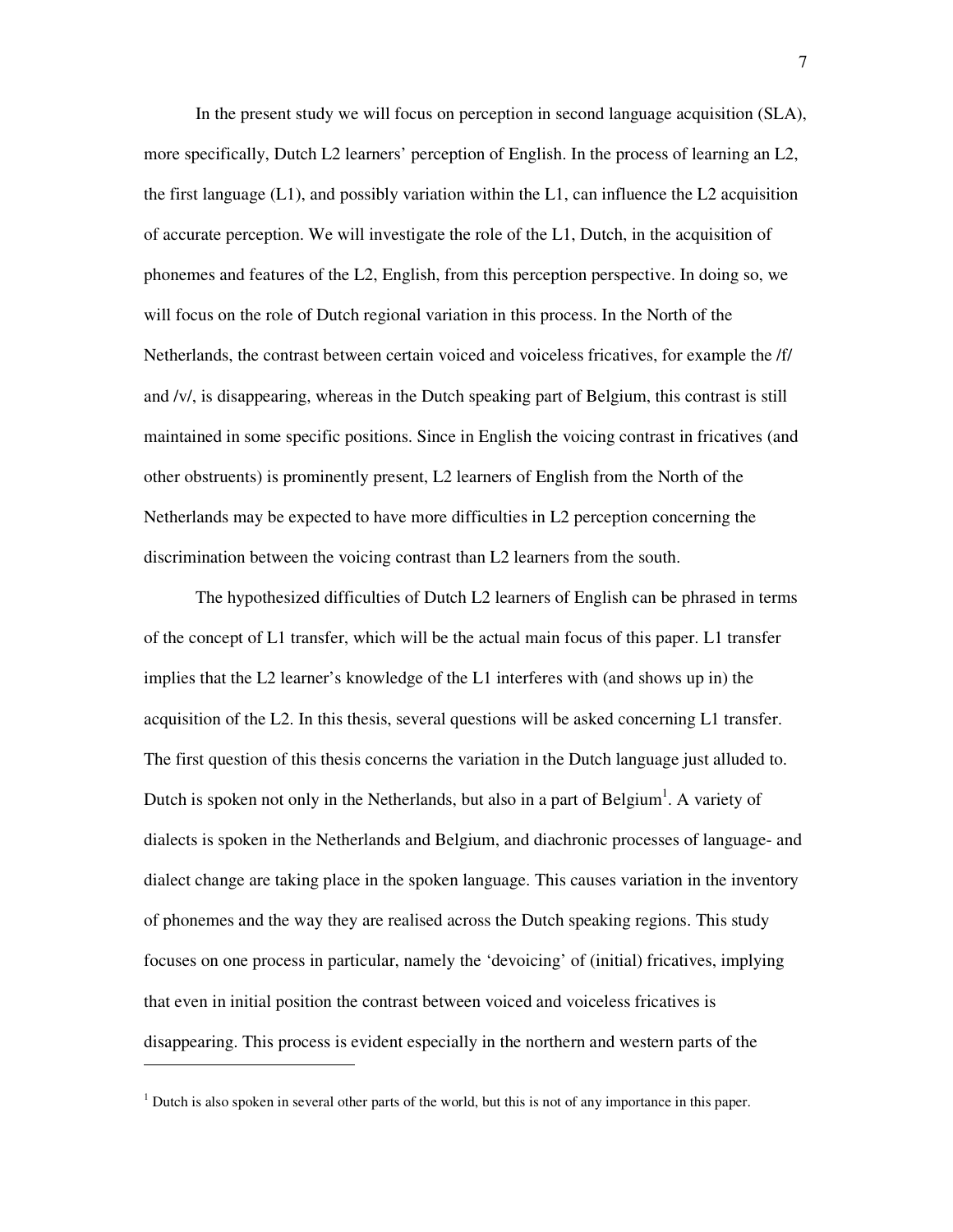Netherlands. In Flanders the devoicing process is also visible, but much less so than in the Netherlands (van de Velde, Gerritsen & van Hout, 1995). The question can be interestingly raised whether these regional differences of the first language have an influence on the perception of the second language, in this case English. A difference between English and Dutch is the occurrence of voiced fricatives in word-final position in English but not in Dutch, being less familiar with the voicing contrast in general, certainly in final but presumably also growingly so in initial position, the speakers of northern Dutch can be expected to have more difficulties in perceiving the differences between English (fricative) phonemes than the speakers of southern Dutch.

The second question that can be asked in this thesis concerns the nature of the L1 transfer: How does transfer work? In English, the voicing contrast can be found in all fricatives and in every position. This is a distinctive quality of the feature [voice]. The question arises whether this feature plays a part in the acquisition of a second language. Considering that the Dutch fricatives are also distinguished in terms of [voice], the possibility exists that L2 learners transfer this to their perception of the L2. This can be tested by focusing on the /f-v/ and /s-z/ contrasts, but the investigation becomes more interesting when an unfamiliar contrast, such as the English /θ-ð/, is added. Assuming that the southern speakers of Dutch are more familiar with the voicing contrast of fricatives than the northern speakers of Dutch, and assuming that they will perform better on the identification of voice in the contrasts /f/-/v/ and /s/-/z/, two predictions are possible. If transfer is phoneme-bound, the southern and northern group will perform equally poorly on the unfamiliar /θ/-/ð/ contrast. But if the transfer is feature-bound, the familiarity with the contrast of voiced-voiceless predicts that the southern speakers of Dutch will perform better on the unfamiliar English contrast than the northern speakers.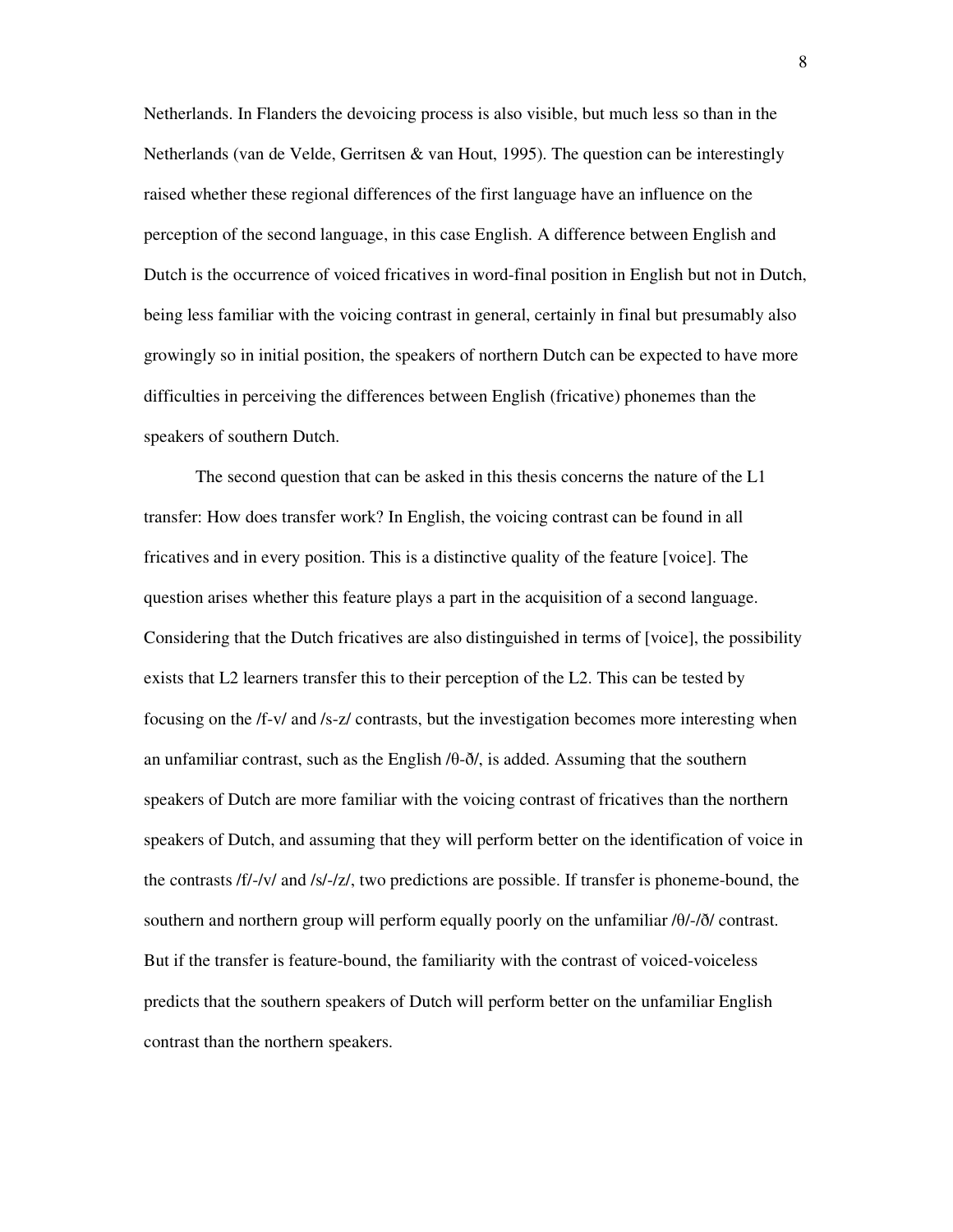By conducting this investigation we hope to learn more about the nature of L1 transfer in SLA and the effects of regional variation in the L1 on L1 transfer. We formulated four hypotheses in order to do this, which will be elaborately discussed in Chapter 3. In short, these hypotheses are the following. An L1 transfer effect will be visible in the perception of fricatives by Dutch learners of English and regional differences will affect the L2 perception of the participants. The question is asked whether the nature of L1 transfer is phoneme-bound or feature-bound. Finally, the results will show confusion with other phonemes by all groups. In order to test these hypotheses, a perception experiment was constructed in *Praat* and thirty native speakers of Dutch and five native speakers of English will participate in this experiment. In the experiment participants will have to choose which of the aforementioned fricatives they hear (these six fricatives are represented by six buttons on the computer screen to be clicked on). However, before discussing the actual study and the hypotheses in chapter 3, some theoretical background will be given in the next chapter (Chapter 2). In this chapter, the topics of importance for this study will be exemplified. First, the topic of L1 transfer will be reviewed, including previous studies on the subject. The possible effects of transfer will be discussed in a subsection concerning adult versus infant perception. Second, the phonology of English and Dutch will be described and the variation in the Dutch language, caused by the process of the devoicing of fricatives, will be discussed. Third, perception of the six specific fricatives for this study will be discussed, including Dutch native perception of Dutch and English native perception of English, and non-native perception. In Chapter 3, the hypotheses and predictions will be discussed, followed by the method of testing in chapter 4 and, finally, the results and discussion in chapter 5 and 6. A general conclusion will be drawn in chapter 7, in which the previously mentioned aims will be related to our findings.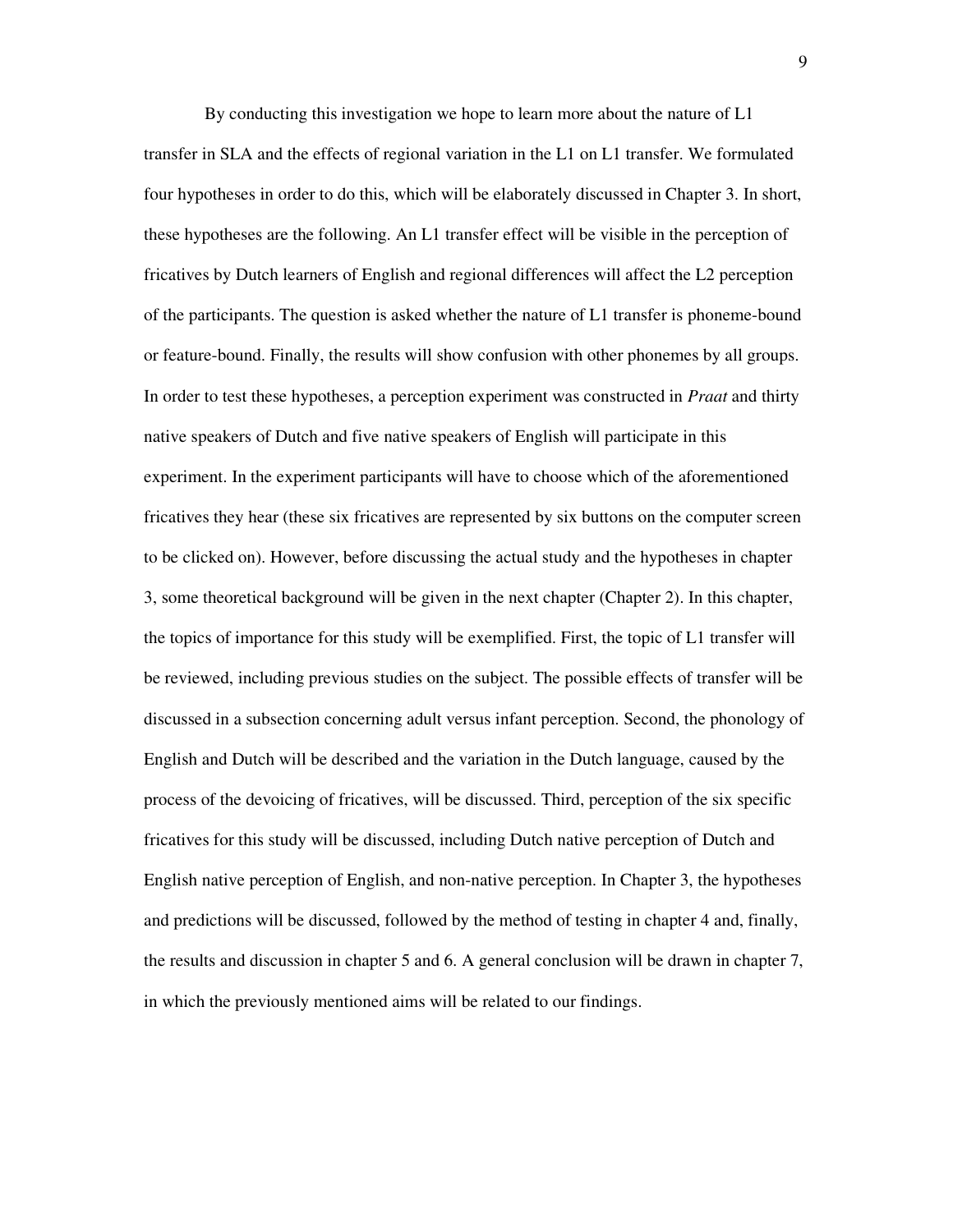#### **2. Theoretical Background**

#### **2.1 The interaction between L1 and L2**

In this paragraph first language (L1) in interaction with second language acquisition (SLA) will be discussed. The notion of L1 transfer will be explained, including a review of certain aspects of L1 transfer and some examples, points of view of some of the authors that have written on the subject and a brief section on the problem surrounding the term 'L1 transfer'. Native speakers by definition know their mother tongue (L1) perfectly. In acquiring a second language (L2), it is well known that the knowledge of the L1 can influence the process of acquiring the second language. This is commonly referred to as L1 transfer. In this chapter we will first discuss several papers on the existence and nature of L1 transfer; after this, we turn to a number of papers which concern a specific example of L1 transfer.

Gass and Selinker (1992) do not doubt that L1 transfer exists and must be considered when looking at the process of SLA. More specifically, they claim that "it is indeed possible and not incompatible to view second language acquisition as both (1) a process of hypothesis testing in which learners create bodies of knowledge from the second language data they have available to them, while at the same time viewing it as (2) a process of utilizing first language knowledge as well as knowledge of other languages known to learners in the creation of a learner language"(6). Transfer depends on both the first language of the language learner and the language to be learned; there is a correlation between the two. Broselow (1992), in her study, claims that the different epenthesis errors of Egyptian Arabic and Iraqi Arabic learners "provided a clear case where learners of different native language backgrounds exhibited different error patterns consistent with a difference in their native language rules" (Broselow, 84). Another clear example of transfer being dependent on the specific L1 is the difficulty for a Japanese learner of English to learn the contrast between the English phonemes /l/ and /r/.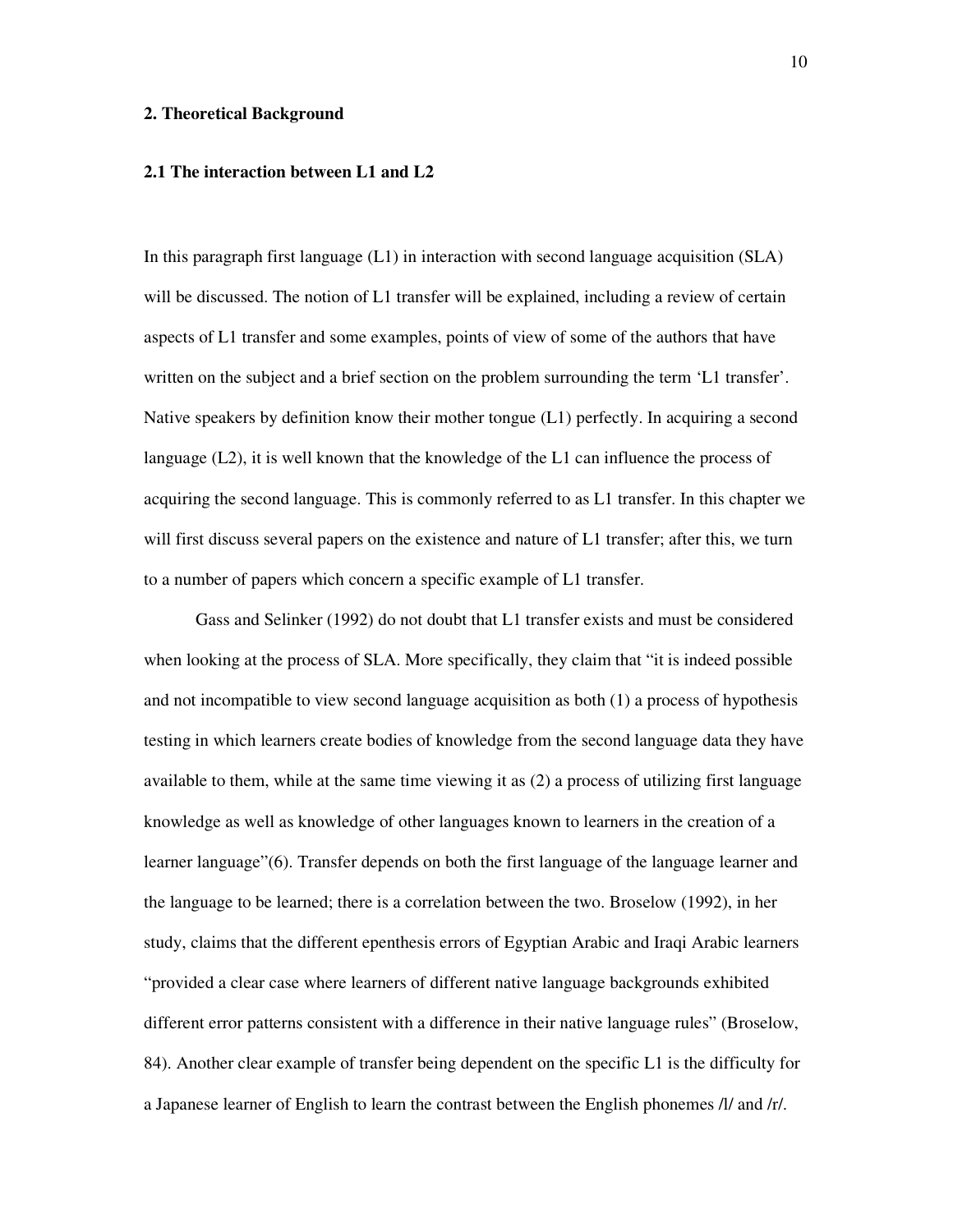The reason for this is that in Japanese, there is only one liquid, about which Japanese L2ers of English have to learn that this one liquid phoneme cannot be used for both /r/ and /l/ in English. In Sheldon & Strange (1982), perceptual difficulties for Japanese learners of English in perceiving these English phonemes were found. In their study a perception test is done by six Japanese students at the University of Minnesota. The test consisted of test words in which the liquids were inserted in different positions of the word and in combination with several other consonants, forming clusters. These words formed minimal pairs and the participants had to choose which word they heard. For example, the word ' arrive' is presented auditorily and the participant has to choose whether he/she hears 'arrive' or 'alive'. Results showed that Japanese learners of English have significant difficulties with perceiving the differences between the two liquids (Sheldon & Strange, 1982). Compared to a Japanese learner, a Dutch learner has less or no difficulty with learning the contrast between the English /l/ and /r/, since native speakers of Dutch have both phonemes in their language. Considering the above, if certain errors in the L2 can be so clearly attributed to certain aspects of the L1, it is nearly impossible not to ascribe the errors to an L1 transfer effect.

L1 transfer has also been discussed in relation to its 'name' and definition. Corder (1992) states that both the term 'L1 transfer' and attempting to define this term, are problematic issues. Instead, he uses the term 'role for the mother tongue in language learning' and rejects the terms 'transfer' and 'interference'. One of the reasons for this is that phenomena such as "avoidance of the use of certain features of the target language"(Corder, 20) cannot be explained by transfer, since transfer means 'transferring' knowledge of the L1 to the L2 and avoidance of a feature does not exactly show transfer. For convenience we will continue to use the term 'L1 transfer', and just to be clear about our intentions, we refer to L1 transfer as the use of, or rather the interference of, L1 knowledge in acquiring the L2.

As was mentioned before, whether L1 is helpful or not in the process of SLA can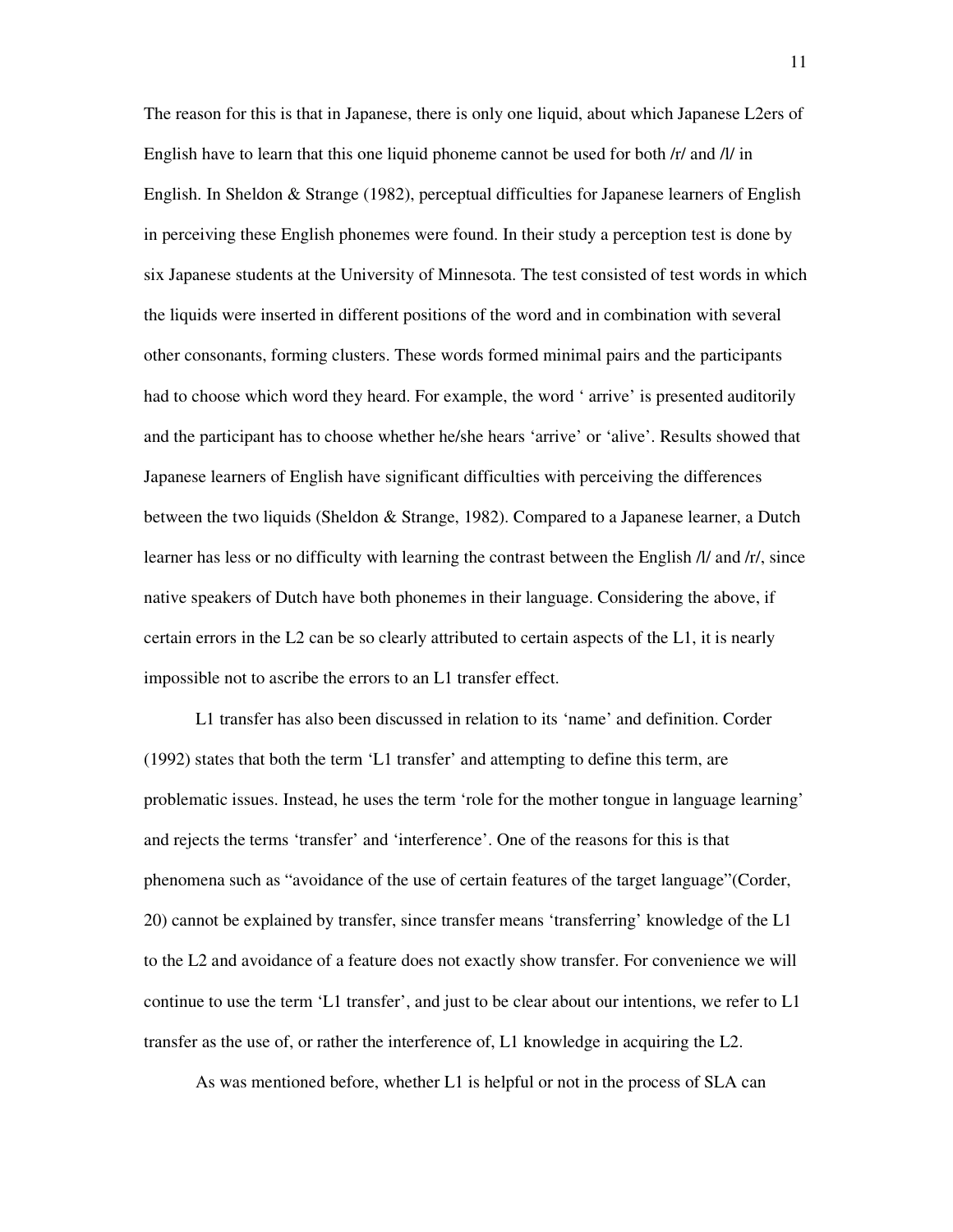depend on several factors. One of the factors that seems to be able to have wide-ranging effects on SLA is similarity between the L1 and the L2. When looking at the influence of similarity, a second language learner can benefit from his/her knowledge of the L1 if it is very similar to the L2. Corder (1992), for example, says that when the second language is closely related to the L1, this facilitates the SLA because knowledge of the L1 can help in acquiring the L2 (Corder, 21). The grammar of the L1, for example, can support the learner when acquiring the grammar of the L2 if certain rules are similar. Looking at the acquisition of word order for instance, it is quite possible that the acquisition of the L2 is facilitated by the L1 if the native language and the L2 both have the same word order (SVO for example). However, according to some authors, similarity between L1 and L2 is not always helpful in the process of SLA. In Pallier et al. (1997) and Flege (1987), it is claimed that adults do not necessarily have difficulties with perceiving sounds that are unknown to their first language. "Discrimination may occur without acoustic experience if the contrasting phonemes cannot be subsumed by any native categories"(Pallier et al., 129), and moreover, discrimination can become more difficult if "the foreign sounds are both similar to one phoneme of the native language" (Pallier et al., 129). Flege (1987) makes a distinction between 'new' and 'similar' L2 phonemes, in his theory of 'Equivalence Classification'.<sup>2</sup> According to Flege (1987), new L2 phones "have no counterpart in the L1 and so, by definition, differ acoustically from phones found in L1"(48), whereas similar L2 phones "[…] differ systematically from an easily identifiable counterpart in L1"(48). Flege argues that L2 learners identify L2 phonemes according to their L1 categories and use the articulatory patterns of their L1 to realise those in the L2 (Flege, 48). The issues of L1 and L2 interaction, as already discussed above, are formulated by Flege as follows:

-

 $2$  Note that this is a study on production rather than perception. However, it does speak of perception too.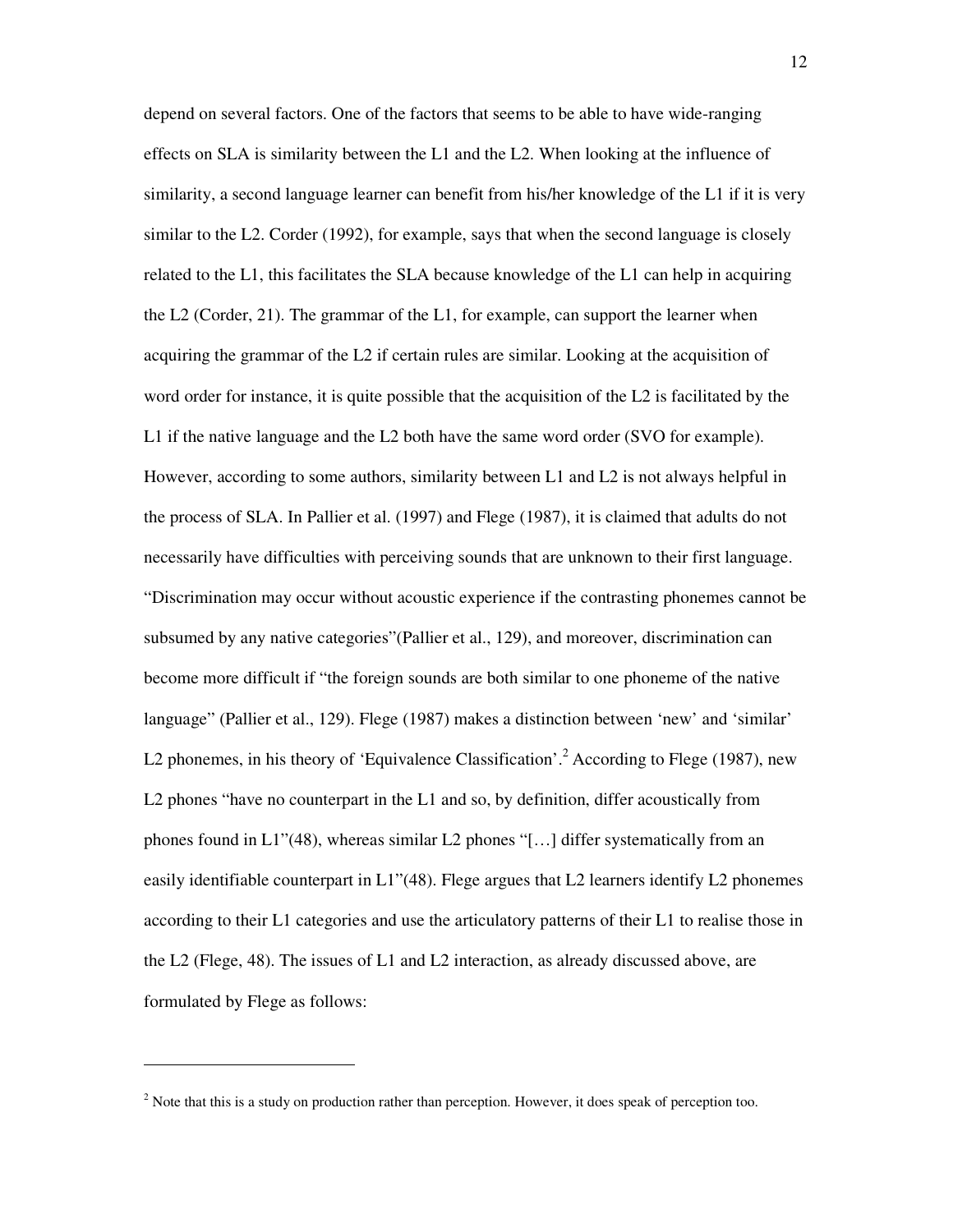Unlike young children just beginning to acquire their L1, older children and adults learning an L2 have a well established inventory of phonetic categories. We must presume that L2 learners, like infants, seek constancy in the sensory information they process. If so, they are likely to judge L2 phones (even those which differ auditorily from phones in L1) as being the realization of an L1 category, for they have become accustomed to the wide range of variants used to realize a single category. (Flege, 50)

In Flege (1987) and Pallier et al. (1997) it is suggested that similar phonemes are more difficult to acquire than new phonemes. One problem, however, is that in Flege's theory of Equivalence Classification, it is not clear when a sound must be regarded as 'similar' and when as 'new'. An important question for our study is whether the English phonemes /θ/ and /ð/, which are unfamiliar to native speakers of Dutch, must count as new or similar. Wester et al. (2007) report on an investigation of the substitution of /θ/ and /ð/ by different sounds in the speech of Dutch learners of English, and ask a similar question. The authors of this study conclude that in the case of dental fricatives, which are both phonetically and phonologically similar to several sounds in the Dutch language, but are new to Dutch learners since they are not present in their own language as phonemes, Flege's theory needs to be developed further regarding the distinction between similar and new phones, before it can actually be applied. We adopt Wester et al.'s point of view here, and use a notion of L1 transfer, which implies that what is new for a second language learner is more difficult than that what is similar. Given this, we expect that negative transfer, which in this case is not being able to perceive voice in certain positions, will occur when the Dutch learners of English have to acquire something that is not present in Dutch. This can either show in familiar phonemes in an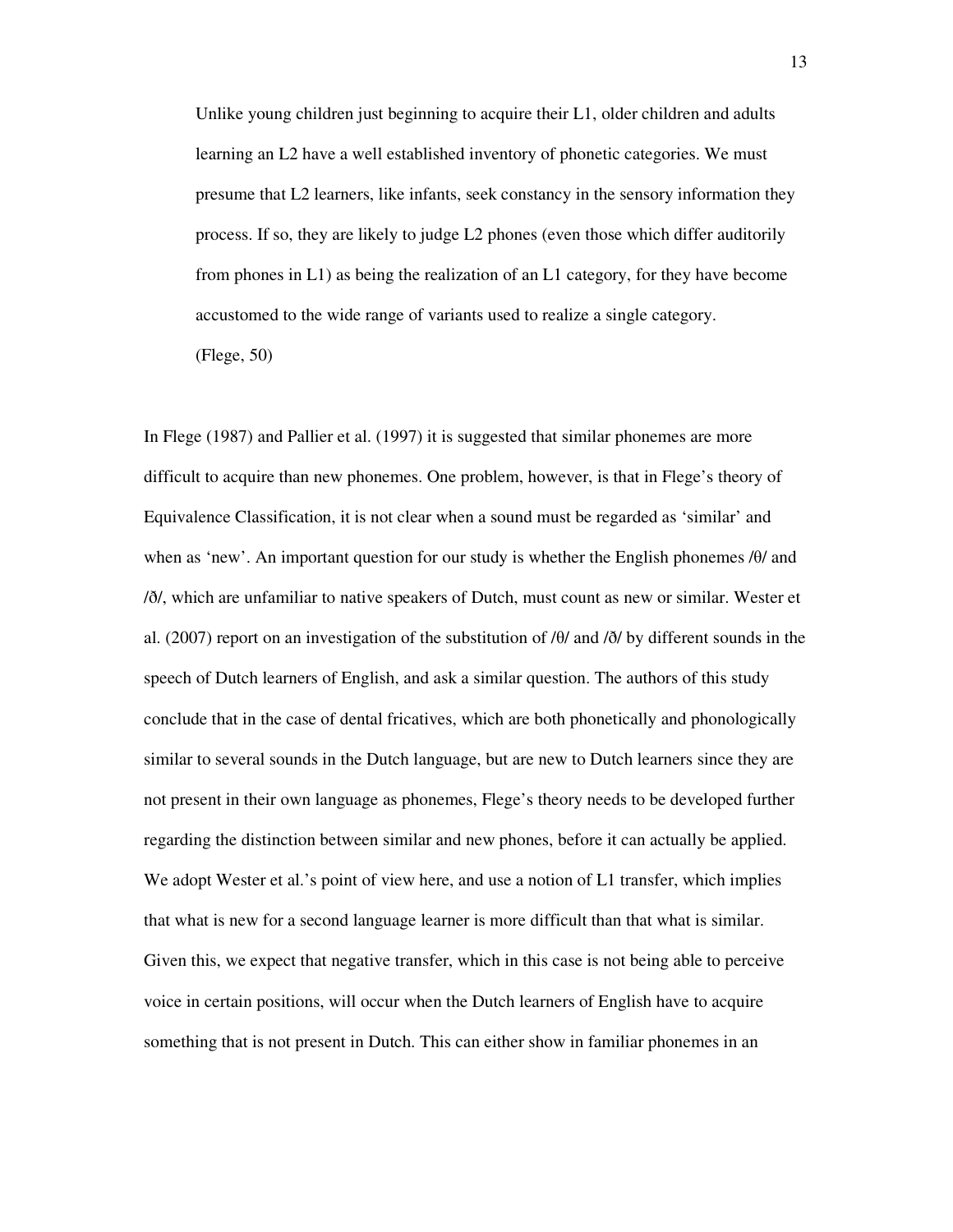unfamiliar (and new) position, or in phonemes that are unfamiliar (and new) to the L1 but present in the L2.

 Our study uses adult participants. This choice was based on the assumption found in several studies that adults' experience with a certain language (their L1) might lead to difficulties in perceiving other non-native phonetic contrasts that infants can perceive (Pallier et al. 1997; Werker & Polka 1993). These authors have, to a certain extent, discussed the language acquisition course that infants go through. Pallier et al. (1997) argue that "babies start off with a universal phonetic inventory that allows them to perceive any phonetic contrast from any of the world's language so far tested"(131). As Werker and Polka (1993) put it, "infants begin life with perceptual capabilities that facilitate discrimination of phonetic contrasts. This capability is quite broad-based, and extends to phonetic distinctions that are not used in the infants' language-learning environment"(83). These authors also claim that "research with adults has shown that experience with a particular language leads to decreased perceptibility of at least some non-native phonetic contrasts, and enhanced perception of native phonetic contrasts"(83) and that "language-specific influences on non-native speech perception are evident by the end of the first year of life"(83). In other words, adults are likely to have difficulties in discriminating between phonetic contrasts that do not occur in their L1 (Werker & Polka, 85).

 So far, in this chapter it was attempted to support the notion of L1 transfer, and to give some examples. These examples showed that L1 transfer can manifest itself in different ways and that very language-specific L1 information can be transferred to the L2. L1 transfer can have a negative effect on SLA, depending on several factors. In the present study, we will be looking specifically at the possible (negative) effects of L1 transfer, by investigating Dutch L2 learners' perception of English fricatives. In order to do this we selected specific phonemes for the test, namely 'familiar' and 'unfamiliar' phonemes. Moreover, in order to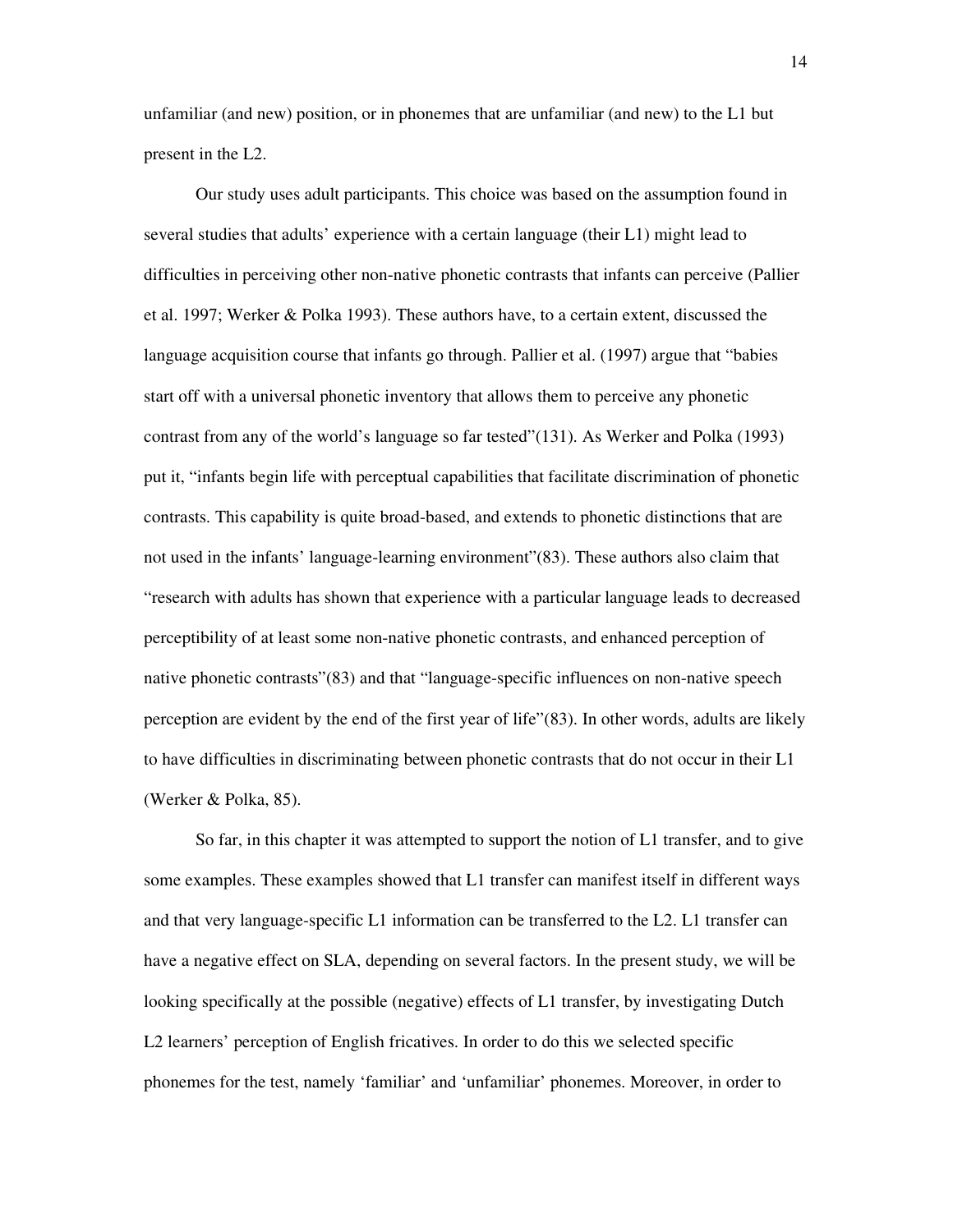properly test the effects of L1 transfer, we selected adult L2 learners. It was discussed that adults have lost the ability to discriminate between foreign phonemes, which young infants are able to do. It was also argued that adults use their own inventory of phonemes in trying to discriminate between foreign phonemes. The assumptions, then, that adults cannot perceive non-native contrasts as natives (or infants) can and that adults will probably suffer from L1 transfer are the reason we selected adult participants for our experiment. Even though these participants are not formally 'adults' yet, they are well beyond their first years of life and should, as stated above, no longer be able to perceive non-native contrasts perfectly.

#### **2.2 Fricatives in English and Dutch: the voicing contrast**

#### *2.2.1 The fricatives of English and Standard Dutch*

When fricatives are produced, the articulators come close to each other, but not to a complete closure, so that the sound is produced with narrow constriction in the oral cavity. The air stream passes though the constriction, producing audible friction. (Jongman et al. 2000). The fricatives are usually grouped together according to their place of articulation which can be found in Table 1. Besides their place of articulation, they can also be grouped according to voicing (voiced and voiceless). To understand the differences in perception between Dutch and English with respect to the voicing contrast, the relevant phonemes will be discussed in this paragraph. The main focus will be on the fricatives of Dutch and English and the positions in which they occur in the two languages. Dutch has nine fricatives in the standard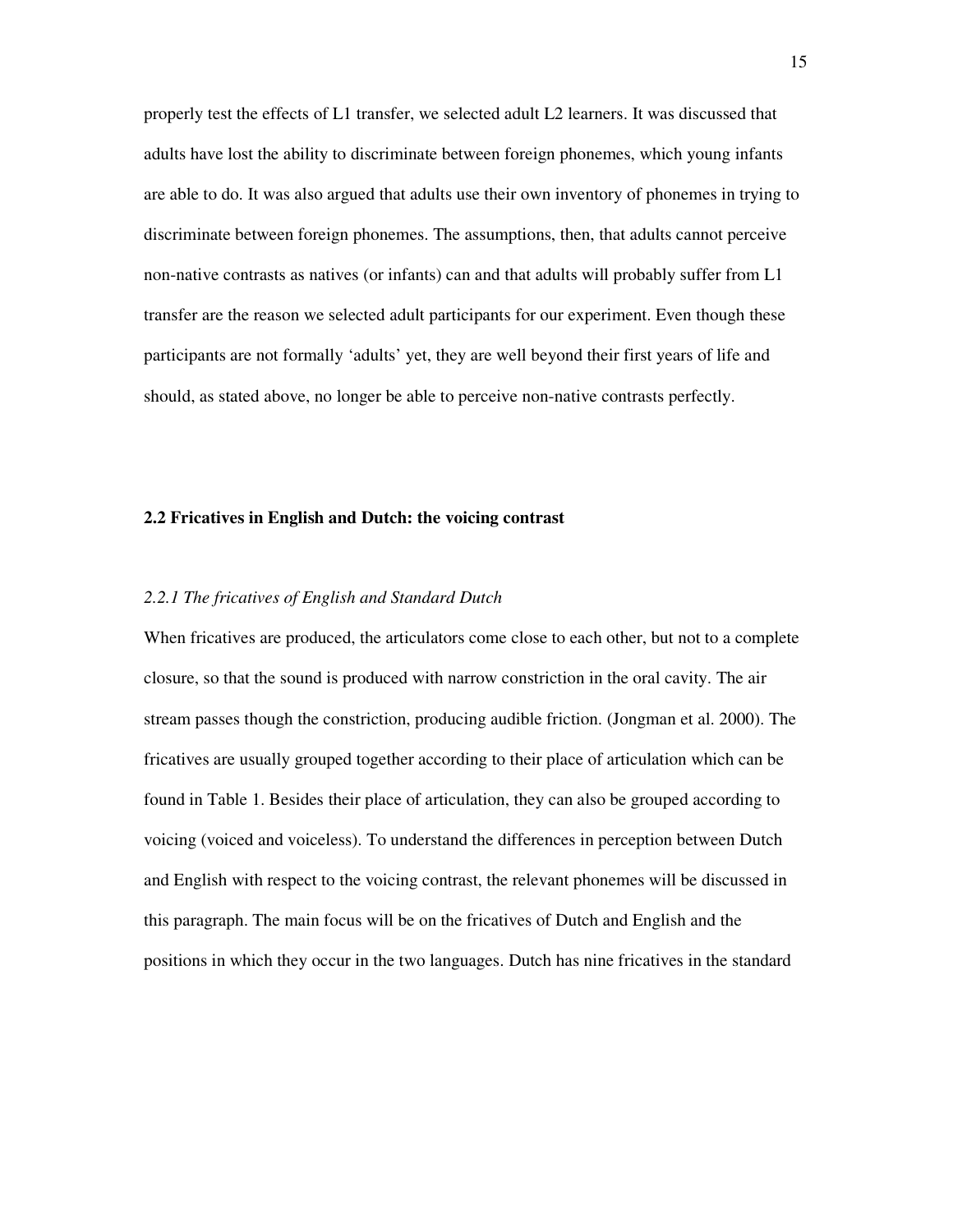language<sup>3</sup>, namely the /f/, /v/, /s/, /z/, /f/, /**3**/, /x/ and / $\gamma$ /, and /h/. English also has nine fricatives in the standard language, namely the  $\frac{f}{f}$ ,  $\frac{f}{\sqrt{6}}$ ,  $\frac{f}{\sqrt{6}}$ ,  $\frac{f}{s}$ ,  $\frac{f}{f}$ ,  $\frac{f}{f}$ ,  $\frac{f}{f}$  and  $\frac{f}{f}$  (for an overview of Dutch and English fricatives and the place of articulation see Table 1). Whereas Dutch lacks English  $\theta$  and  $\delta$ , English lacks Dutch /x/ and / $\gamma$ . (Collins & Mees 1981; Ernestus 2000) In this thesis we will focus on fricative phonemes in which Dutch and English overlap, namely /f/, /v/, /s/ and /z/, and ones which are unique to English, namely /θ/ and /ð/. In Dutch, the  $/x/ - \frac{y}{\csc}$  contrast is questionable, since  $\frac{y}{i}$  is usually realised as  $\frac{x}{i}$  (Ernestus 2000); the /h/ has a very limited distribution in both Dutch and English, which gave us reason to eliminate these phonemes from our investigation. The phonemes /ʃ/ and /ʒ/ were also excluded from the investigation, since the contrast between the two is marginal even though they occur in many languages. The for both English and Dutch speaking participants familiar phonemes /f/, /v/, /s/ and /z/ and the for Dutch speaking participants unfamiliar phonemes /θ/ and /ð/ remain.

TABLE 1. Fricatives of Dutch and English: Place of Articulation

-

|         | Labio-     | Dental                    | Alveolar   | Palato-    | Velar             | Glottal |
|---------|------------|---------------------------|------------|------------|-------------------|---------|
|         | Dental     |                           |            | Alveolar   |                   |         |
| Dutch   | /f/<br> v  |                           | /s/<br>/z/ | /٦/        | /x/<br>$\sqrt{v}$ | /h/     |
| English | /f/<br>/v/ | / $\theta$ /<br>$/ \eth/$ | z <br>/s/  | /∫/<br>/3/ |                   | /h/     |

The phonemes  $f/$ ,  $f/$ ,  $f/$ ,  $f/$  are produced without voice;  $f/$ ,  $f/$ , and  $f/$  are produced with voice. The voiceless fricatives are generally longer (fricative duration) and louder than voiced

<sup>&</sup>lt;sup>3</sup> Dutch has many regional variations in the language and the notion of Standard Dutch is not well defined (Ernestus 2000, 45). The term will be used here to refer to the language Dutch in general and to the varieties that are generally accepted by the speakers of the language.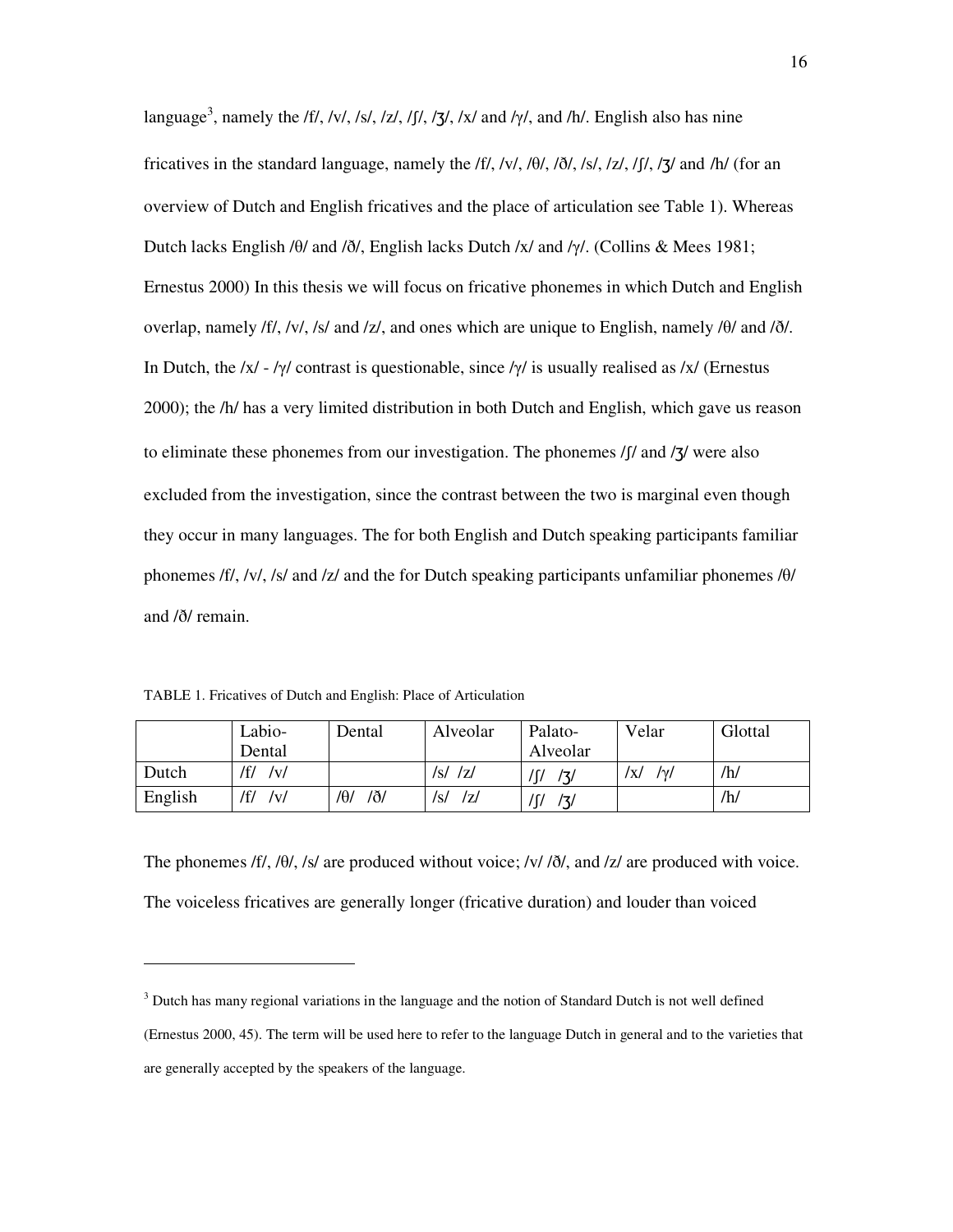fricatives (Kissine et al. 2003; Collins & Mees 1981). In Ladefoged (1993) voiceless fricatives are described as having a higher frequency than voiced fricatives. The pitch of a sound, which is described in Ladefoged (1993) as "that auditory property that enables a listener to place it on a scale going from low to high, without considering its acoustic properties (186)", depends on the frequency of vibration of the vocal cords. Since frequency is higher in a voiceless fricative, pitch is also higher in a voiceless fricative than in a voiced fricative (187). Another cue distinguishing between voiced and voiceless fricatives, for English and possibly for Dutch, is preceding vowel duration (this is not relevant for fricatives in initial position). Vowels preceding voiced fricatives are longer than vowels preceding voiceless fricatives (Ladefoged, 62).

In Dutch, voiceless fricatives are allowed in initial, medial and final position (fier 'proud', tafel 'table', lief 'sweet'). Voiced fricatives (and other voiced obstruents) are, however, not allowed in word final position (vier 'four', haven 'harbor', \*liev). This generalisation holds only for words that are spoken in isolation or when they occur at the end of an utterance. In assimilation, fricatives can become voiced in word final position. For example, in the sentence "Zij heeft een vaa**s**" (*She has a vase*) the 's' is pronounced voiceless, but in the sentence "Zij heeft een vaa**s b**eschilderd" (*She has painted a vase*), the 's' of the word 'vaas' is pronounced voiced (/z/) because of the influence of the following voiced obstruent. Fricatives in medial positions and fricatives influenced by assimilation will not be relevant to this thesis. Important for this study is that word-final fricatives of isolated words in Dutch are never pronounced voiced.

In English voiced and voiceless fricatives (and other obstruents) are allowed in word initial, medial and word final position (forest / victory, shuffle / level, brief / sleeve). English and Dutch thus have the voiced fricatives in initial and medial position in common, but not in

17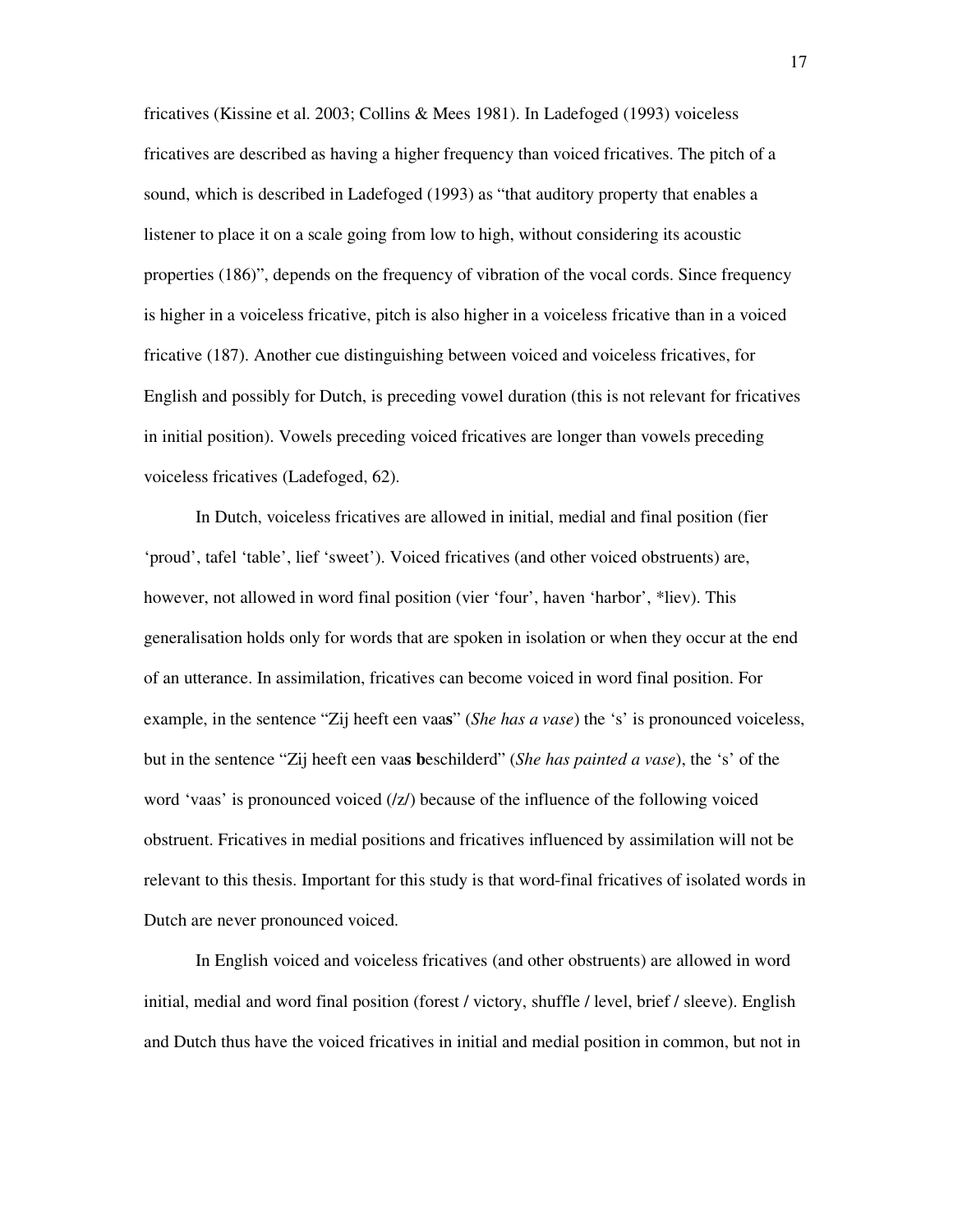| grief  | $\left[$ qrit $\right]$ | grieve  | [griːv]           |
|--------|-------------------------|---------|-------------------|
| half   | [haːf]                  | halve   | $[{\rm h}a;v]$    |
| leaf   | $[$ li:f $]$            | leave   | $[$ lirv $]$      |
| safe   | [self]                  | save    | $[$ serv $]$      |
| b.     |                         |         |                   |
| fuss   | [fAs]                   | fuzz    | $[f\Lambda z]$    |
| rice   | $[{\rm{ras}}]$          | rise    | $[{\rm raz}]$     |
| once   | [ $WANS$ ]              | ones    | [ $W\Lambda nZ$ ] |
| race   | [res]                   | raise   | [relz]            |
| c.     |                         |         |                   |
| loath  | [1000]                  | loathe  | [1000]            |
| sheath | $[$ i: $\theta$ ]       | sheathe | $\lceil$ i:ð]     |

#### (1) English minimal pairs with final /f/-/v/; /s/-/z/, and /θ/-/ð/

a.

Dutch lacks minimal pairs such as in (1a-c). Even though Dutch and English have the contrasts /f-v/ and /s-z/ in common in initial position, a difference between the two languages in the use of these contrasts can be found. Although the voicing contrast for fricatives in Dutch is allowed in initial position, the contrast /f/-/v/ is stronger in English than in Dutch in this position, meaning that in English there are more minimal pairs starting with these fricatives than in Dutch. In everyday speech, English has approximately fifty to sixty minimal pairs beginning with these fricatives (Higgins 2008). Examples of minimal pairs beginning with the mentioned fricatives are: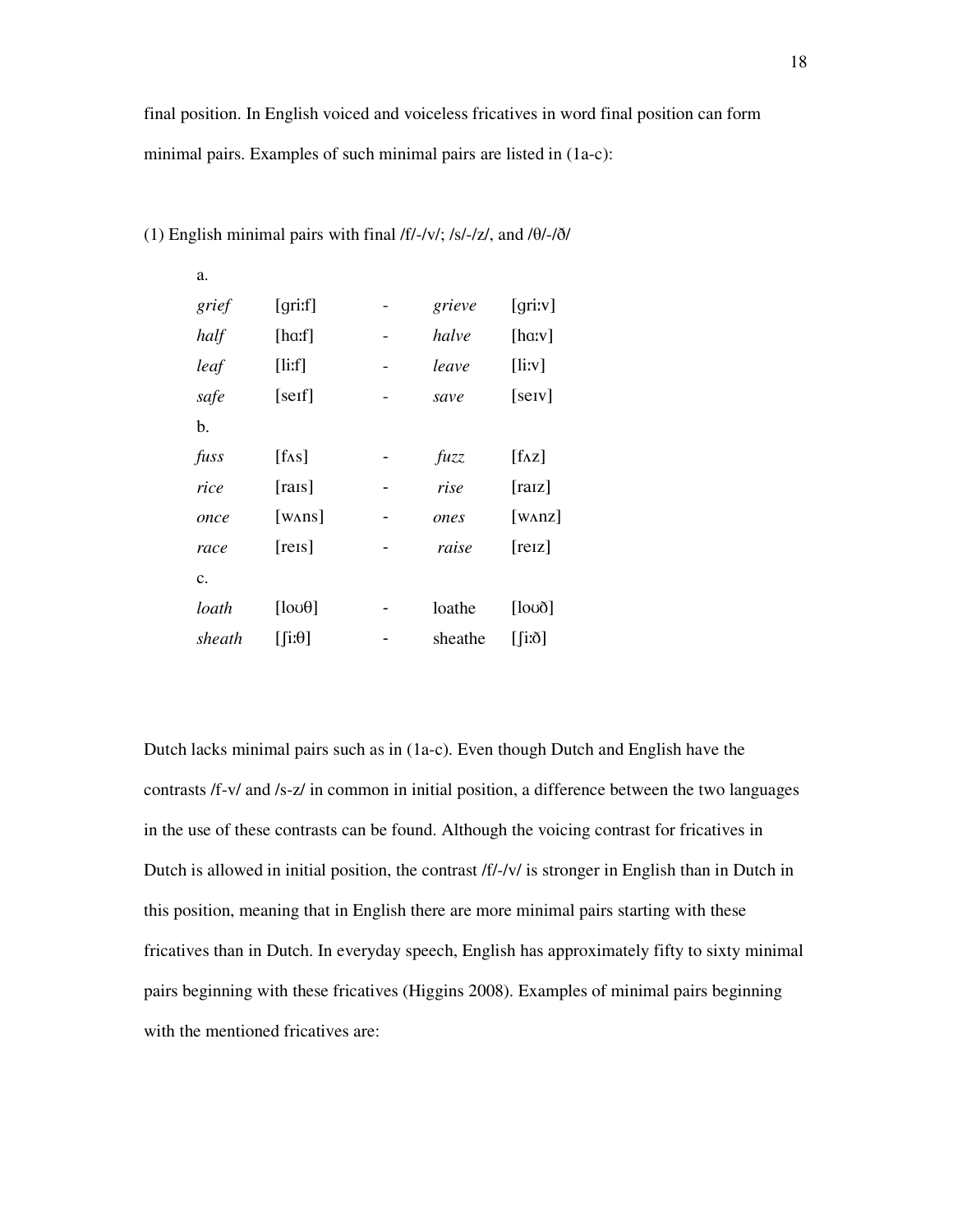| (2) | <i>fairy</i> [feəri] |                       | - <i>vary</i> [veəri]    |                  |
|-----|----------------------|-----------------------|--------------------------|------------------|
|     | $fan$ [fæn]          |                       | - $van$ [væn]            |                  |
|     | <i>fast</i> [faːst]  |                       | - $vast$ [vast]          |                  |
|     | <i>fault</i> [fo:lt] |                       | - $vault$ [voilt]        |                  |
|     | <i>fear</i> [fiə]    |                       | - $veer$ [VI $\varphi$ ] |                  |
|     | <i>feign</i> [fem]   |                       | - $vain$ [vem]           |                  |
|     | <i>few</i> [fjuː]    |                       | - $view$ [vjuː]          |                  |
|     | <i>figure</i> [figə] |                       | - <i>vigour</i> [vigə]   |                  |
|     | <i>fine</i> [fam]    |                       | - $vine$ [vam]           |                  |
|     |                      | <i>focal</i> [foukəl] |                          | - vocal [voukəl] |
|     |                      |                       |                          |                  |

Dutch has only a few minimal pairs with initial /f/ and /v/ and some of their members are barely used in every-day speech. In a study by Ernestus (2000) a list of nine of these minimal pairs with initial /v/ and /f/ was presented, the same list is presented here (see below). Several more /f/-/v/ minimal pairs can be found in the Dutch language, which are not in this list but can be found in (4), and still it is possible that there are a few more. Still, there are not so many as in the English language, in which this contrast is present more prominently and more significant for meaning than in Dutch.

#### (3) Dutch minimal word-pairs with initial /v/ and /f/.

|  | <i>faal</i> [fa:1] 'fail' - vaal [va:1] 'faded'          |  |                                                                        |
|--|----------------------------------------------------------|--|------------------------------------------------------------------------|
|  | <i>fat</i> [fat] 'dandy' - vat [vat] 'hold'              |  |                                                                        |
|  | <i>fee</i> [fe:] 'fairy' - vee [ve:] 'cattle'            |  |                                                                        |
|  | <i>feil</i> [feil] 'failing' - <i>vijl</i> [veil] 'file' |  |                                                                        |
|  | fel [fɛl] 'fierce' - vel [vɛl] 'skin'                    |  |                                                                        |
|  | $fin$ [fin] 'Finn' - $vin$ [vin] 'fin'                   |  |                                                                        |
|  | <i>fier</i> [fi:r] 'proud' - <i>vier</i> [vi:r] 'four'   |  |                                                                        |
|  |                                                          |  | <i>fout</i> [faut] 'mistake' - <i>vouwt</i> [vaut] 'folds' (verb form) |
|  | fries [fris] 'Frisian' - vries [vris] 'freeze'           |  |                                                                        |

<sup>(</sup>Ernestus 2000, 51)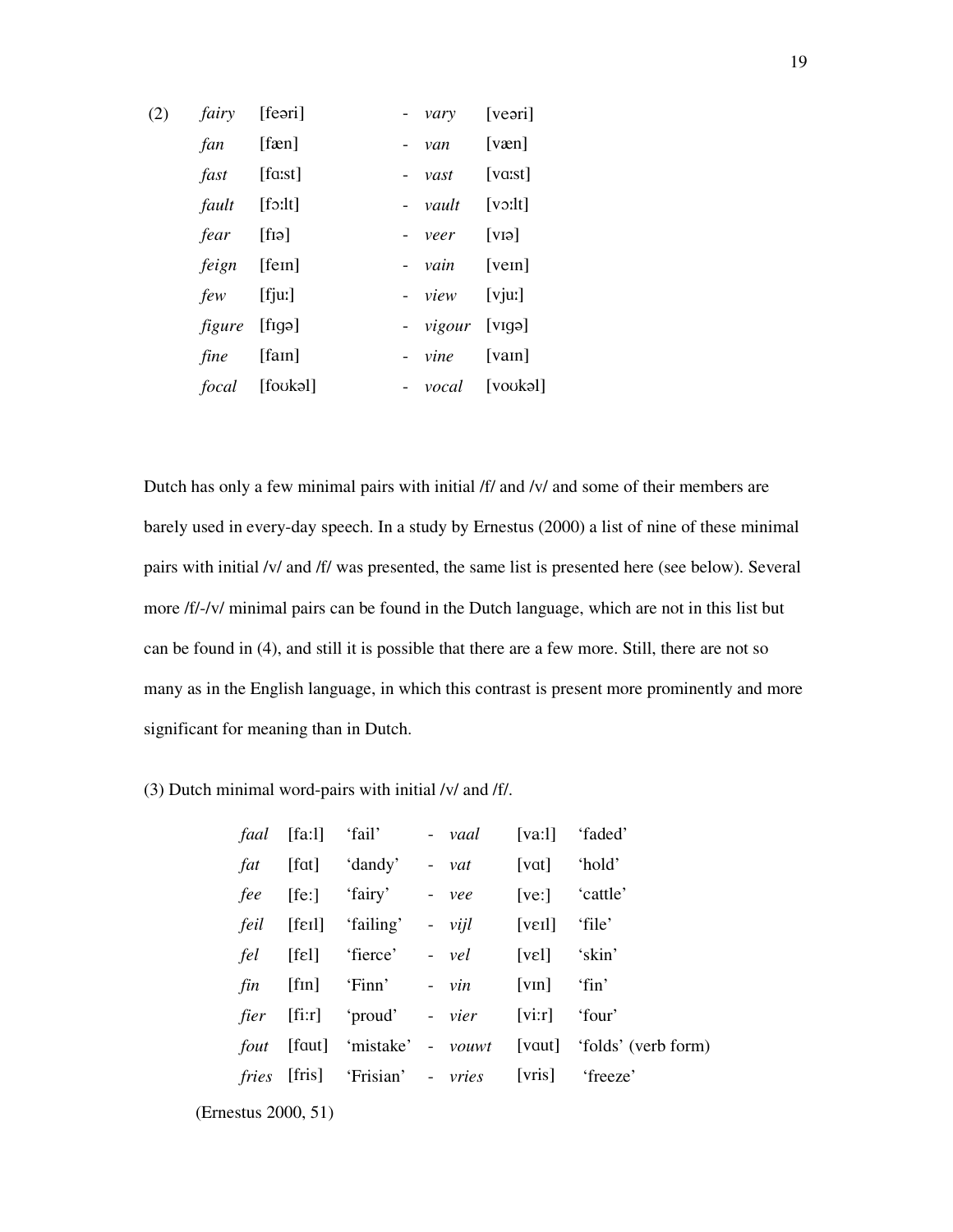(4) Several more Dutch minimal word-pairs with initial /v/ and /f/.

|  |  | <i>frees</i> [fre:s] 'mill' - <i>vrees</i> [vre:s] 'fear' |  |
|--|--|-----------------------------------------------------------|--|
|  |  | <i>Fis</i> [fi:s] 'fi' - <i>vies</i> [vi:s] 'dirty'       |  |
|  |  | <i>fa</i> [fa:] 'fa' - va [va:] 'father'                  |  |

The voicing contrasts of the fricatives /s-z/ and /v-f/ are disappearing in the Dutch language (Ernestus 2000; Van de Velde et al. 1995), and minimal pairs such as in this list above are becoming dependent on other cues than voice or on the context in which they are used. What can be concluded from this paragraph in general, is that native speakers of English are more familiar with the voicing contrasts of /f-v/ and /s-z/ than native speakers of Dutch, in whose language these contrasts are less frequent, less relevant for meaning, and thus less strong. Note, however, that familiarity with the aforementioned fricatives and their contrasts varies across the Dutch speaking regions; this will be discussed in 2.2.2.

#### *2.2.2 Regional variation in Dutch*

The disappearance of the /s-z/ and /v-f/ contrasts in Dutch is a process called the *devoicing of Dutch fricatives* in the literature (Van de Velde et al. 1995; Van de Velde & Van Hout 2001; Kissine et al. 2003; Verhoeven & Hageman 2007). Although it can be generally said that this process is taking place throughout the Netherlands and the Dutch speaking part of Belgium, some regional variants are influenced in smaller degree by the process than others, and therefore regional variation can be found in the Dutch spoken language.

In some parts of the Dutch speaking regions, the voicing contrasts /s-z/ and /f-v/ have almost disappeared, whereas in others, these contrasts are still maintained. This variation, however, cannot be described very easily. The pronunciation of the fricatives /f/ and /v/ in some regions is more severely affected than the pronunciation of the /s/ and /z/. For example, in the northern part of the Netherlands it seems that almost no differences between the /f/ and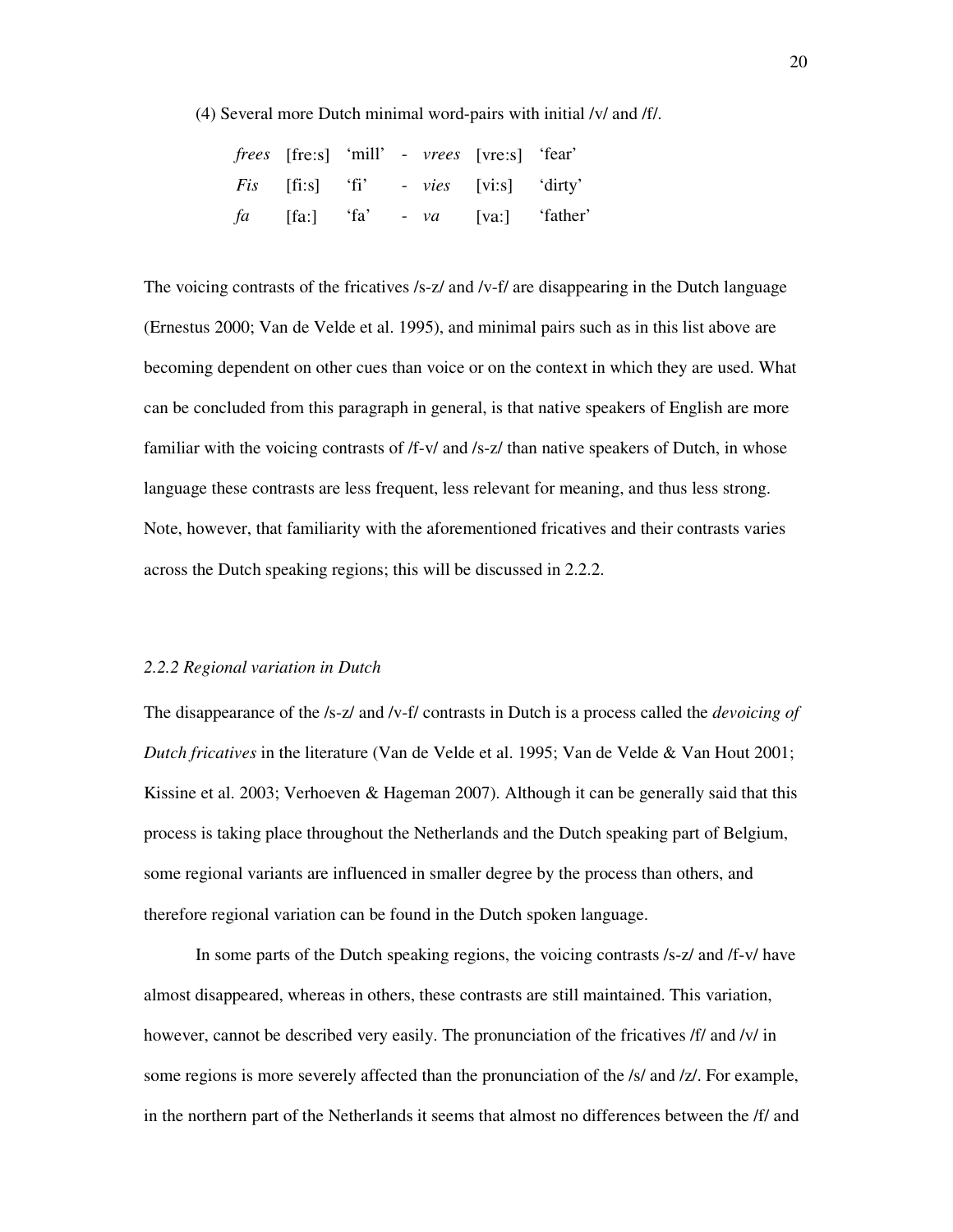/v/ can be found, and a merger into /f/ represents both sounds of the former contrast. (Kissine et al. 2003; Kissine et al. 2005). However, when looking at the general picture, "[t]he devoicing of voiced fricatives in Dutch is a known phenomenon that is generally considered one of the most important pronunciation differences between Dutch in the Netherlands, and Dutch in Flanders" (translated from Dutch, Verhoeven & Hageman 2007, 139). In this study, we will investigate the effects of regional variation on the perception of English fricatives. Participants from two regions that differ from each other concerning this process of devoicing will be used for our study.

Van de Velde et al. (1995) investigated the process of devoicing in the Dutch language, and the extent to which regions in the Netherlands and the Dutch speaking part of Belgium are affected by this process. In this study, spoken Dutch was analysed using recordings of radio-language in the period 1935-1993. One of the reasons for the use of this type of language material was that the language use of reporters represents the standard language, in this case Standard Dutch, since reporters from national broadcast companies speak to whole language communities, and must be interpretable for the people of this community (Van de Velde et al., 423). In this study a difference between the standard language of Dutch in Flanders and the standard language of Dutch in the Netherlands, the two most important varieties of Standard Dutch, was made. One of the hypotheses in this study by van de Velde et al. (1995), based on the intuition of the authors and some incidental evidence, was that in the Dutch material an expanding process of devoicing would be found, but not in the Flemish material (430). The material was scored auditorily by one transcriber, since instrumental analysis was impossible due to background noise (Van de Velde et al., 432). Results confirmed the first hypothesis only partly. Data showed that the devoicing of voiced fricatives was indeed taking place in the Netherlands, and also that the voiced fricatives were indeed pronounced more and more voiceless in the period of 1935-1993. The mean scores (in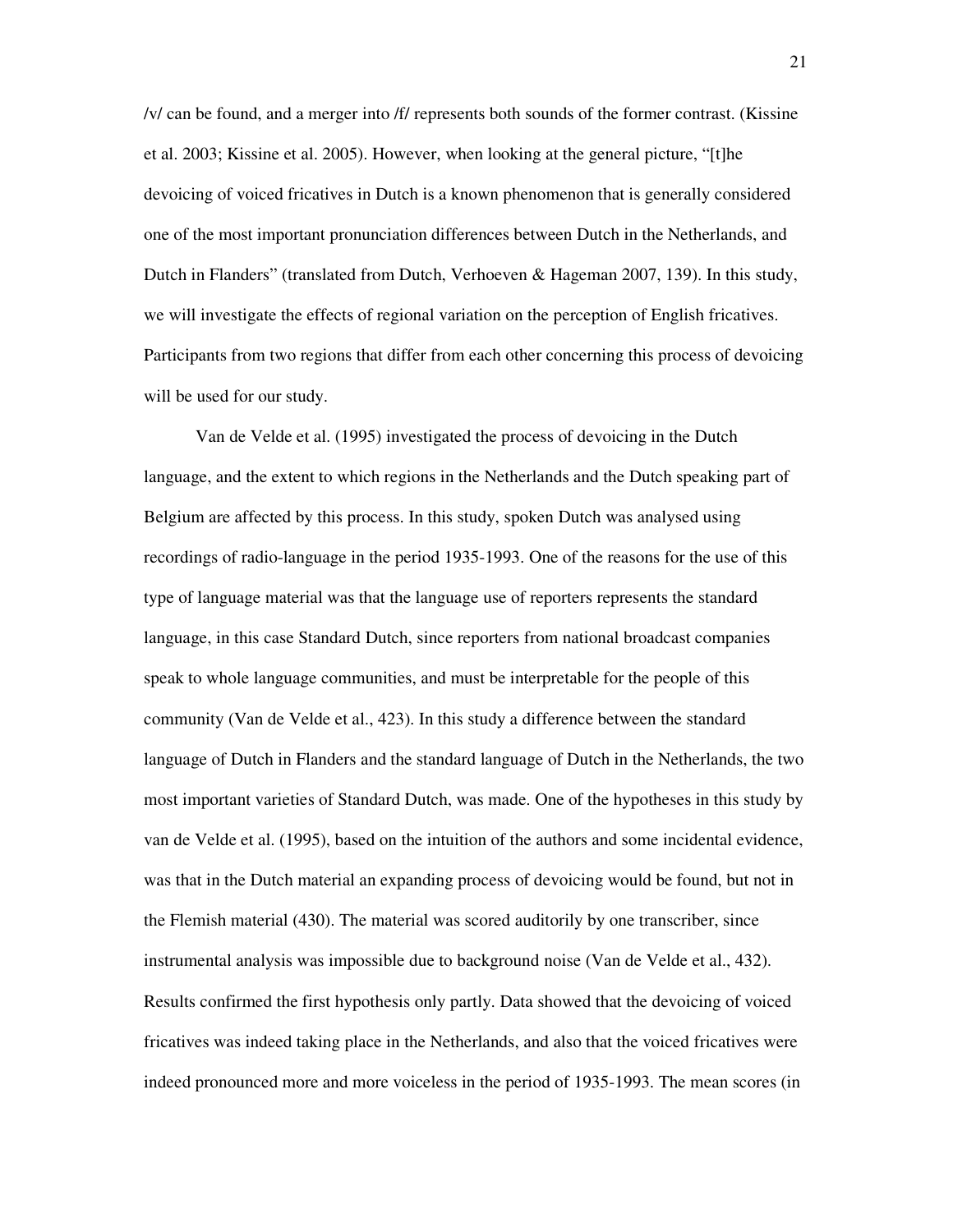percentages) for /v/ decreased from 87.3 in 1935 to 37.2 in 1993 in the Netherlands, and for /z/ from 90.0 to 62.4. The prediction, however, that this process would not be present in the Dutch speaking part of Belgium was not confirmed, and evidence was found that the process of the devoicing of fricatives was also taking place in Flanders, although less strongly than in the Netherlands. In Flanders, the mean scores (in percentages) for /v/ decreased from 99.1 in 1935 to 86.4 in 1993, and for /z/ from 98.1 to 84.8. Also found was a certain order in the process of devoicing of fricatives, namely  $(y) > (y) > (z)$ , for both the Netherlands and Flanders, the (γ) being realized voiceless more frequently than the /v/ and the /z/, and the /v/ realized more often voiceless than the /z/. Another observation was that the devoicing process was stronger in initial position than in medial position.

 In van de Velde & van Hout (2001) this process of devoicing was investigated with more regional detail. As was discussed above, in van de Velde et al. (1995) it was concluded that the fricatives /v/ and /z/ in the Netherlands were affected by a strong devoicing process and that even in Flanders a similar effect of a devoicing process could be seen, although less strong than in the Netherlands. Participants were reporters of national broadcast companies. In van de Velde & van Hout (2001), on the other hand, the authors chose to use teachers of the Dutch language in the Netherlands and Flanders, since they, as teachers of the language, should represent the norm of Standard Dutch, but also because more pronunciation variation was expected in this group than in a group of reporters of national broadcasting who speak to larger communities than language teachers do (Van de Velde & van Hout, 220). The participants came from four different regions in the Netherlands and four different regions in Flanders. For the Netherlands these regions were the Randstad, the Middle, the North and the South. For Flanders the four regions were Brabant, East Flanders, West Flanders and Limburg (further details about these regions can be found in van de Velde & van Hout, 220). The consonants /v/, /z/ and / $\gamma$ / were investigated by means of a reading task (the / $\gamma$ / will be left out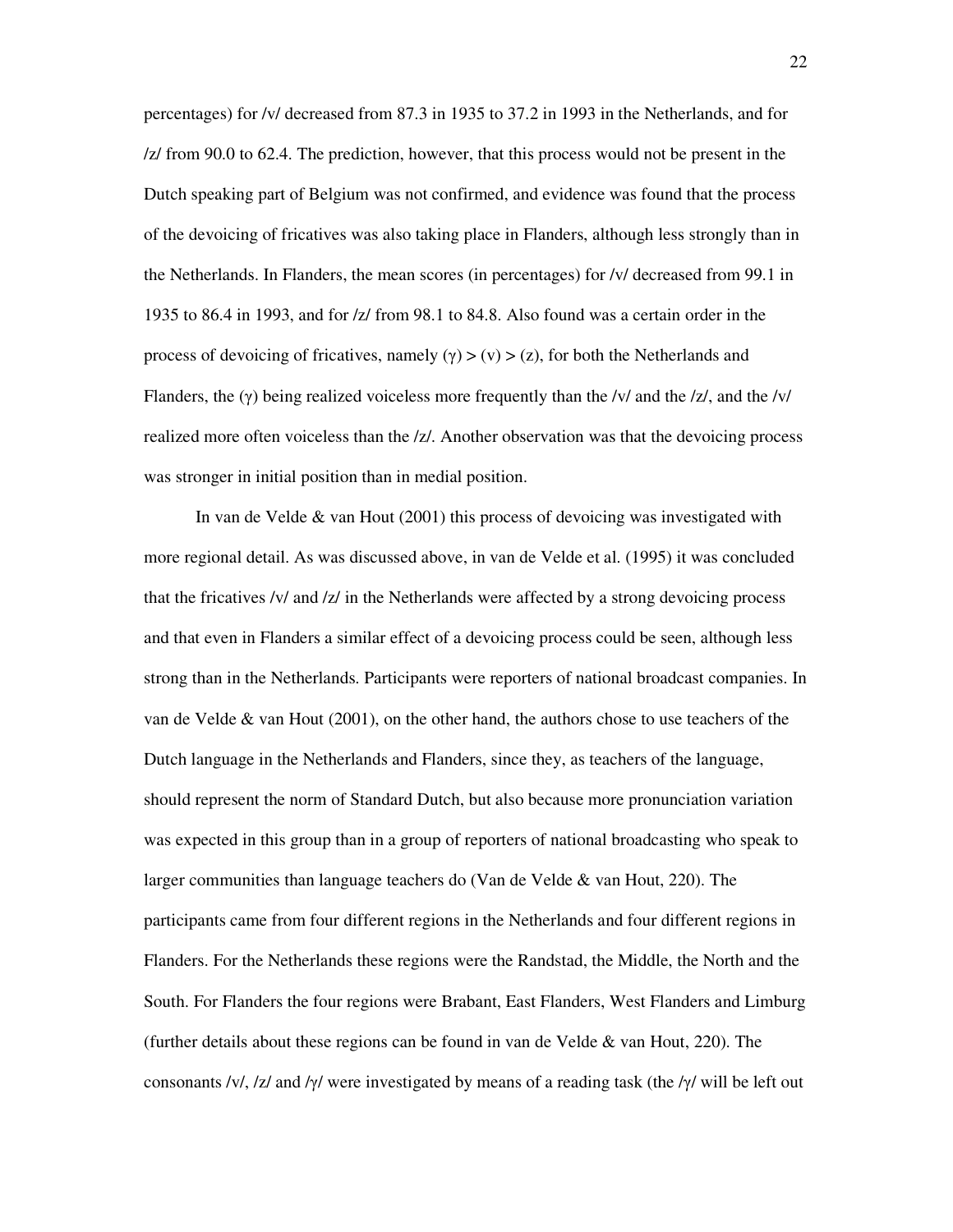of discussion here, since it is not relevant for our study). Participants had to pronounce the target consonant in a sentence twice, first in combination with a schwa and then separately, for example "In de vuize horen we v" (Van de Velde & van Hout, 221). Based on the previously discussed study, it was hypothesized that the fricatives would be more frequently devoiced in the Netherlands than in Flanders. Regional effects were expected in the Netherlands, but not in Flanders. Also, for the fricatives /v/ and /z/ an age effect was expected in the Netherlands: the younger group would devoice the fricatives more than the older middle aged group. In Flanders these effects were not expected. Results confirmed the hypothesis that the fricatives /v/ and /z/ would be more frequently devoiced in the Netherlands than in Flanders. Also regional effects were found in the results, but not only for the Netherlands, as was predicted, but also for Flanders, which was not expected. These regional effects were found especially for the /v/ and less so for the /z/ in both regions. In the North of the Netherlands the /v/ was strongly devoiced, but in the South (Limburg) the /z/ was strongly devoiced, although not as frequently as the /v/ in the North. In Flanders all regions still had more voiced realizations of the /v/ than voiceless realizations, and also more voiced realizations of the /z/ than voiceless realizations, although less than for the /v/ (which is devoiced very little, except for the Brabant region). In the Randstad the number of voiceless realizations of the /v/ were found to be much higher than the numbers of voiced realizations, but such a strong effect could not be seen for the /z/, which was realized a little more often voiced than voiceless. Remarkable were the results for the North of the Netherlands, which showed an even stronger effect of devoicing for the /v/ than the results for the Randstad. Only a small 10 percent was realized voiced or varied between voiced/voiceless. Ninety percent was pronounced voiceless. In the North of the Netherlands the /f-v/ contrast seems to have disappeared almost completely in initial position. The factor age did not have a significant effect.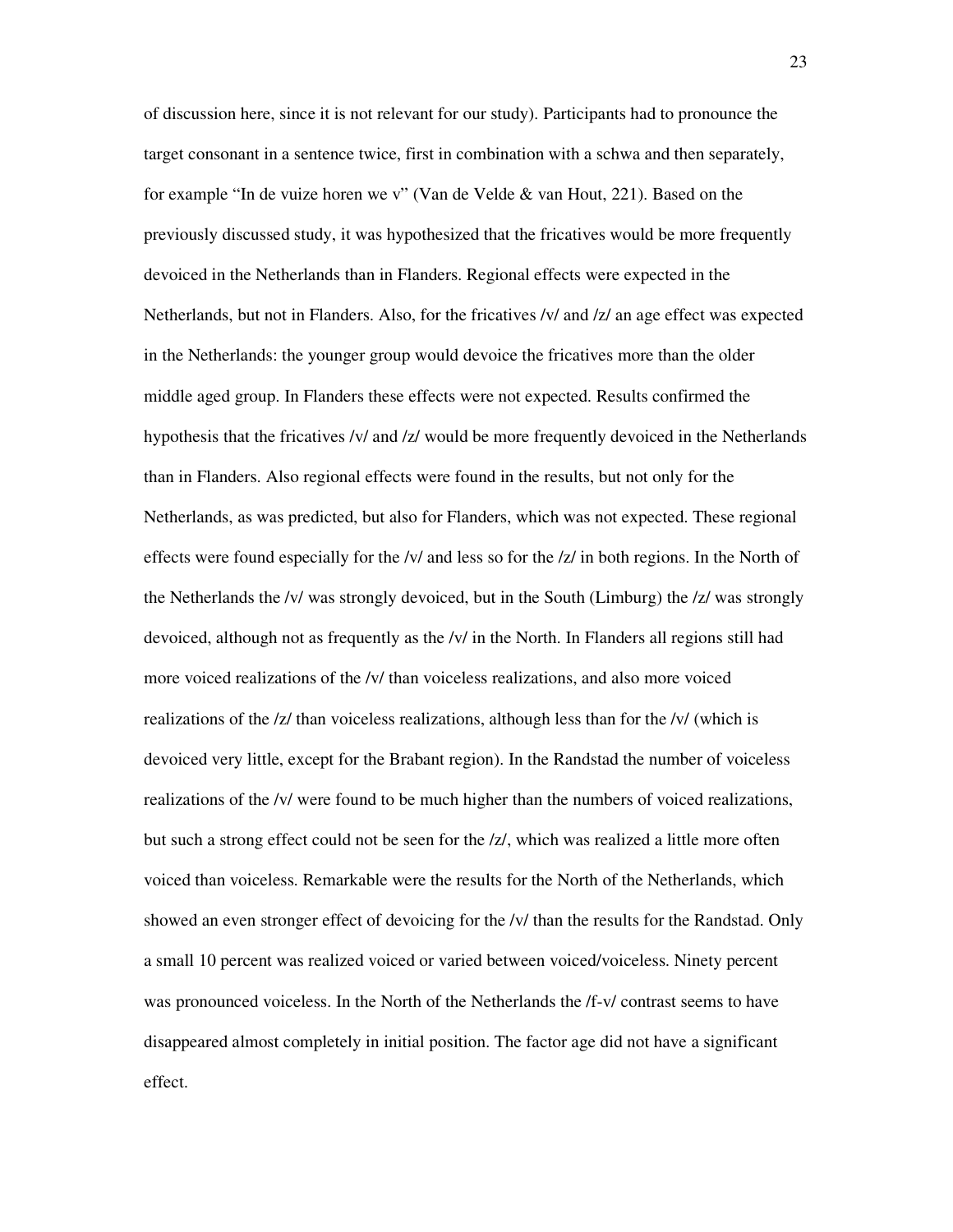In Kissine et al. (2003) an acoustic analysis of the *ff*, /v/, /s/ and /z/ was presented with similar participants and method as in the previously discussed study by van de Velde & van Hout (2001). These similarities are, for example, that the same division was made in regions and the participants were told to utter sentences in which the target consonant was tested twice in the same environments (Kissine et al. 2003). Duration, noise, pitch and voice were included in the acoustic analysis of the fricatives. Again results confirmed the earlier findings by van de Velde & van Hout (2001). Furthermore, a strong correlation was found between voice and pitch, which, according to the authors, "confirms that pitch is the most important indicator for the identification of voiced fricatives in Dutch" (Kissine et al. 2003: 98). Results regarding the presence of voice in the /f/, /s/, /v/ and /z/, split up by region, showed significant effects of the devoicing process in the different regions. The /v/ in the North of the Netherlands was pronounced almost always devoiced. In the South of the Netherlands the /z/ was pronounced more frequently devoiced than in all other regions. In West Flanders the most voiced realizations of the /v/ were found, and in East Flanders the /z/ was pronounced less often devoiced than in other regions. It can be concluded from this study that, similar to the results in other studies, regional variation in the process of devoicing of fricatives can indeed be found in both the Netherlands and Flanders.

 The results of these studies all show that there are indeed regional differences in the pronunciation of fricatives in Dutch in Flanders and in the Netherlands, and that there is a significant difference between the Netherlands and Flanders in the effect of the process of devoicing. Although in Flanders a process of devoicing of fricatives is taking place as well, it is not as advanced as it is in the Netherlands, especially compared to the northern part of the Netherlands and the Randstad. Based on the results of these studies, the two groups of participants that are used for this study are from the North of the Netherlands, namely Hoogezand in Groningen, and from Belgium, namely Dilsen in Flemish Limburg. Groningen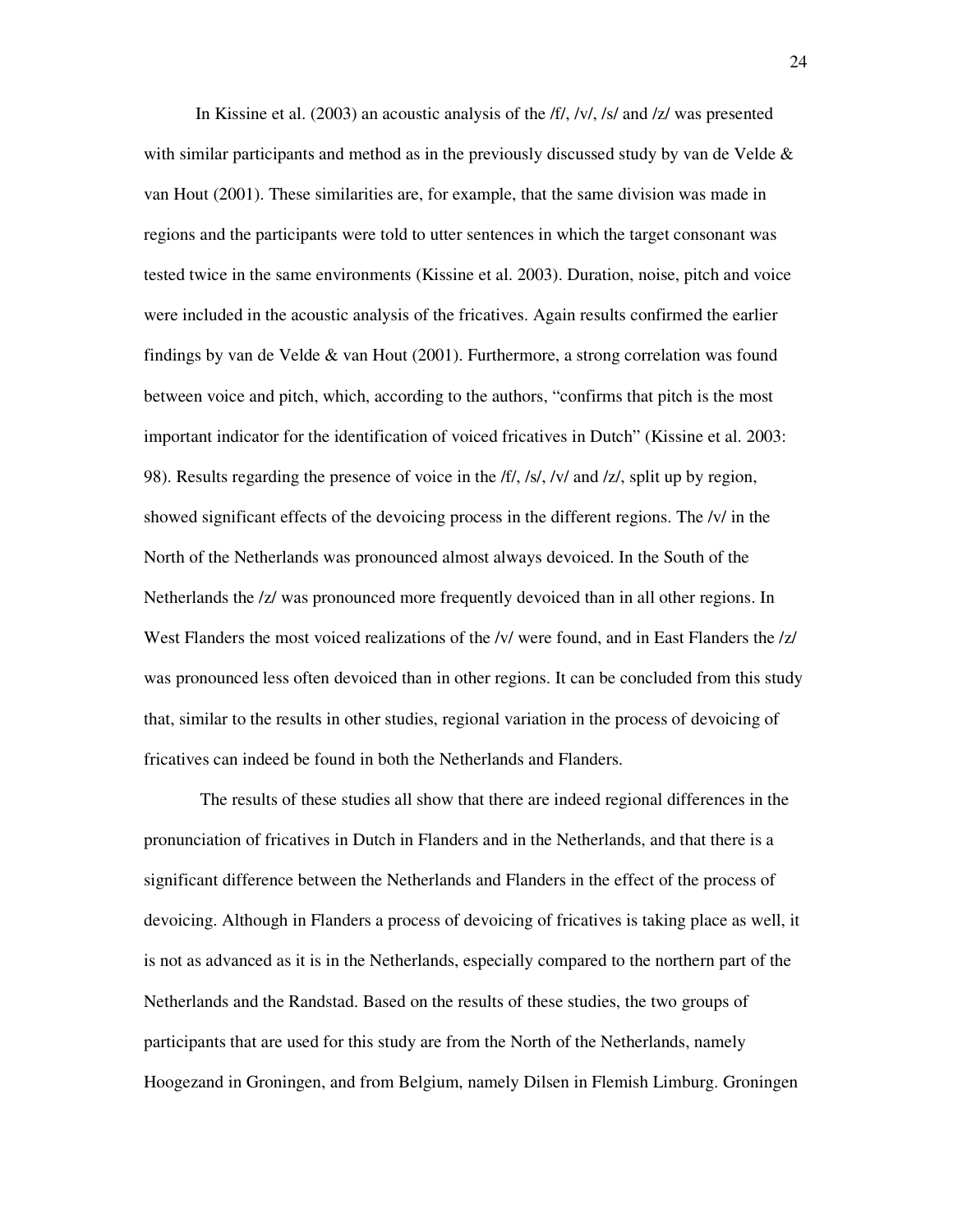was chosen because data in the previously discussed studies showed that in this region the most numerous voiceless realisations were found and Flemish Limburg was chosen because compared to Groningen the voicing contrast is still present. Flemish Limburg is, however, not the region in which the voicing contrast is present to the largest degree in Flanders, which is West-Flanders, but it differed significantly enough from Groningen to be used for our goals. To illustrate this difference, some relevant numbers from one of the previously discussed studies, namely van de Velde & van Hout (2001), will be discussed briefly. These results showed that in the North of the Netherlands, /v/ was pronounced voiced in 7.5% of the cases and voiceless in 90% of the cases, whereas in Flemish Limburg the /v/ was pronounced voiced in 52.5% of the cases and voiceless in 10% of the cases. Compared to results for /v/, the results for /z/ are not as striking, however, /z/ is pronounced voiceless more often by participants from the North of the Netherlands than by those from Flemish Limburg.

#### **2.3 The perception of fricatives**

In this paragraph several studies will be discussed that focus on the perception of the sounds of their respective languages by native listeners of both Dutch and English and on the differences in this perception. We know that some cues are simply not relevant for one language, but are for the other, so differences in perception can occur. This could have an effect on L2 perception of a language, and could therefore cause difficulties for L2 learners. The question here is whether there are differences between Dutch and English in the use of cues for fricatives. First, native perception of native speakers of English and Dutch will be discussed; then non-native perception of English by Dutch natives is discussed.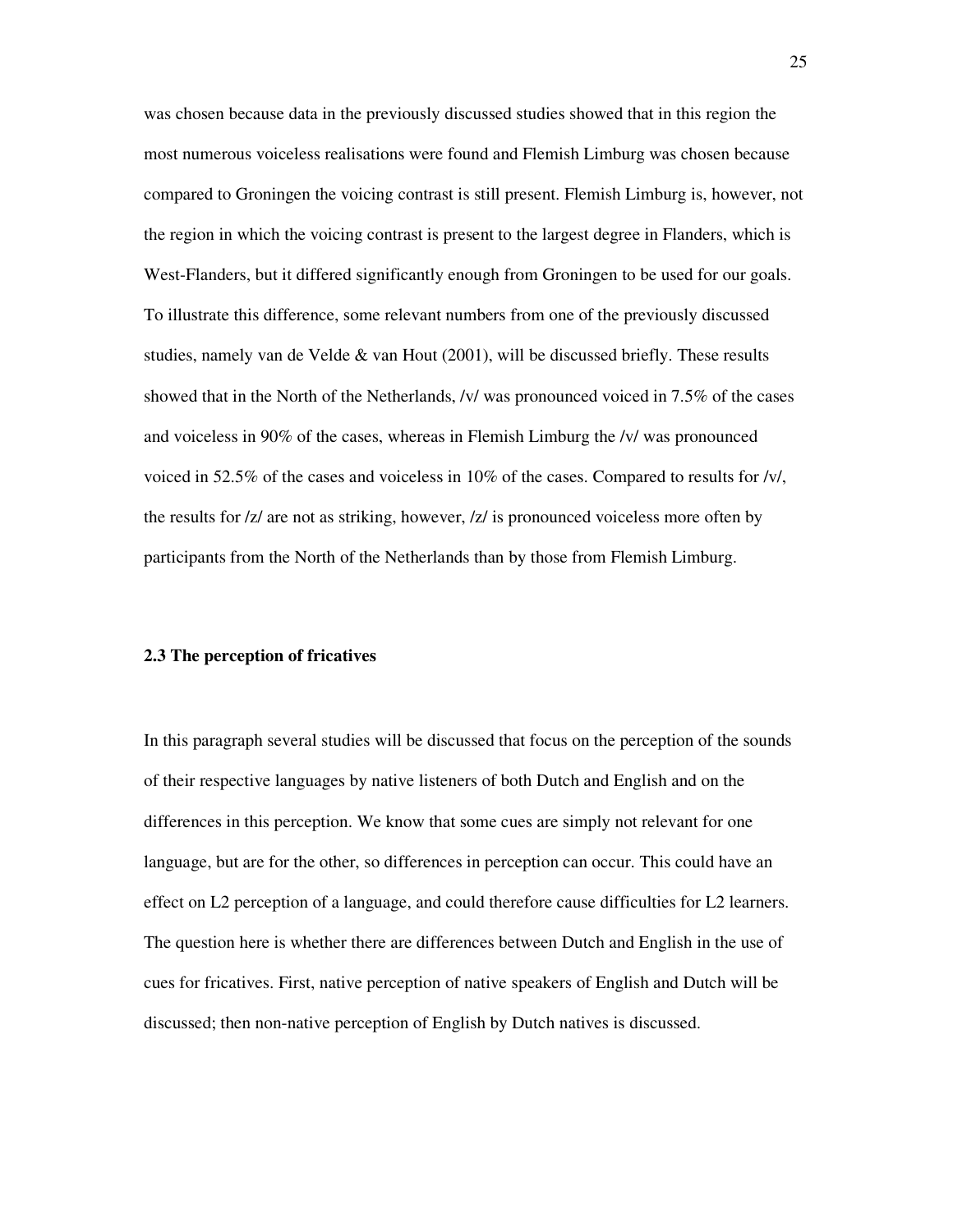#### *2.3.1 Dutch and English native perception*

When listening to speech streams listeners use certain cues to identify certain phonemes. The question here is which cues an English listener uses to discriminate between voiced and voiceless English fricatives. In a study by Flege and Hillenbrand (1986), in which the use of temporal cues to the English /s-z/ contrast in word-final position was investigated, the most important cues used by native speaker of English to determine the voicing contrast for the fricatives /s-z/ were found to be vowel duration (important for fricatives in syllable final position only) and fricative duration. Both vowel and fricative duration affected the judgement of native speakers of English when discriminating between these two fricatives. When vowel duration was increased and fricative duration decreased, an increase of  $\frac{z}{z}$ judgements occurred. In Greenlee (1979), too, one of these cues, namely vowel duration, is mentioned as the most important cue for the voicing distinction of English consonants in word-final position, including fricatives. In this study CVC items were presented to child and adult native speakers of English. In the experiment vowel duration as a voicing cue was tested. Results showed that adults were indeed affected by the varying vowel duration, and an increase of voiced judgements was seen when vowel duration was lengthened in the CVC items. In Broersma (2005) vowel duration is also mentioned as one of the most important cues for a native listener of English to discriminate between voiced and voiceless fricatives. Voiced and voiceless fricatives in word-final position apparently differ from each other by 148ms. (Broersma, 3891). Also the duration of the frication noise is mentioned as a cue to identify voice (Broersma, 3891). Note that these studies do not really mention or focus on voice itself as a cue in English. However, the fact that the manipulation of vowel duration or fricative duration affected the perception of participants in the previously discussed studies, could mean that voice as a cue is overruled by the other cues in these cases.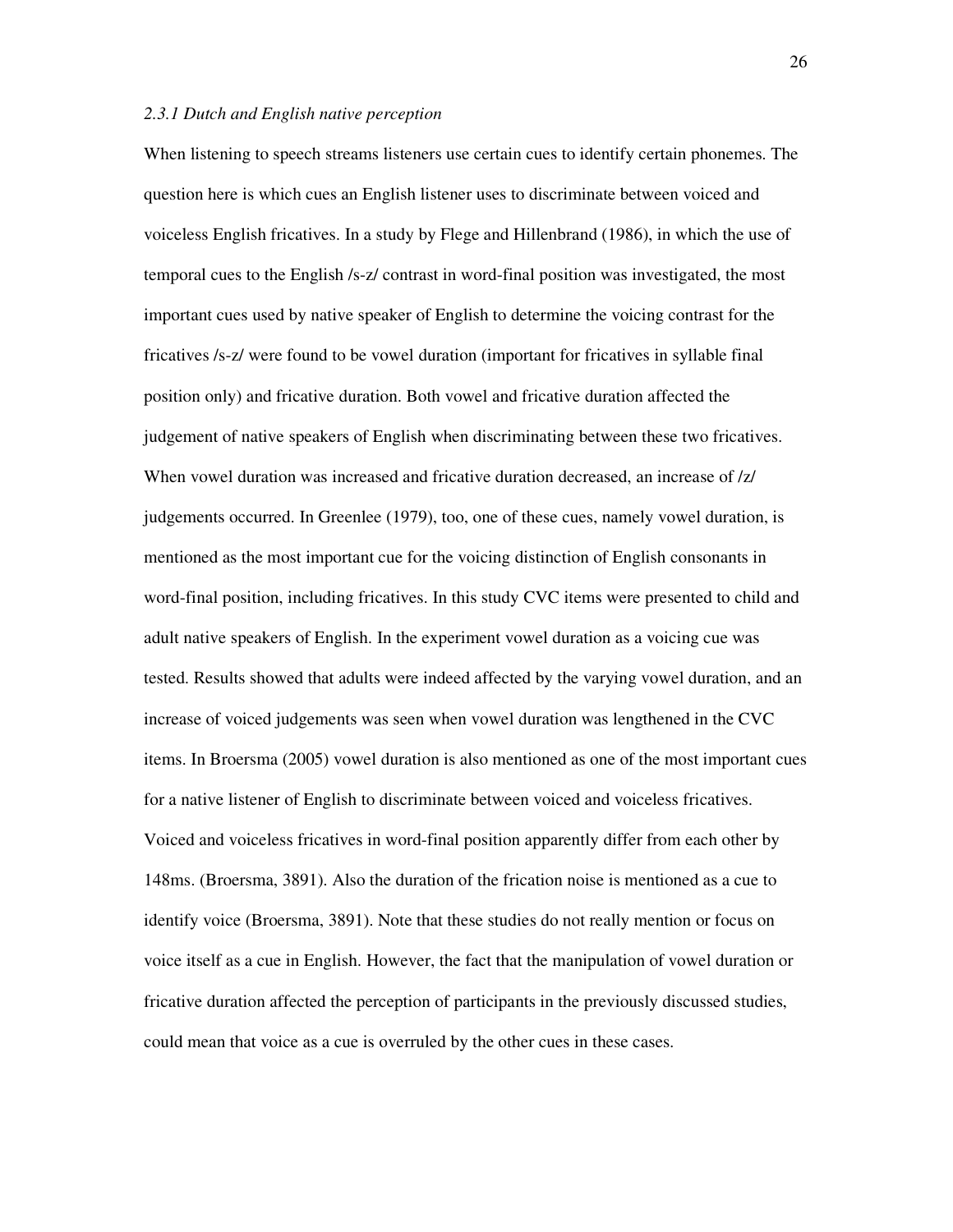It can be said that in English the most important cues to discriminate between voiced and voiceless fricatives are vowel duration and fricative duration. The question is whether or not these cues are also used by native listeners of Dutch. It could be that if native speakers of Dutch use different cues for perceiving the difference between voiced and voiceless fricatives than native speakers of English, that this could cause difficulties when discriminating between English voiced and voiceless fricatives. Since Dutch does not have a voicing contrast in final position, it is not comparable to English in this respect. However, Dutch does have a voicing contrast in medial position and it could be that cues that are used to discriminate or not between voiced and voiceless in medial position, can also be used by Dutch learners of English in discriminating between English voiced and voiceless fricatives in word-final position. In Slis and Van Heugten (1989), which is a production study instead of perception, speech samples of forty speakers of Dutch from different regions were analysed. Participants were presented with a reading task and were asked to utter the sentences that included the fricatives /f/, /v/, /s/, /z/, /x/ and /y/. The two most important cues to discriminate between voiced and voiceless fricatives in intervocalic position in Dutch were found to be the presence and absence of voice activity and the duration of the fricatives; the latter is also mentioned as a voicing distinction cue for native listeners of Dutch in Ernestus (2000). Natives of Dutch and English thus have this cue in common. In Broersma (2005) the use of vowel duration as a cue by Dutch listeners of English was investigated. Broersma (2005) mentions that the Dutch language does have vowel duration as a potential voicing cue in medial position, but apparently this cue is not used by native listeners to discriminate between voiced and voiceless in their own language. Other cues seem to be more important. The same is said about this cue in Ernestus (2000): "this cue [acoustic duration of the preceding vowel] is not as important for the voiced/voiceless distinction in Dutch as it is in English"(153). The cues mentioned by Broersma as important for the voicing distinction in Dutch are frication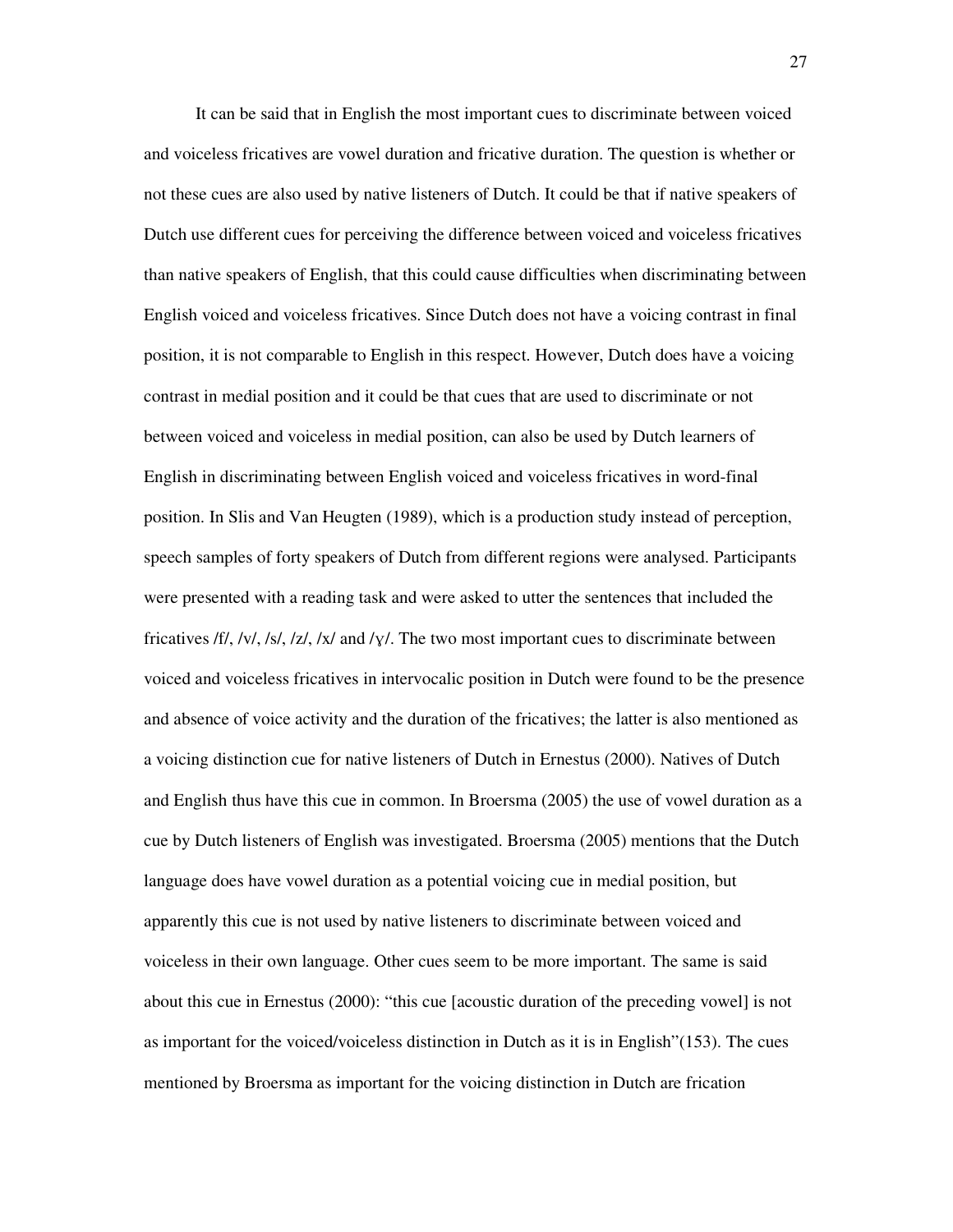duration, the presence or absence of vocal cord vibration (also mentioned in Ernestus (2000) as a cue for the voicing distinctions for fricatives) and the intensity of frication noise. This last cue, however, plays only a small role in the voicing distinction of fricatives. The cues that Dutch and English do not have in common are the preceding vowel duration cue and the presence/absence of voice. The first cue is found to be very important in English, whereas the second cue is not mentioned in those studies at all. Contrary to English, for Dutch the vowel duration cue seems not to be very important, whereas voice is mentioned several times in the previously discussed studies. This might cause difficulties for Dutch listeners of English in hearing the differences between the voicing contrast in fricatives in final position, which, again, the Dutch native speakers do not have.

#### *2.3.2 Non-native perception: Dutch listeners of English*

#### *2.3.2.1 The voicing contrast*

In this section, the focus will be specifically on Dutch non-native listening and Dutch listeners' perception of English. Several studies on this subject will be discussed, in order to get an impression of the varying performances of non-native listeners and the effects that language experience can have. An important role in this discussion is that of using cues in non-native listening. The concept of cues was already discussed in sections 2.3.1, however, this discussion only concerned L1 cues. In several studies, authors have attempted to shed a light on which of these cues are used in L2 perception, and which are not.

Broersma (2005) discusses non-native perception and L1 influence on SLA. Note that this author, similarly to the aims of this thesis, examines the perception of English by (advanced) Dutch listeners by having them listen to natural speech and use a button press. Broersma (2005) suggests, based on earlier studies, that "the categorization of a non-native contrast which exists in the native language, but in a position where it does not occur in the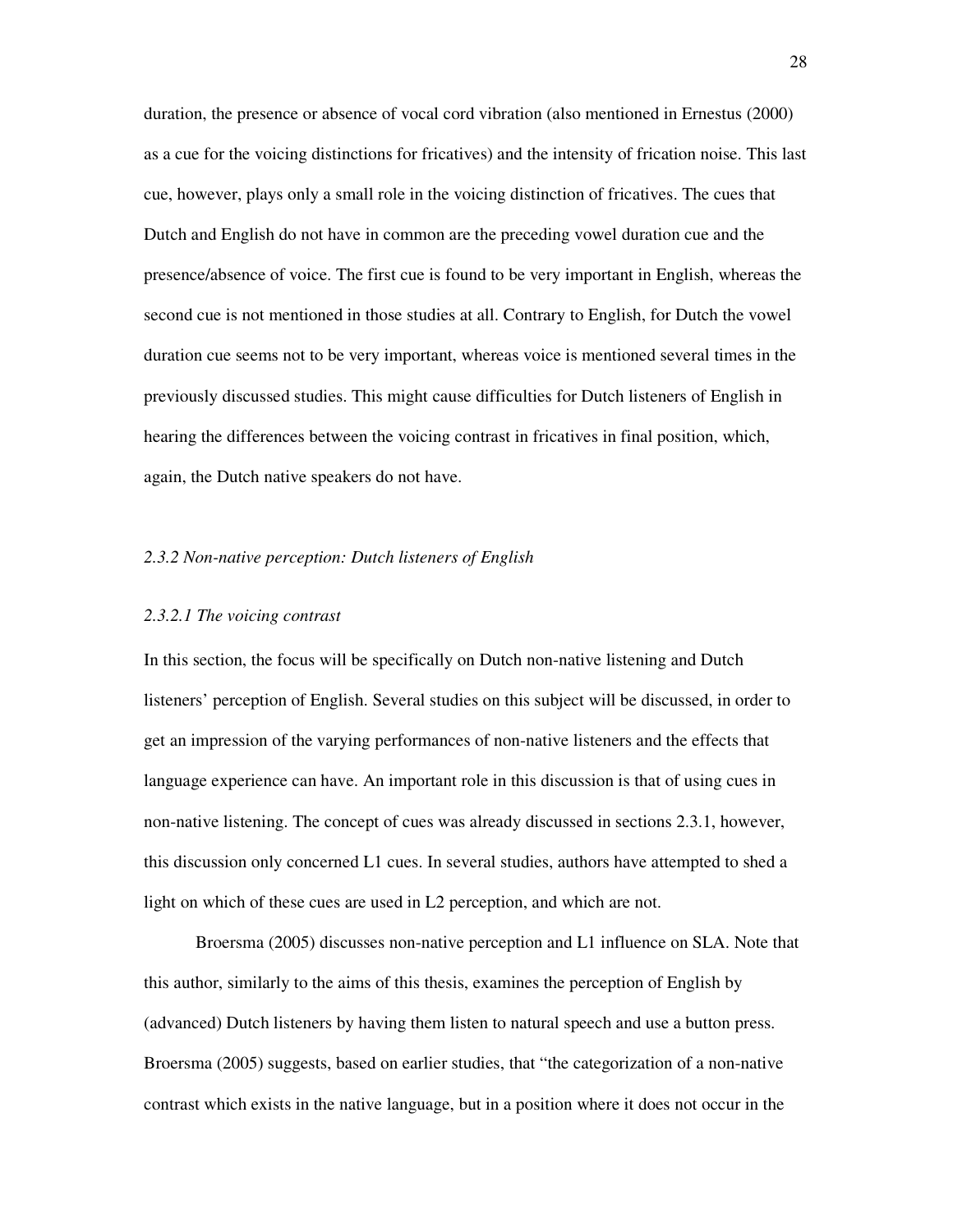native language, seems to benefit from native-language experience with one of the phonemes of the contrast in the relevant position and from experience with relevant perceptual cues"(3891). Concerning our current topic, she adds that "Dutch has a distinction between voiced and voiceless obstruents in word-initial and –medial position, allows for voiceless obstruents in word-final position, and also provides experience with the use of vowel duration as a cue for several phoneme distinctions, […]"(3891). Thus, in Broersma's view, native listeners of Dutch should be able to learn to perceive the English voicing contrast in wordfinal position, where this contrast is unfamiliar in Dutch (even though the contrast is familiar to the language in other positions), using the cue of vowel duration. Note that Broersma assumes especially advanced learners to be able to learn this and the focus of her study, consequently, is on such learners (who received training in primary and secondary school) in her paper. Broersma's results show that Dutch and English listeners showed no difference in categorising the voicing contrast of fricatives in initial position (3899), meaning that the differences between Dutch and English participants were insignificant. Interestingly also, the Dutch participants categorised the English final voicing contrast with a native-like level of accuracy, however, the Dutch listeners did not use the vowel duration cue for discriminating between voiced and voiceless in final position, as opposed to the English whose judgements relied greatly upon this cue.

A study that did show a clear difference in performance on the perception of phonemes between native (English) and non-native (Dutch) listeners is Cutler et al. (2004). In this study the hypothesis was that the influence of the native repertoire on non-native phonetic decisions becomes stronger when stimuli are harder to perceive (3668). By having native speakers of American English and native speakers of Dutch listen to almost all possible CV and VC items of American English, recorded as natural speech, under several noise conditions and having them choose with a button press, these authors tested the perception abilities of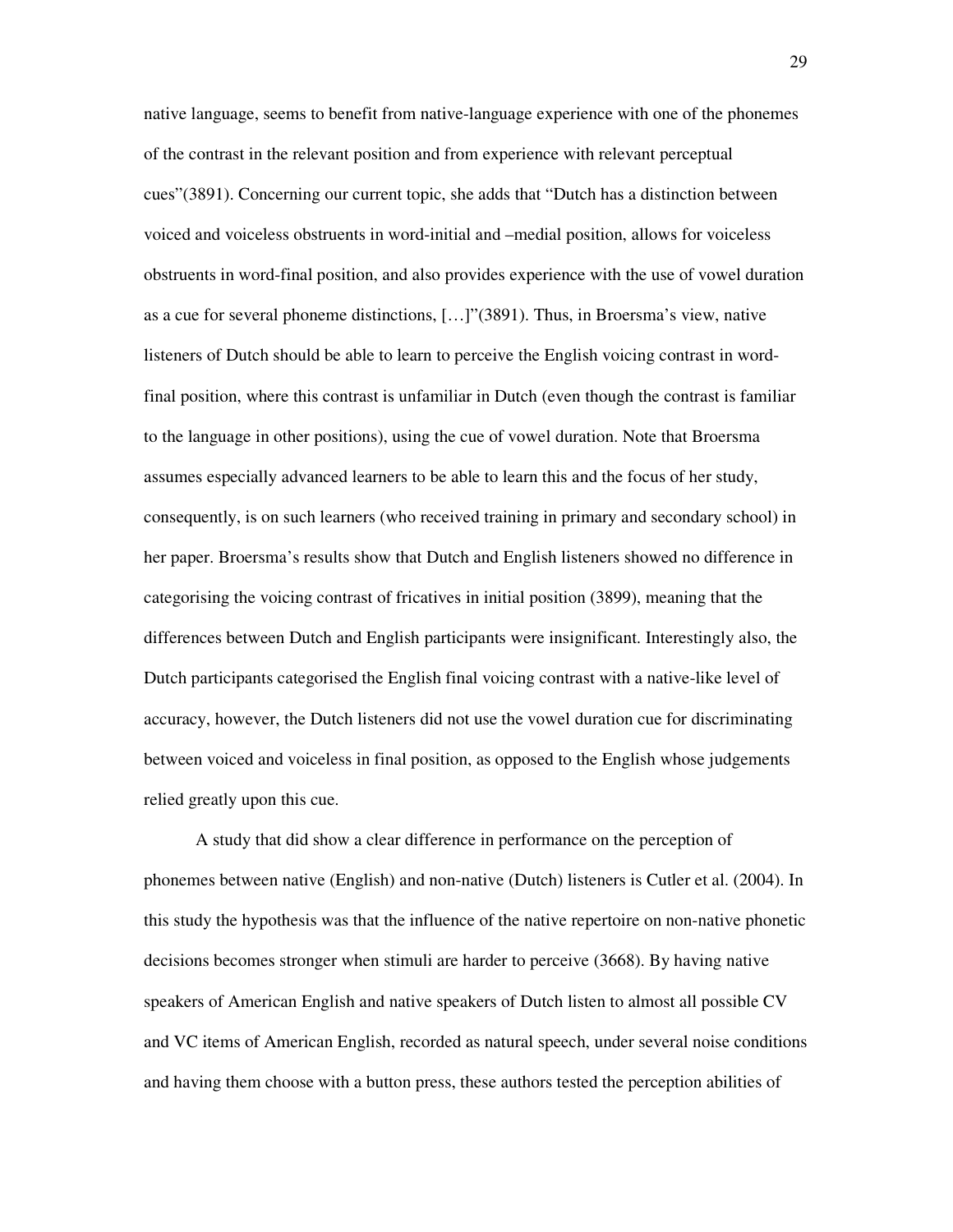these two groups. Results showed that "the identification performance of the non-native listeners is significantly and consistently worse than that of the native listeners"(Cutler et al., 3670). This performance was not influenced by the quantities of interfering noise. Clearly this is a result very much different from that reached in Broersma (2005). Moreover, it was found that the Dutch responses in terms of voicing identification to syllable-final consonants were much worse. This result is said to show the one clear effect of native phonology on non-native listening in the paper (Cutler et al., 3671), since the lack of the voicing contrast in final position in Dutch could have caused this. The question then arises as to why there is such a large difference between the results of the studies by Broersma and Cutler et al. We will refer to this issue in Chapter 6.

A study that does not concern either the language Dutch or English, but does focus on adult L2 perception and the use of perceptual cues is Flege & Hillebrand (1986) (this study was already mentioned in section 2.3.1). The authors claim that even though it has been shown that it is possible that adults can learn to identify L2 phonemes using cues that are not part of the L1, it is not certain that adults can identify every L2 phonetic contrast of an L2, nor that L2 learners use the same perceptual cues as native speakers when they are apperently able to correctly perceive a phonetic contrast of the L2 (Flege & Hillebrand, 508). In Broersma (2005), results already showed that (advanced) Dutch L2 learners of English performed as well as English native speakers, without using the English vowel duration cue. Flege  $\&$ Hillebrand (1986) illustrate, as an example, that Arabic /s/-/z/ in word-final position are distinguished by voicing, but not by duration of fricative noise or preceding vowel, whereas English perception of  $/s$ -/z/ in word-final position is also influenced by length of fricative noise and preceding vowel duration. The aim of the study of Flege & Hillebrand (1986) was to find out whether non-native listeners process temporal cues in the way native listeners do, in which case these non-native listeners should be affected by both vowel and fricative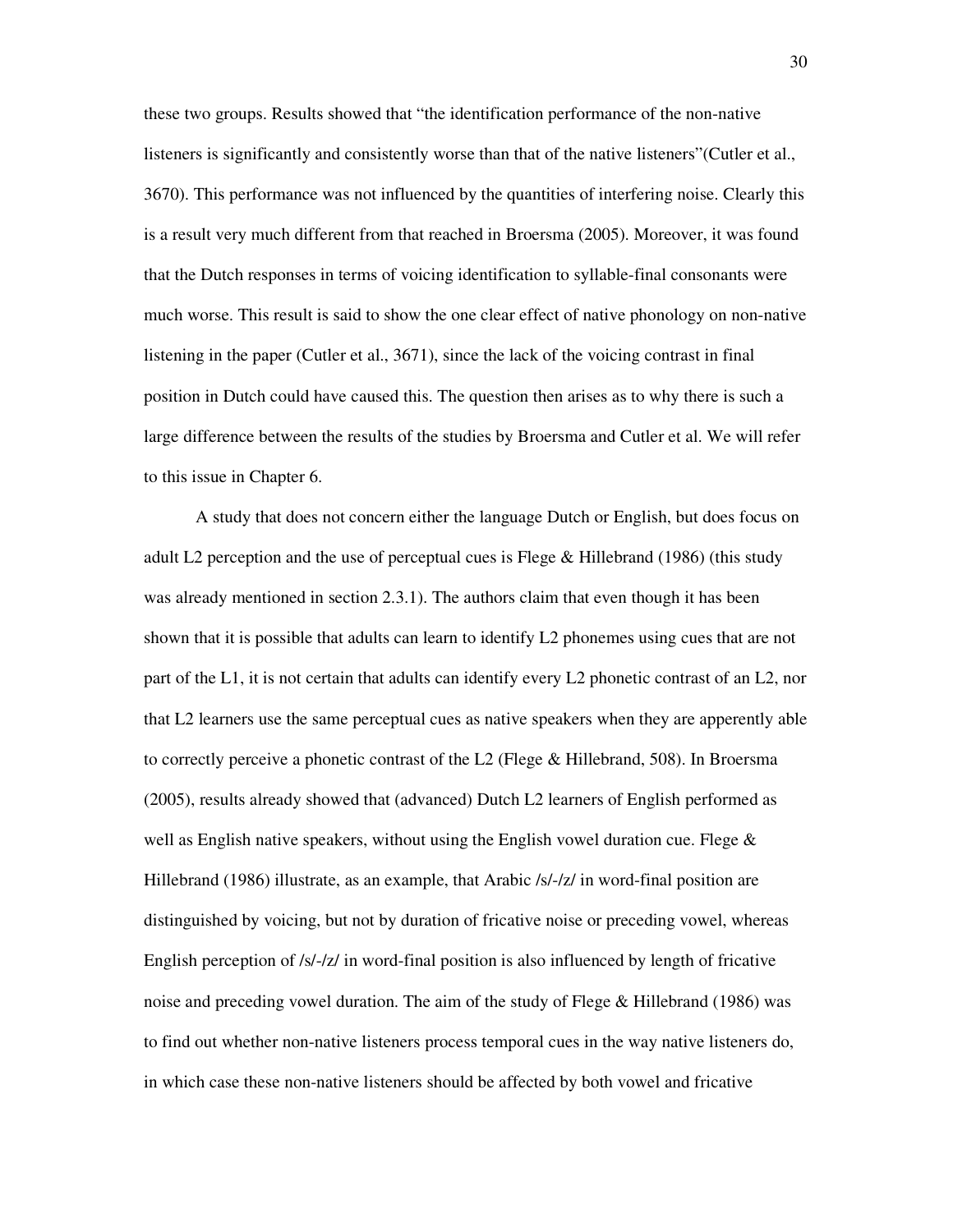duration (Flege & Hillebrand, 509). The participants were native speakers of French, Finnish and Swedish. The Swedish and Finnish participants, who do not have an /s/-/z/ contrast in their language, showed no significant effect of fricative duration, whereas the effects of vowel duration were as large as in the English participants. The French participants, who do have the phonemic /s/-/z/ contrast, were less affected by lengthening of vowel duration than the English. These results suggest that listeners are more sensitive to changes in vowel duration than in fricative duration. The question whether L2 learners can learn to use the same perceptual cues as native speakers in identifying non-native contrasts is left unanswered, however, because the results did not suggest that these participants were unable to do so. The general conclusion drawn in Flege & Hillebrand (1986) is that the development of perception by adults of non-native contrasts is a slow process. This development can be influenced by many factors, such as "age, the amount and kind of L2 experience, the nature and extend of phonological differences between L1 and L2, and especially the acoustic nature of the phonetic contrast being learned" (Flege & Hillebrand, 515).

In a study by Cho & McQueen (2006), an attempt is made to further explore how perception is tuned by (first) language experience. This study is focused on Dutch and Korean participants' processing of sounds which are possible and impossible in their languages (3086). A difference between Dutch and Korean is that in Korean, when looking at isolated syllables, released coda stops occur, whereas in Dutch, these released coda stops in isolated syllables are not phonologically feasible (Cho & McQueen, 3086). In a perception test, the Dutch and Korean participants were asked to listen to consonants spoken in Dutch and in American English. The results showed that Dutch listeners overall performed better on released stops than on unreleased stops (which were, as we recall, respectively viable and non-viable in Dutch). The authors draw several conclusions from these results, of which one is that "perception of non-native and native speech is influenced by the phonological system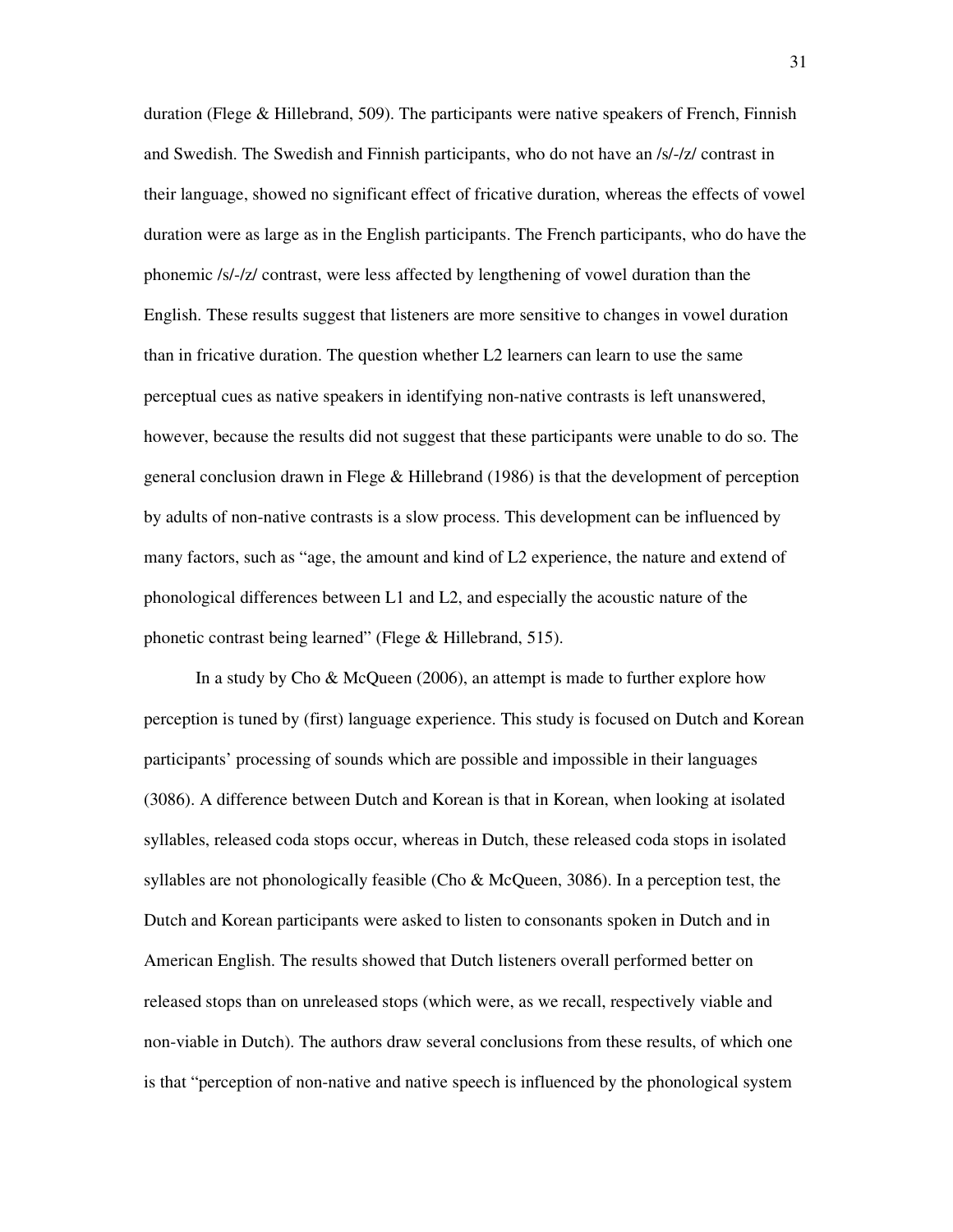of the listener's native language"(Cho & McQueen, 3092). This conclusion, which suggests the existence of L1 influence on SLA, is in line with results from several other studies previously discussed (see Broersma 2005; Broselow 1992; Cutler et al. 2004; Pallier & Mehler 1997; Werker & Polka 1993). Furthermore, as Broersma (2005) also noted, Cho & McQueen (2006) conclude that phonetic details of the non-native language can be familiar to the listener because of the presence of these phonetic details in the native language, and this can influence the perception of non-native speech (3092) in that non-native sounds with familiar phonetic details are easier to perceive than non-native sounds with unfamiliar phonetic details.

In this section, we have tried to shed a light on the question how Dutch listeners of English perceive non-native phoneme contrasts. Broersma (2005) showed that Dutch L2 learners of English performed equally to the native speakers of English, yet did not use the same cue in making distinctions between the voicing contrast, namely the vowel duration cue. Cutler et al. (2004), on the other hand, showed that Dutch L2 learners of English performed much worse on the identification of phonemes (including consonants and vowels) than the native speakers of English, independently of the quality of experimental added noise. A significant L1 effect in this study was that the Dutch performed poorly on the voicing contrast in final position, probably because of the final devoicing phenomenon in Dutch. More studies were reviewed with respect to perceptual cues that might or might not be used in L2 learning and the effects an L1 can have. Since the results from these studies differ from each other still, this paper aims to gain more insight in the matter of L1 transfer in the perception of phonemes, or more specifically, in the perception of fricatives.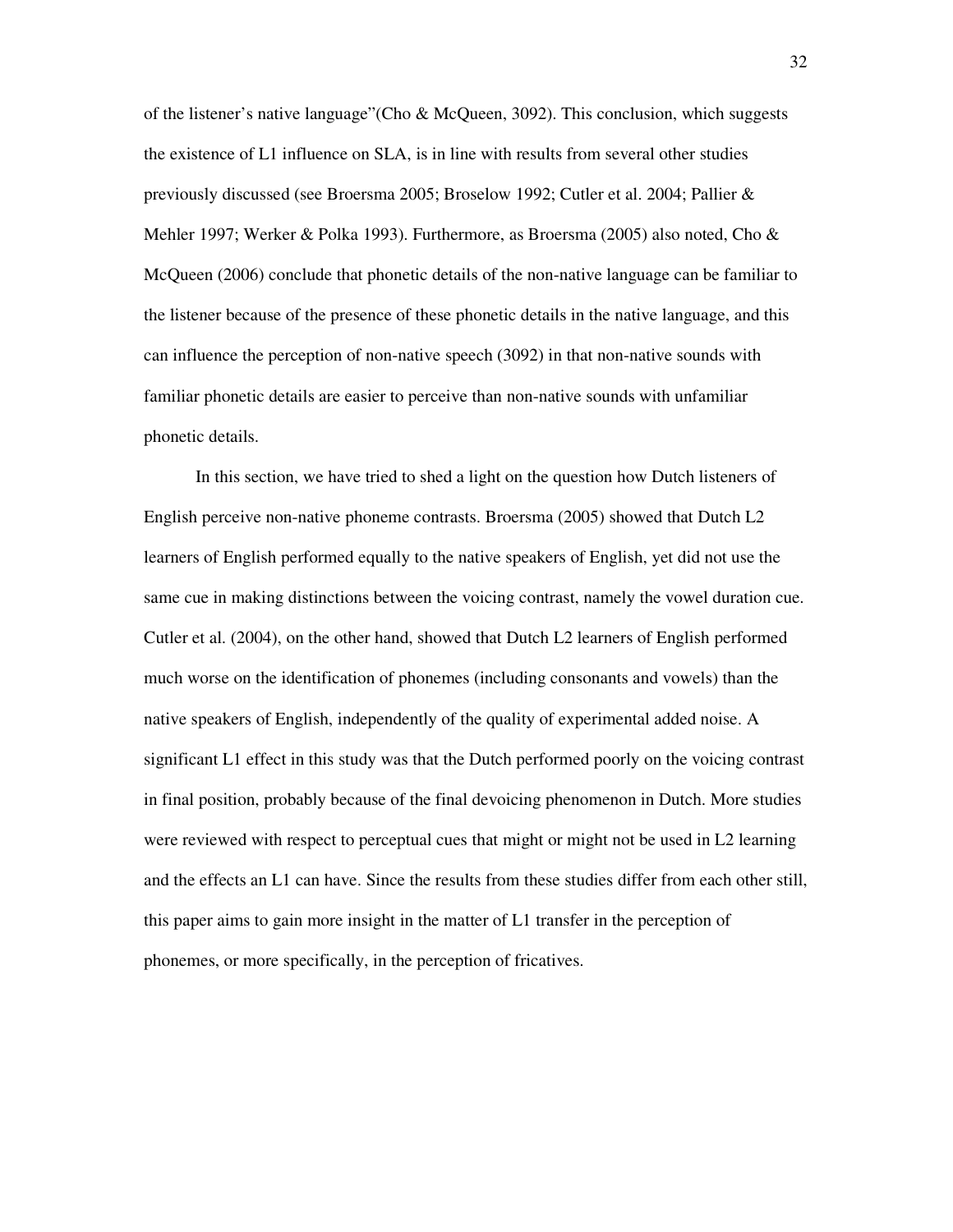#### *2.3.2.2 Phoneme confusions by Dutch listeners of English*

In Cutler et al. (2004) Dutch listeners' perception of the English voicing contrast under disadvantageous voicing conditions was tested and also the confusions between the phonemes /p/, /t/, /k/, /f/, /T/, /s/, /S/, /tS/, /h/, /b/, /d/, /g/, /v/, /ð/, /z/, /dZ/, /j/, /m/, /n/, /l/, /r/ and /w/ in general. These authors also elaborately discuss the confusions between phonemes that occur in the responses of their participants. Because of the design of the experiment, it could be that in our thesis, too, participants will show certain phoneme confusion other than confusion between the contrasts voiced/voiceless Similar to Cutler et al. (2004), we will thus be looking at phoneme confusions also and will therefore discuss Cutler et al's study further. Sixteen native speakers of Dutch participated in the study. CV and VC items of natural speech were auditorily presented to the participants. The test items were normalized for rms vowel amplitude and were combined with babble noise. Results showed that although the disadvantageous conditions (the babble noise) did not interact with language background, the Dutch participants did have difficulties with identifying certain phonemes and often chose a different (wrong) phoneme instead. Figures in Cutler et al. (2004) show that Dutch listeners had many difficulties with several phonemes. The relevant figures for this paper are presented (in percentages) in Tables 2 and 3, for phonemes in respectively initial and final position.

| $Response \rightarrow$ | /ð/  | $/ \theta$ / | v   | /f/         | /z/        | /s/  |
|------------------------|------|--------------|-----|-------------|------------|------|
| Target consonant       |      |              |     |             |            |      |
|                        |      |              |     |             |            |      |
| /eth                   | 18.8 | 14.6         | 1.3 | 13.3        | ר ו<br>1.3 | 2.1  |
| $/ \theta$             | 7.5  | 12.1         | 2.9 | 13.3        |            | 0.4  |
| v                      | 7.9  | 5.0          | 9.6 | 8.8         |            | 0.4  |
| /f/                    | 4.2  | 7.1          | 5.4 | <b>15.0</b> |            |      |
| /z/                    | 23.8 | 9.6          | 2.5 | 1.3         | 27.1       | 3.3  |
| /s/                    | 7.9  | 24.6         | 3.3 | 12.5        | 14.6       | 30.4 |

TABLE 2 **–** Phoneme confusions in initial position by Dutch participants.

It can be seen in Table 2 that the performance on the phonemes in initial position varied. The /s/ and /z/ were categorised best. The /s/ however, was confused quite frequent with the /θ/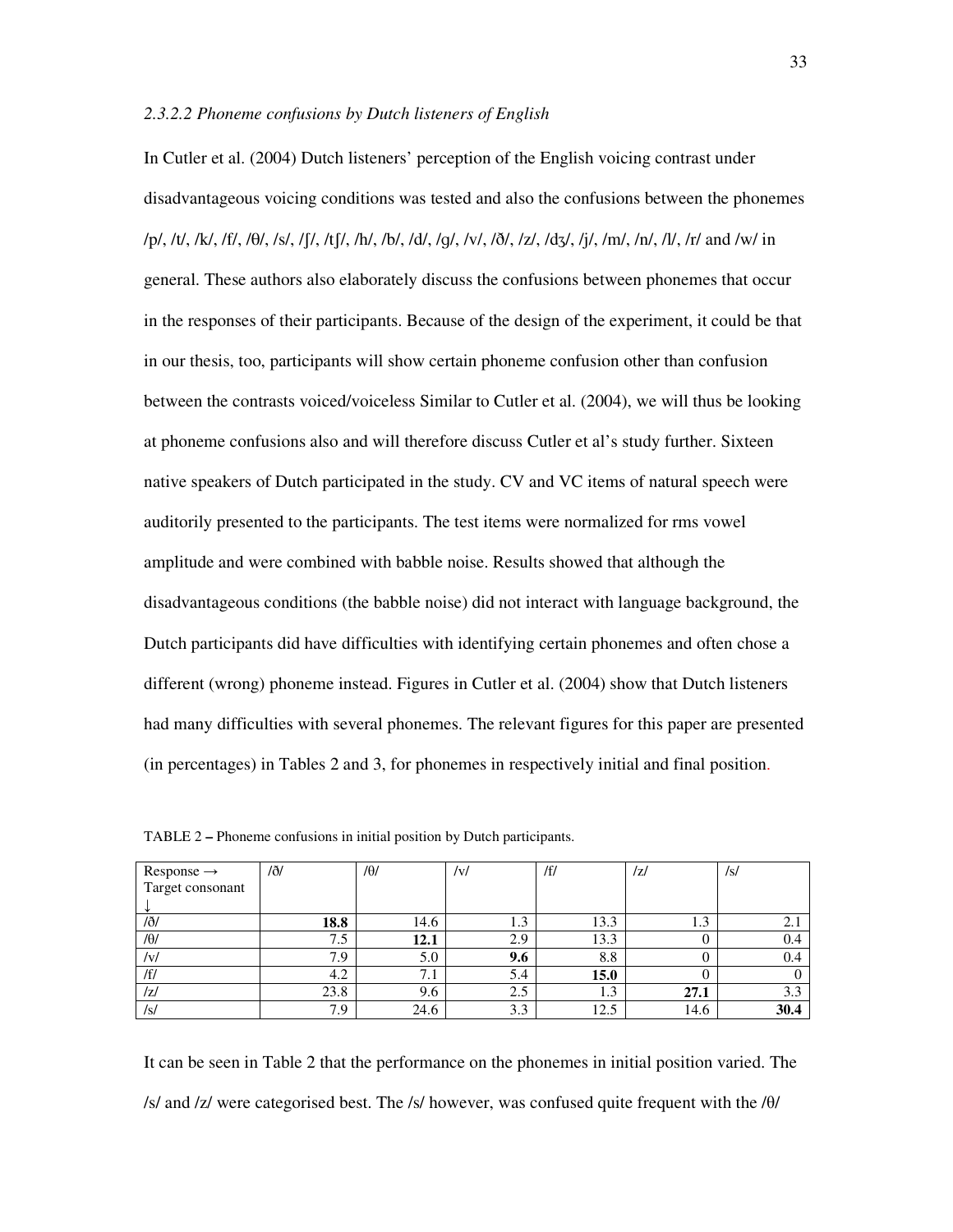and /z/ with /ð/. It is remarkable that the performance on initial /v/ was extremely poor, since this is a familiar phoneme in a familiar position in Dutch. The /θ/, /v/ and /f/ were never confused with /z/, and /f/ also never with /s/, whereas /z/ and /s/, when presented, were always to some extent confused with the other phonemes. In short, when looking at the figures, most difficulties in initial position occur for the perception of /v/, /ð/ and /θ/.

| $Response \rightarrow$ | /ð/  | $/ \theta$ / | /v/  | /f/                             | /z/  | /s/      |
|------------------------|------|--------------|------|---------------------------------|------|----------|
| Target consonant       |      |              |      |                                 |      |          |
|                        |      |              |      |                                 |      |          |
| /eth                   | 8.3  | 8.3          | 10.0 | 4.2                             | 2.9  | 3.3      |
| $/ \theta$             | 9.2  | 17.5         | 2.5  | 17.9                            |      | $_{0.8}$ |
| /V/                    | 5.4  | 5.4          | 15.8 | 12.1                            | 1.3  |          |
| /f/                    | 5.0  | 9.6          | 3.3  | 22.1                            | 0.4  | 1.1      |
| /z/                    | 10.0 | 10.0         | 5.0  | $\overline{\phantom{0}}$<br>1., | 25.8 | 12.2     |
| /s/                    | 10.0 | 14.6         | 2.5  | 17.1                            | 4.6  | 37.5     |

TABLE 3 – Phoneme confusions in final position by Dutch participants.

The first noteworthy result in Table 3 is that final /ð/ was treated extremely poorly, and was confused more with /v/ than it was judged as correct /ð/. Similarly, /θ/ was more often judged as /f/ than as /θ/ itself, even though it was judged rather well compared to the other dental phoneme. Remarkably, final /v/ was judged far better than initial /v/. Speakers of Dutch are not familiar with /v/ in final position in their L1, whereas they are familiar with initial /v/ in their L1, so it was this expected that they would perform better for /v/ in initial position than in final position. Final voiced /z/, for that matter, was also judged correctly on many occasions. Final /θ/ was never confused with /z/ (but it was the other way around) and final /v/ was never confused with /s/ (but it was the other way around, again). Thus, when looking at the figures, most difficulties in final position occur for the perception of /v/, /ð/ and /θ/. These are the same difficulties as in initial position.

It can be concluded from these results that voiced fricatives in final position are not by definition more difficult to perceive by Dutch listeners than voiced fricatives in initial position (as shown by the example of  $\langle v \rangle$ ). However, the results generally indicate serious difficulties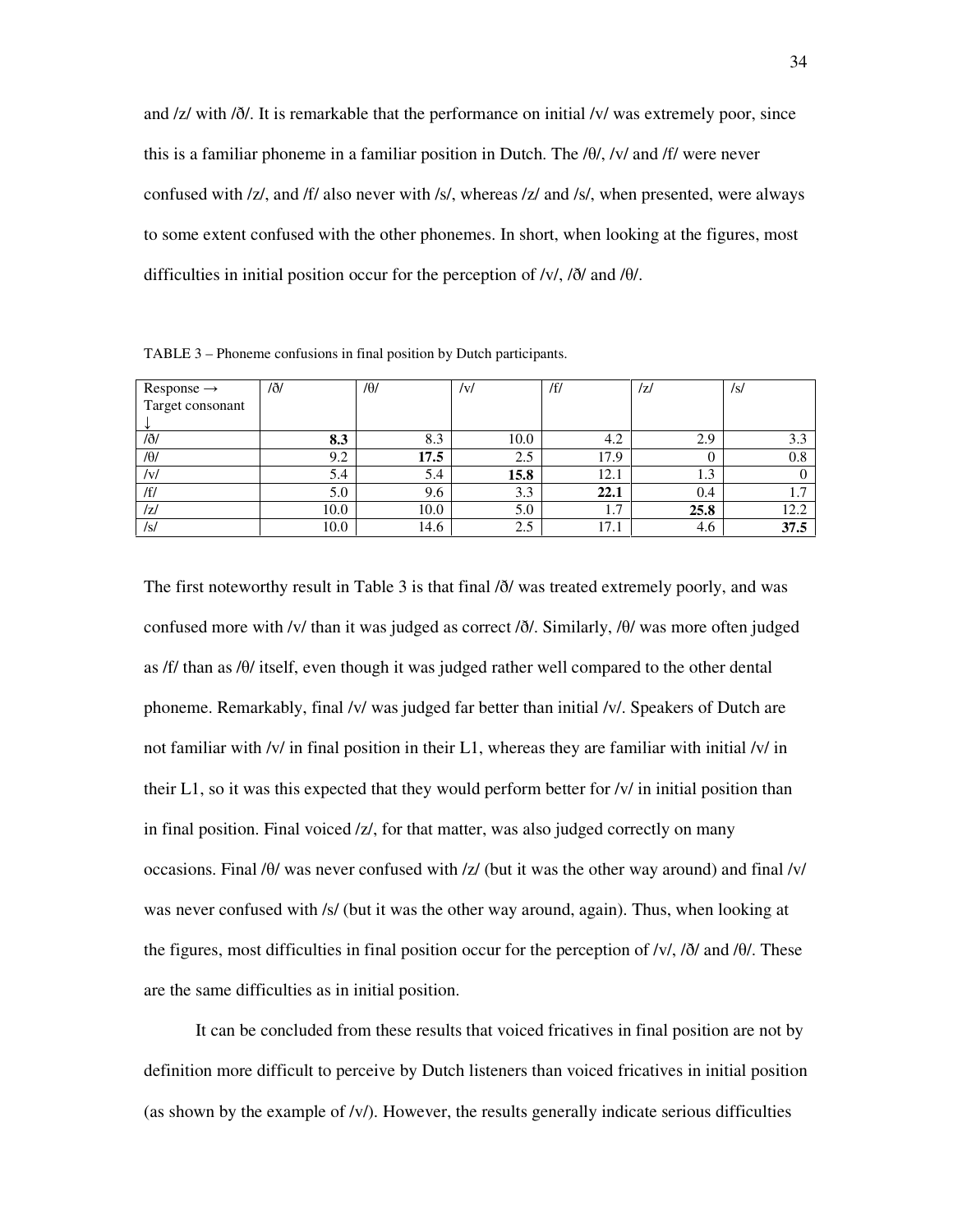for Dutch learners of English to discriminate between the fricatives /f/, /v/, /θ/, /ð/, /s/ and /z/. Most difficult for the Dutch participants are the unfamiliar phonemes /θ/ and /ð/. In general the phonemes of the test are most frequently confused with either their voiced/voiceless counterpart, or another phoneme with the same voice value or both.

#### *2.3.2.3 Phoneme confusions by English listeners of English*

In our study a control group of native speakers of English was tested, to see whether their performance on the identification of voice in obstruents would be better than that of the Dutch speaking groups, as will be seen in Chapter 4. In Cutler et al. (2004) too, Dutch and American English listeners' perception of the English voicing contrast was tested. In Tables 4 and 5 the relevant numbers for this paper are presented (in percentages), in respectively initial and final position, and the most noteworthy results will be discussed briefly. Table 4 gives the average numbers of phoneme confusions in initial position by English participants.

| $Response \rightarrow$ | /ð/  | $/ \theta$ | /v/  | /f/               | /z/  | /s/  |
|------------------------|------|------------|------|-------------------|------|------|
| Target consonant       |      |            |      |                   |      |      |
|                        |      |            |      |                   |      |      |
| /eth                   | 30.4 | 14.6       | 5.8  | $\sqrt{ }$<br>1.3 | 4.2  | 0.8  |
| $/ \theta /$           | 14.6 | 18.3       | 3.8  | 13.3              | 0.8  |      |
| V                      | 14.6 | 4.2        | 17.5 | 5.8               |      | 0.8  |
| /f/                    | 5.8  | ⇁<br>د. ا  | 3.8  | 19.2              |      | 0.4  |
| /Z/                    | 21.3 | 9.2        | 8.3  |                   | 31.3 | 2.5  |
| /s/                    | 9.6  | 10.0       |      | 9.2               | 8.8  | 51.7 |

TABLE 4 **–** Phoneme confusions in initial position by English participants.

First, the performance on the phonemes in initial position varies. Moreover, several general observations can be made about these data that are more or less the same as for the Dutch results given in paragraph 2.3.2.2. For example, fricatives categorised most correctly were /s/ and /z/. Even though the numbers differ considerately from the Dutch results, /z/ was again judged quite often as /ð/ and /s/ as /θ/. The initial /v/ was not judged as poorly as by the Dutch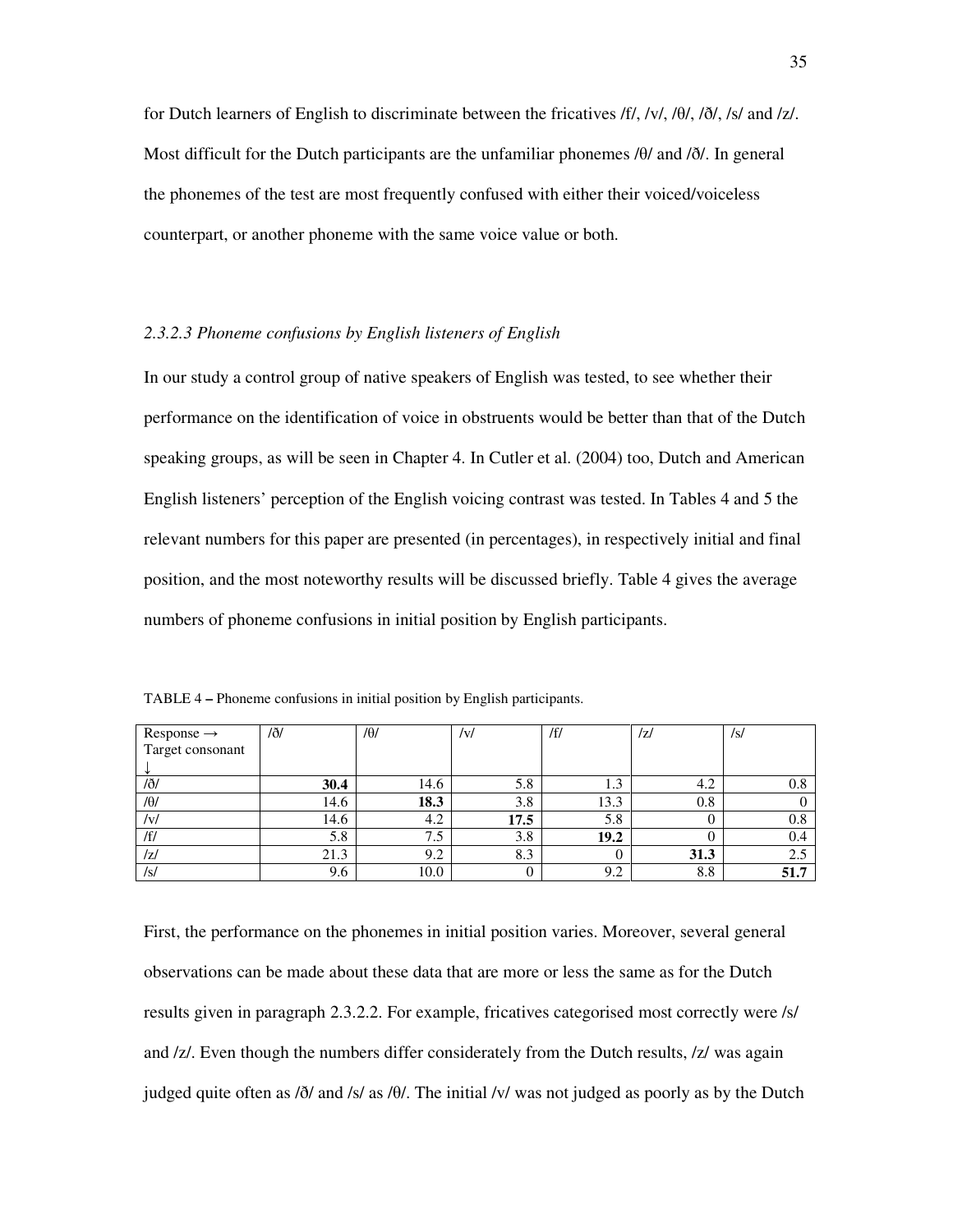speakers, yet it has the lowest percentage of all correct answers. The specific phonemes that were never confused with specific other phonemes are also quite similar to the Dutch results and where there is a difference, this difference is not very large. A difference between the performances of the groups is that performances by the American English speakers on the initial  $\delta$ / and /s/ were better the than by the Dutch group ( $\delta$ /: 30.4 > 18.8; /s/:51.7 > 30.4). The other phonemes were also categorised better by the American English speakers, but the difference in percentage is not as large. Overall, the performance on phonemes in initial position by the American English speakers was better than by the Dutch. For the Americans most difficulties in initial position occur with the perception of /v/, /f/ and /θ/. Table 5 gives the average numbers of phoneme confusions in final position by English participants.

| $Response \rightarrow$ | /ð/                   | $/ \theta$ / | V    | /f/  | z    | /s/  |
|------------------------|-----------------------|--------------|------|------|------|------|
| Target consonant       |                       |              |      |      |      |      |
|                        |                       |              |      |      |      |      |
| /ð/                    | 16.7                  | 4.2          | 17.5 |      | 5.8  | 2.5  |
| $/ \theta$             | 7.5                   | 19.2         | 2.5  | 30.8 |      | 0.8  |
| /v/                    | 5.8                   | 2.5          | 47.5 | 9.2  | 0.4  |      |
| /f/                    | 5.4                   | 12.9         | 1.9  | 45.0 |      |      |
| IzI                    | 9.6                   | 2.5          | 12.5 |      | 37.1 | 7.5  |
| /s/                    | $\overline{ }$<br>1.7 | 8.8          |      | 12.9 | 0.8  | 65.4 |

TABLE 5 **–** Phoneme confusions in final position by the English participants.

Again, several results in this table are found to be similar to the earlier Dutch results for phonemes in final position. First notice that the performance on the categorisation of the final /ð/ was worse than the performance on the other fricatives. Moreover, /ð/ was confused more with /v/ than it was judged as the correct / $\delta$ / itself, as was also the case for the Dutch results. Also similar to the Dutch results is that  $\theta$ / was judged more often to be /f/ than as /θ/. Final /θ/ was never confused with /z/ as with the Dutch (this is also other way around, unlike in the Dutch results), and final /v/ was never confused with /s/ (and this is also other way around, unlike in the Dutch results). When looking at the figures, most difficulties in final position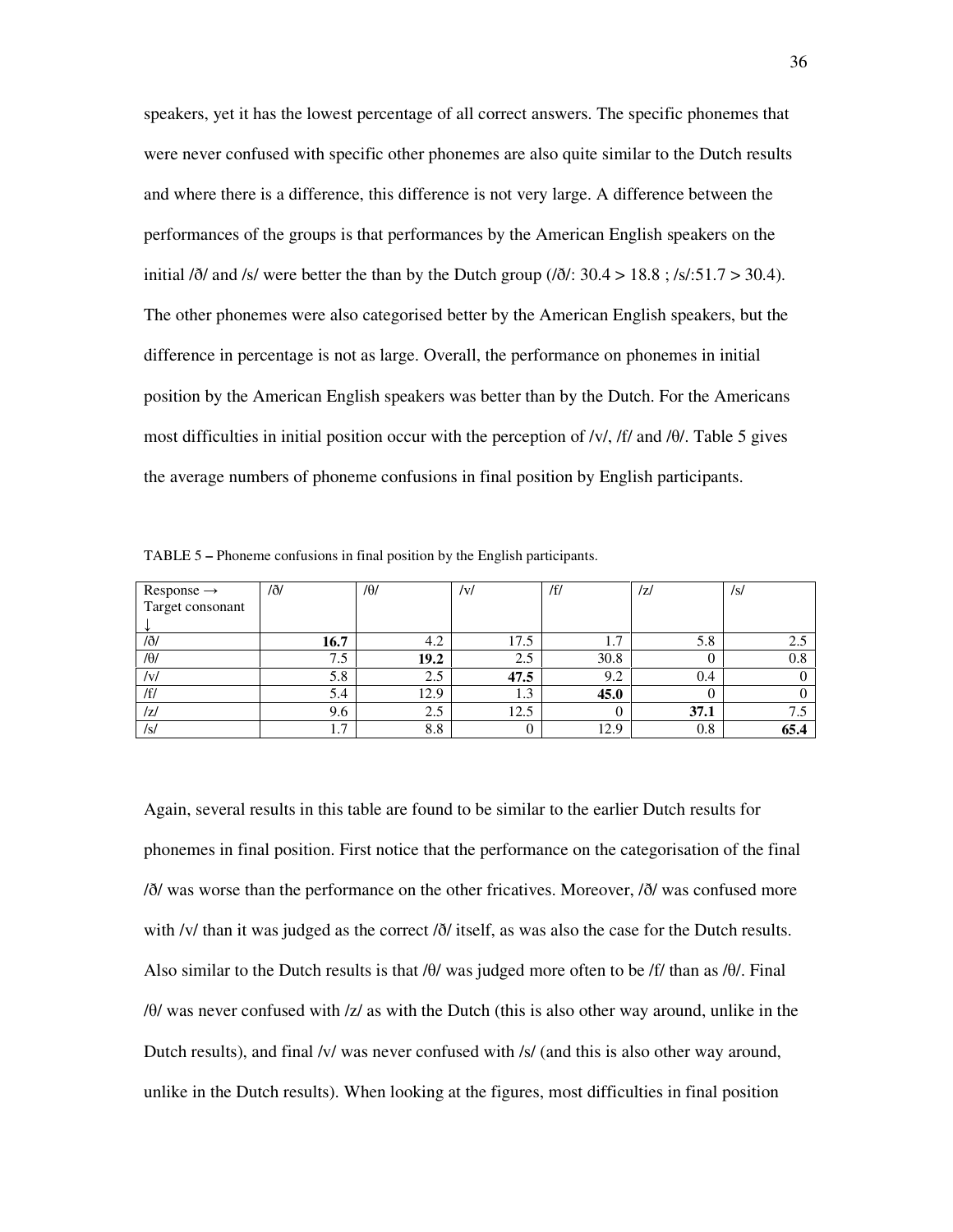occur for the perception of /ð/ and /θ/, which are the same difficulties as for the Dutch speakers; for /v/, however, the American English speakers performed very well. Overall though, the results of the American group were much better than the results of the Dutch group on phonemes in final position. As for the differences between initial and final position when looking only at the American results, it is noteworthy that /v/ and /f/ were categorised far better in final position than in initial position, but the /ð/ was done better in initial position.

 What we saw in this section was that Dutch L2 learners of American English can make many confusion mistakes in perceiving fricatives. Most difficulties in both initial and final position occurred in the perception of /v/,  $\delta$ / and /θ/. Native speakers of English also made mistakes, mostly with the /v/, /f/ and /θ/ in initial position and the  $\delta$ / $\delta$ / and /θ/ in final position. Although the American English participants scored much better on the phonemes overall, they did show remarkably many similarities with the Dutch speakers in phoneme confusions. Overall, the performance of the American English speakers on phonemes in initial position was slightly better than that of the Dutch speakers and the results of the American English group on phonemes in final position were much better than those of the Dutch group. If we were to use these results as guides in our expectations for the present study, the English participants that are involved in the experiment of our study would probably perform better on the categorisation of phonemes than the Dutch overall, but would still confuse phonemes, though to a smaller degree than the Dutch speaking participants. In both initial and final position the English speaking participants would perform better than the Dutch speaking participants, although in final position this difference in performance would be bigger.

37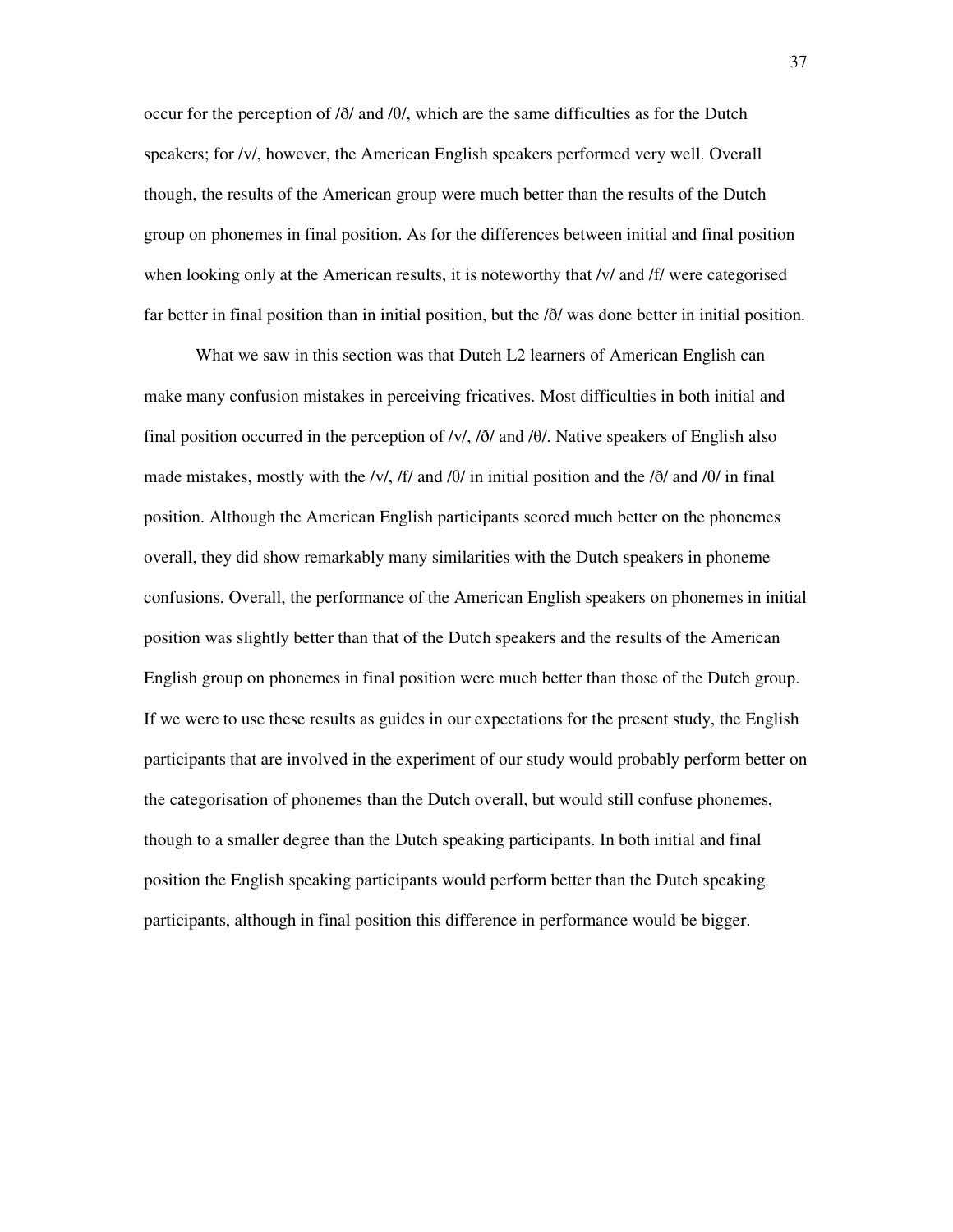#### **3. Hypotheses and predictions**

In this study, we aim to answer two main questions concerning L1 transfer. First, we want to find out whether regional differences of the Dutch L2 learners of English will affect their SLA in different ways. Second, we want to know the nature of L1 transfer, by specifically looking at the performances on the 'familiar' contrasts versus the 'unfamiliar' contrast. The experiment that was used in an attempt to answer these questions was an identification experiment, in which the participants were presented with stimuli auditorily and were instructed to choose between six fricatives (the options were visible on the computer screen). The fricatives that were presented in the test were both familiar and unfamiliar fricatives for the Dutch speaking participants, for the English participants however, these fricatives were all familiar. The participants were divided into three groups, namely, one English group (Group E), one Dutch speaking group with participants from the north of the Netherlands (Group N), and one Dutch speaking group with participants from Belgium (Group S), that lies south of the Netherlands.

 In Hypothesis 1, it is hypothesized that an L1 transfer effect will be visible in the identification of voice in English fricatives by Dutch listeners of English. This hypothesis is partly based on results of Cutler et al. (2004) in which results showed that Dutch L2ers of English performed worse on the identification of phonemes (including fricatives) than native speakers of English. We expect this transfer to show in several ways. First, we expect the group of English speaking participants (group E) to perform better overall than both Dutch speaking groups (Group  $N =$  North, Groningen, Group  $S =$  South, Flemish Limburg). Second, we expect the Dutch speaking groups (N  $\&$  S) to perform better on the identification of voice in initial phonemes than on final phonemes since in Dutch voice is neutralised in codas and speakers of Dutch are thus not familiar with voiced fricatives in final position. Third, we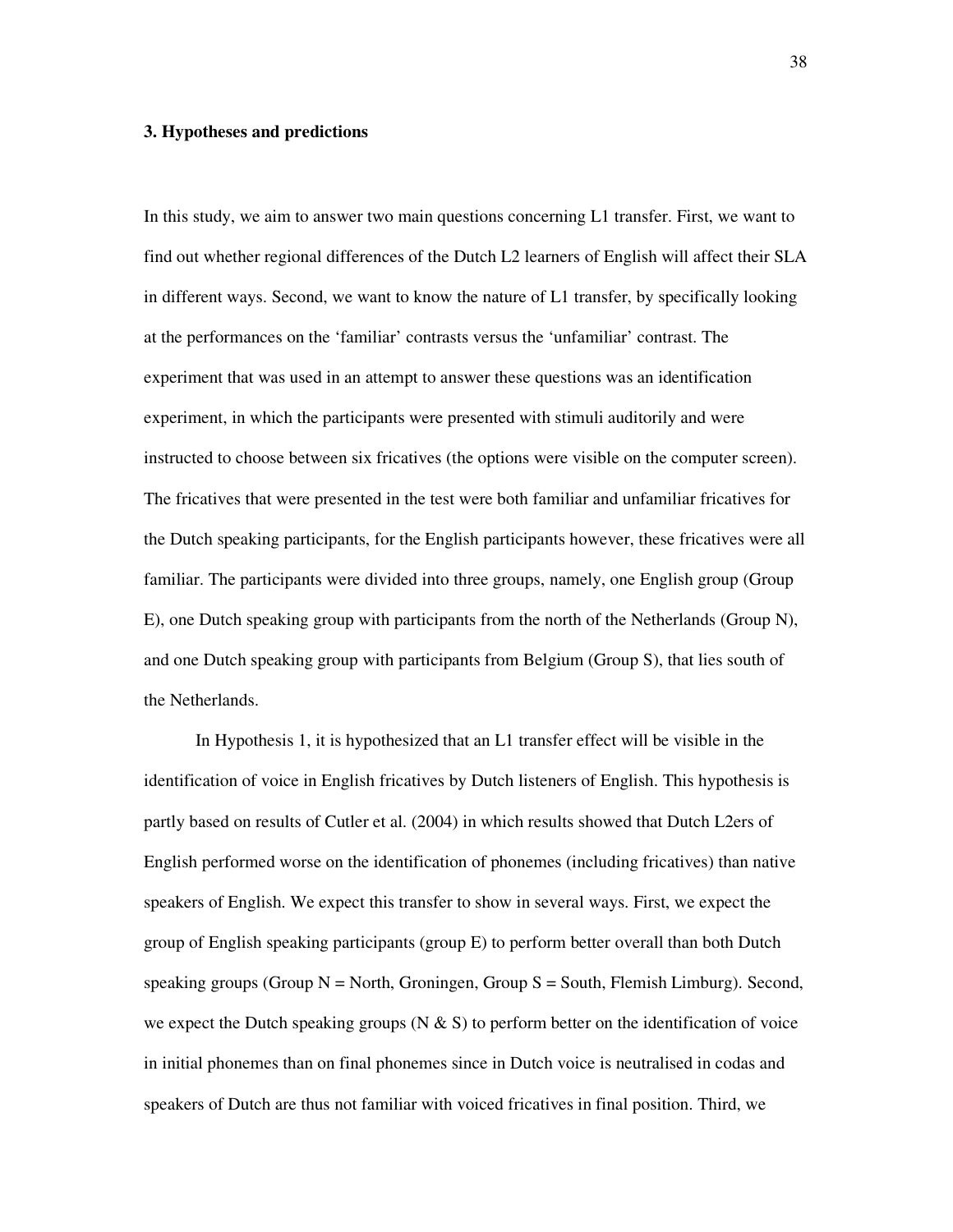expect that since in Dutch voiced fricatives are neutralised in final position, the Dutch speaking Groups N & S to show a bias towards the voiceless option in final position when judging voiced fricatives. Fourth, we expect all groups to perform better on the labio-dental and alveolar phonemes, than on the dental phonemes, since for both the Dutch and English speaking groups the voicing contrast of the dental phonemes is less familiar than the other phonemes that are, contrary to the dental phonemes, represented by different symbols in spelling ('th'-'th' versus 'f'-'v' / 's'-'z'). However, we expect Group E to perform better on the dental phonemes than the Dutch speaking groups (N  $\&$  S) since Group E is familiar with these phonemes in their native language, whereas Groups N and S are not.

 Second, we hypothesize that regional differences will affect the perception of the participants. We expect that, because the Dutch speaking Group N is not as familiar with the voicing contrast in general as the Group S due to the devoicing process (as was discussed in paragraph 2.2.2) , Group N will perform worse than Group S in general and, moreover, we expect Group N to also show a bias towards the voiceless option in initial position when perceiving voiced fricatives.

The third hypothesis concerns the nature of L1 transfer. In order to know whether L1 transfer is feature or phoneme bound, we formulate this hypothesis in the shape of possible options. One prerequisite enabling an answer to this hypothesis, however, is that Group S performs better than Group N in general, as hypothesised above. The first option, then, is that L1 transfer is phoneme-bound, in which case both Groups N and S will perform more or less the same (equally worse) on the categorisation of the dental, 'unfamiliar', phonemes. This is because the transfer is bound to the phoneme, and not to a specific feature (in this case 'voice') of the phoneme. When two phonemes that differ only in voice, are unfamiliar to both Dutch speaking groups, these groups will both perform poorly on the identification of voice for these phonemes (voiced or voiceless). The second option is that L1 transfer is feature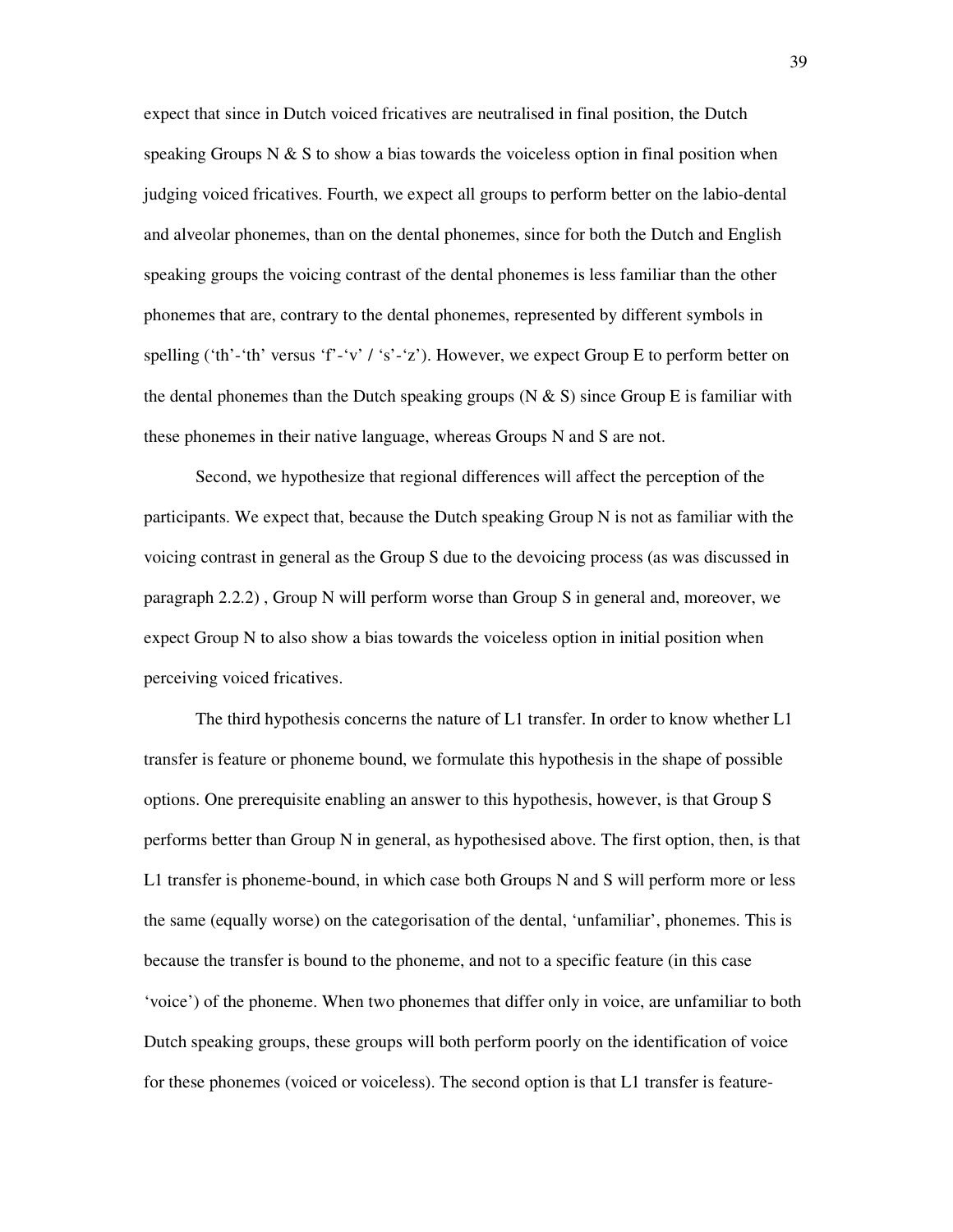bound, in which case Group S will perform better on the dental phonemes than Group N. This is because in this case, transfer is bound to certain features of the phoneme. In the language of the Dutch speaking participants from Belgium (Group S), voiced fricatives are more prominently present than in the language of the Dutch speaking participants from Groningen (Group N). Since participants are more familiar with the contrast between voiced and voiceless in fricatives, it is expected that Group S will perform better than Group N in discriminating between the unfamiliar phonemes that differ only in voicing.

Fourth and finally, since the participants are not restricted in choosing between the voicing contrasts in the test, but can choose all six options given on the screen when hearing the stimulus with the target consonant, we hypothesize that the results will show confusion with other phonemes by all groups, implying that participants will not only have difficulties with discriminating between the voicing contrasts, but also between the fricatives in general. This expectation is partly based on the results found in Cutler et al. (2004) (discussed in paragraph 2.3.2.3). In general, we expect the English speaking participants to perform better on phoneme identification than the Dutch speaking participants. However, we expect both the English speaking and the Dutch speaking groups to mistake the dental phonemes most frequently for either the labio-dental phonemes with the same voice value, or their voiced/ voiceless counterparts. Moreover, we expect the alveolar phonemes to be confused with other phonemes less frequently than the other two groups of phonemes, but if they are confused, this will most often be for their voiced/ voiceless counterparts.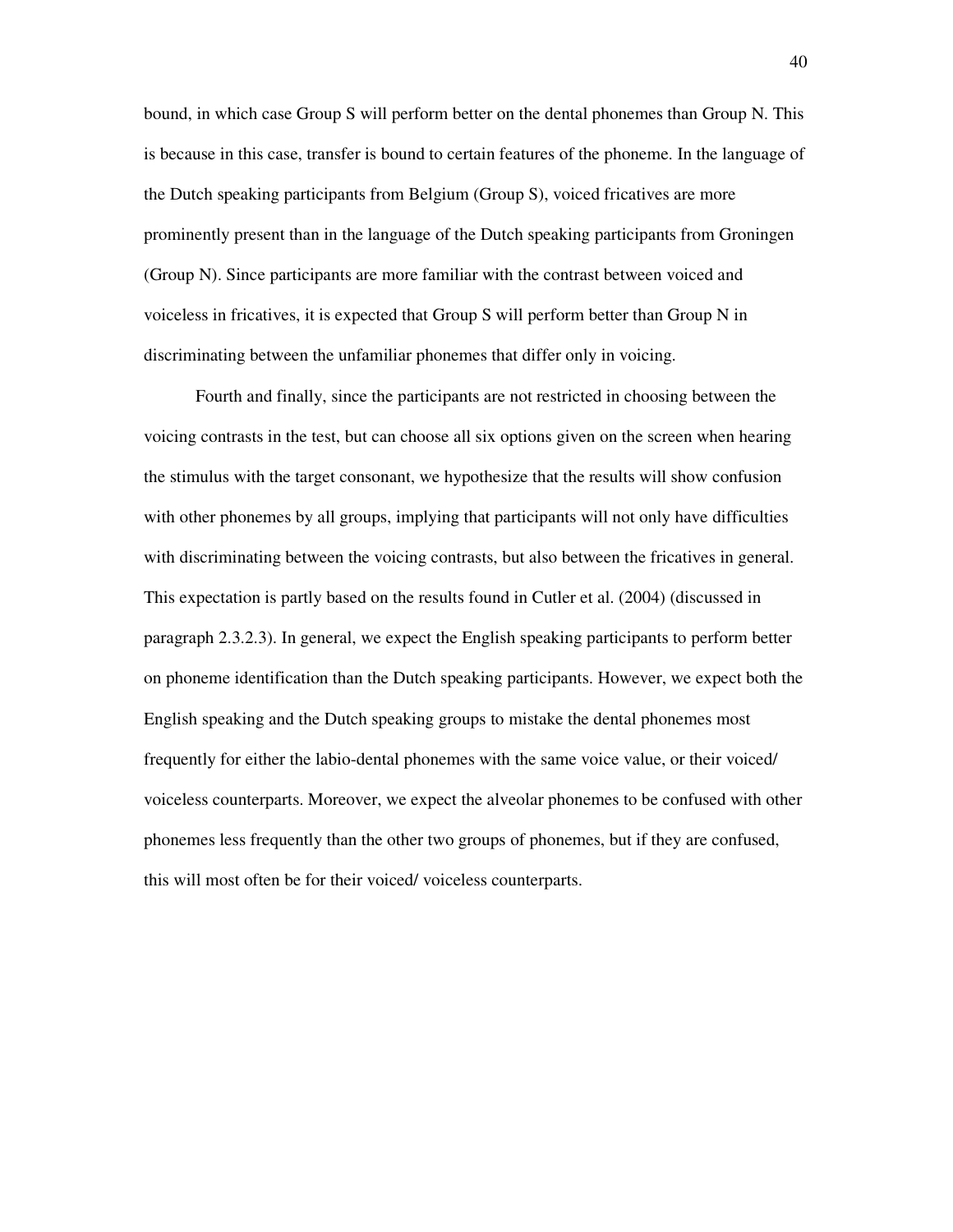#### **4. Method**

#### **4.1 Participants**

The participants were divided into three groups. The first group consisted of fifteen speakers of northern Dutch from Groningen (Group N), the region in which the process of devoicing of fricatives is quite advanced. All participants in this group were third year high school students (VWO in the Dutch system). The second group (Group S) consisted of fifteen speakers of southern Dutch from Flemish Limburg, the region in which the voicing contrast in fricatives is still maintained in several positions more than in Groningen. Participants from this second group were also third year high school (VWO) students. The ages of the participants in Groups N and S varied between fourteen and fifteen years. The third group (group E) was a group consisting of five native speakers of English. To create homogenous groups, variance across the Dutch speaking participants (Group N and S) concerning experience with the L2 (English) and other languages was ruled out by administering a questionnaire about language background of these participants. Students who were found to have exceptionally more experience in English (or other languages) or did not grow up in the relevant region were excluded from the experiment, this way the participants all had comparable experience with the English language and the Dutch regional dialect.

#### **4.2 Materials**

For the test we used monosyllabic CVC English nonwords, all beginning or ending in one of the following contrastive fricatives: /f/, /v/, /s/, /z/, / $\theta$ / or / $\delta$ /. The non-target consonant in the CVC item was always a consonant different from the six target consonants, in practice either /m/, /n/,/d/, /t/, /k/, /b/ or /p/, in order to rule out confusion with the target consonants. There were 120 items in total, divided into 3 groups, each consisting of 4 subgroups of 10 items.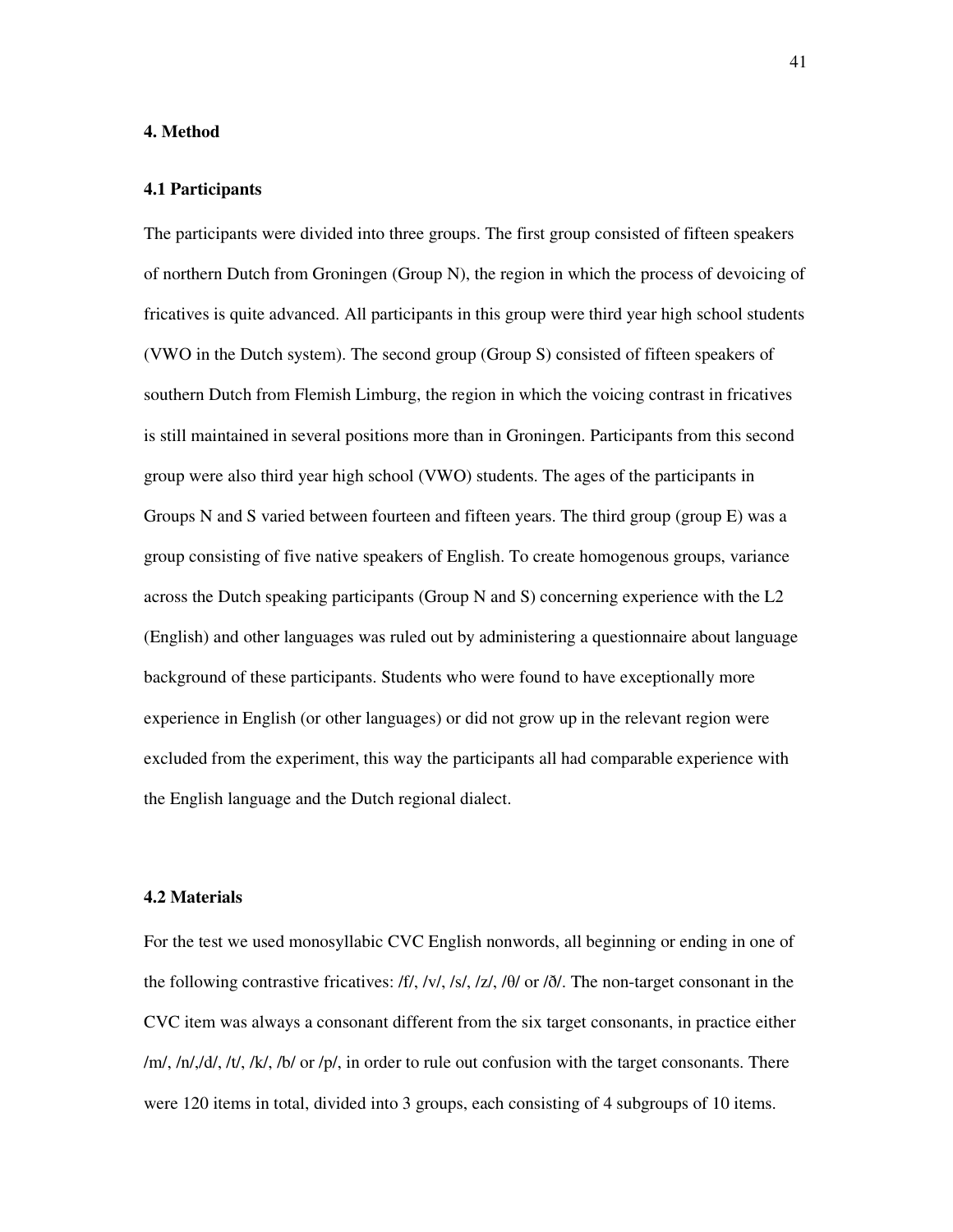The first subgroup consisted of 10 CVC items beginning with /s/, 10 CVC items beginning with /z/, 10 CVC items ending in /s/ and 10 CVC items ending in /z/. Since the /z/ and /s/ form a contrast, the stimuli were all pairs of nonwords differing only in the contrastive phoneme. This was the case in all stimuli subgroups. The second group consisted of 10 CVC items beginning with /f/, 10 CVC items beginning with /v/, 10 CVC items ending in /f/ and 10 CVC items ending in /v/. The third group consisted of 10 CVC items beginning with /θ/, 10 CVC items beginning with /ð/, 10 CVC items ending in /θ/ and 10 CVC items ending in /ð/.

 The items were recorded by an adult male native speaker of British English, using a Sennheiser ME-64 microphone and a Tascam DA-40 DAT recorder. Vowel duration and pitch were manipulated in the programme *Praat* to create minimal pairs that differed only in fricatives at the beginning or end of the word. The vowel in the two nonwords of a pair was either lengthened or shortened to an average length of the two vowels together by adding or removing sound waves. This was done for all vowels in the nonwords, so that the possibility of vowel duration as a cue for voicing distinction was removed. The pitch was manipulated so that the nonwords became more monotone and intonation could not function as a cue for voicing.

#### **4.3 Procedure**

Participants were tested individually in a quiet room using headphones and a computer screen. The test was constructed in *Praat* and took the form of an identification task. The items were presented auditorily and one by one, separated by a brief interval. The stimuli were accompanied by six options on the screen to choose from, and the items were randomly presented. The pre-test instruction took place in the first language of the participants to prevent misinterpretations about the task. However, to put the Dutch speaking participants in an English language mode, the test and the instructions on the screen were in English. The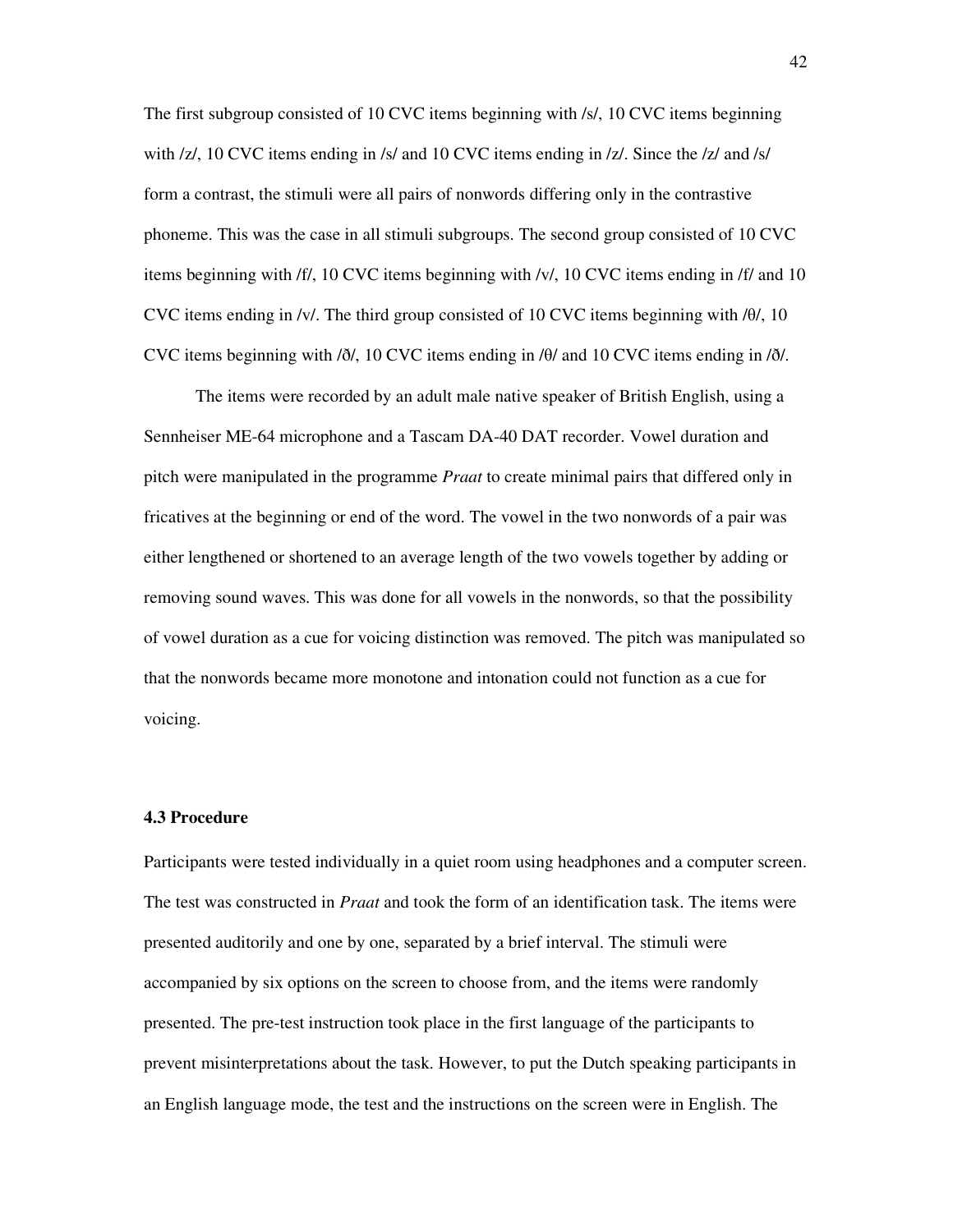participants were unaware of the purpose of the study, when interested they were explained afterwards. As was already mentioned, different from the other four phonemes, the 'θ' and 'ð' are unfamiliar phonemes to Dutch speakers. Moreover, the difference between these two phoneme (one being voiced and one being voiceless) is not necessarily consciously known to English native speakers. Therefore, instruction on this issue was needed beforehand, which was given to all the participants as part of the overall instructions. In this instruction, it was explained what the differences are between the phonemes and examples were given. It was explained that in the test the phonemes were represented by the IPA notations 's', 'z', 'f', 'v', 'θ' and 'ð'. The participants were provided with a sheet of paper, with English examples of words containing these phonemes, so that during the test they could look when they were not sure which symbol belonged to which sound (this was especially the case for the  $\theta$ ) and  $\delta$ ), since these are the IPA notations of the sounds, whereas the rest were the symbols from both the alphabet and IPA). Participants were informed that they were going to listen to nonwords of English and were told to choose between the consonant they heard at the beginning or the end of the word, and to indicate their choice with a button press. Before they could start with the actual test, they were shown what they were going to do in a small trial version of the test. The participants were allowed to ask questions during the instruction and the trail test. After the instruction they could start with the test by clicking the screen. Six options then appeared on the screen, namely the phonemes 's', 'z', 'f', 'v', ' $\theta$ ' and ' $\eth'$ ', in IPA notation. The test was divided into two parts, separated by a brief break in which new instructions (whether to focus on the word-initial or the word-final consonant) were given.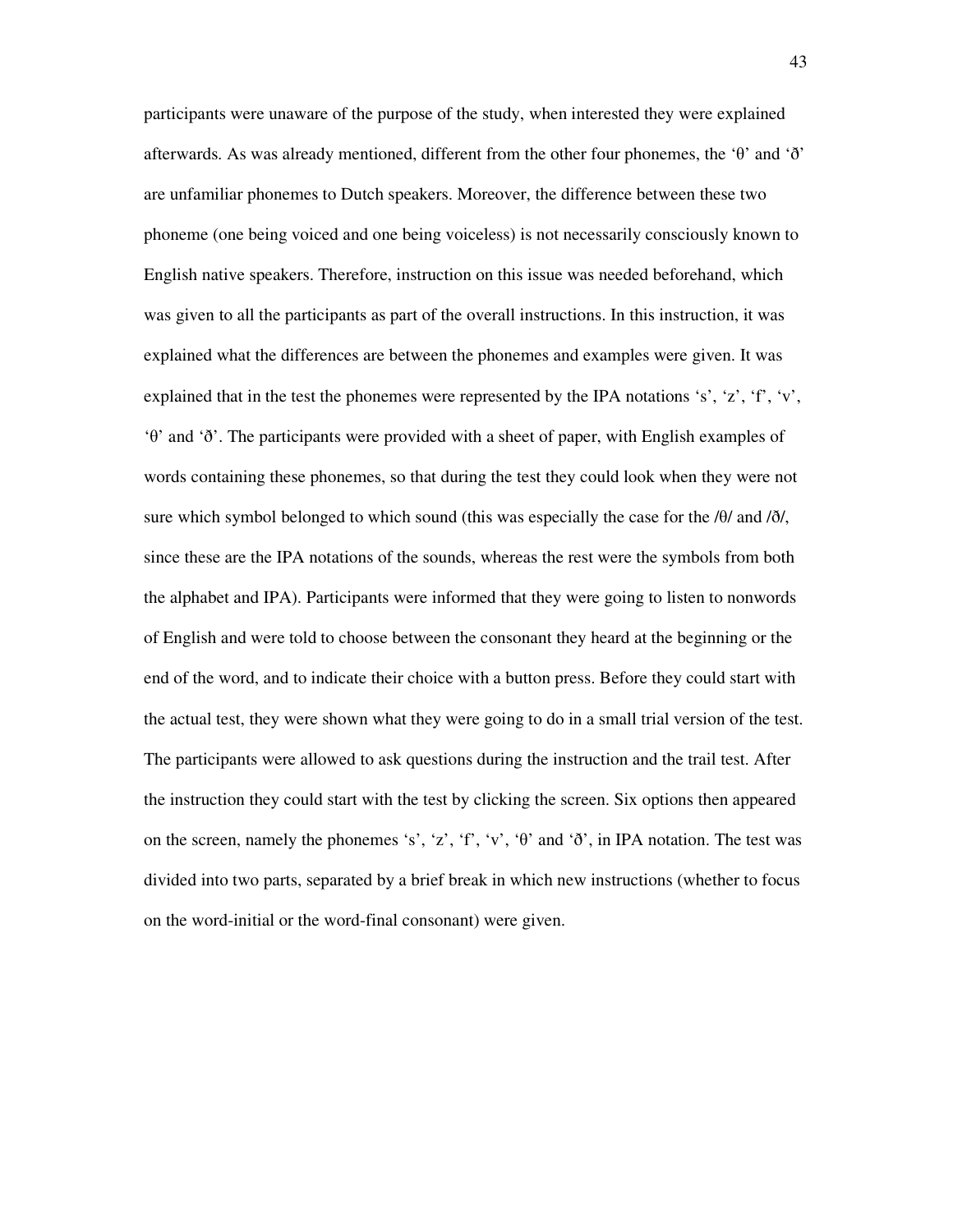#### **5. Results**

In this section the principle findings of the experiment will be discussed. This will be done separately for each hypothesis. We analysed the performances of the participants in three ways. In hypotheses 1, 2 and 3, we focussed on voicing categorisation. Responses were 'correct' when the response matched the voicing value of the target phoneme. The term 'correct' in the tables and figures of the first three hypotheses thus refers to the number of items that were answered correctly in terms of voicing. For example, when the target phoneme was a /f/ and the response was a /s/, the response was correct, since both are voiceless. When the target phoneme was, for example, /v/ and the response was /f/, this was considered incorrect. In the fourth hypothesis, we focused on phoneme identification. Results were analysed with respect to correct or incorrect categorisation of phoneme, meaning that the response was correct when the correct phoneme was chosen. For example, when the target phoneme was /f/ the only possible correct response was /f/. Finally, an extra analysis was done, in which the focus was on the places of articulation. As long as the response was within the same category of place of articulation, the answer was considered correct. For example, if the target phoneme was /f/ and the response was /v/, then this was correct. This was not part of any hypothesis, but could reveal some interesting results.

#### **5.1 Hypothesis 1**

Hypothesis 1 was that an L1 transfer effect would be visible in the identification of voice in English fricatives by Dutch listeners of English. In Table 6 and 7 the means of correct responses per fricative and per position by both groups are given together with the standard deviation.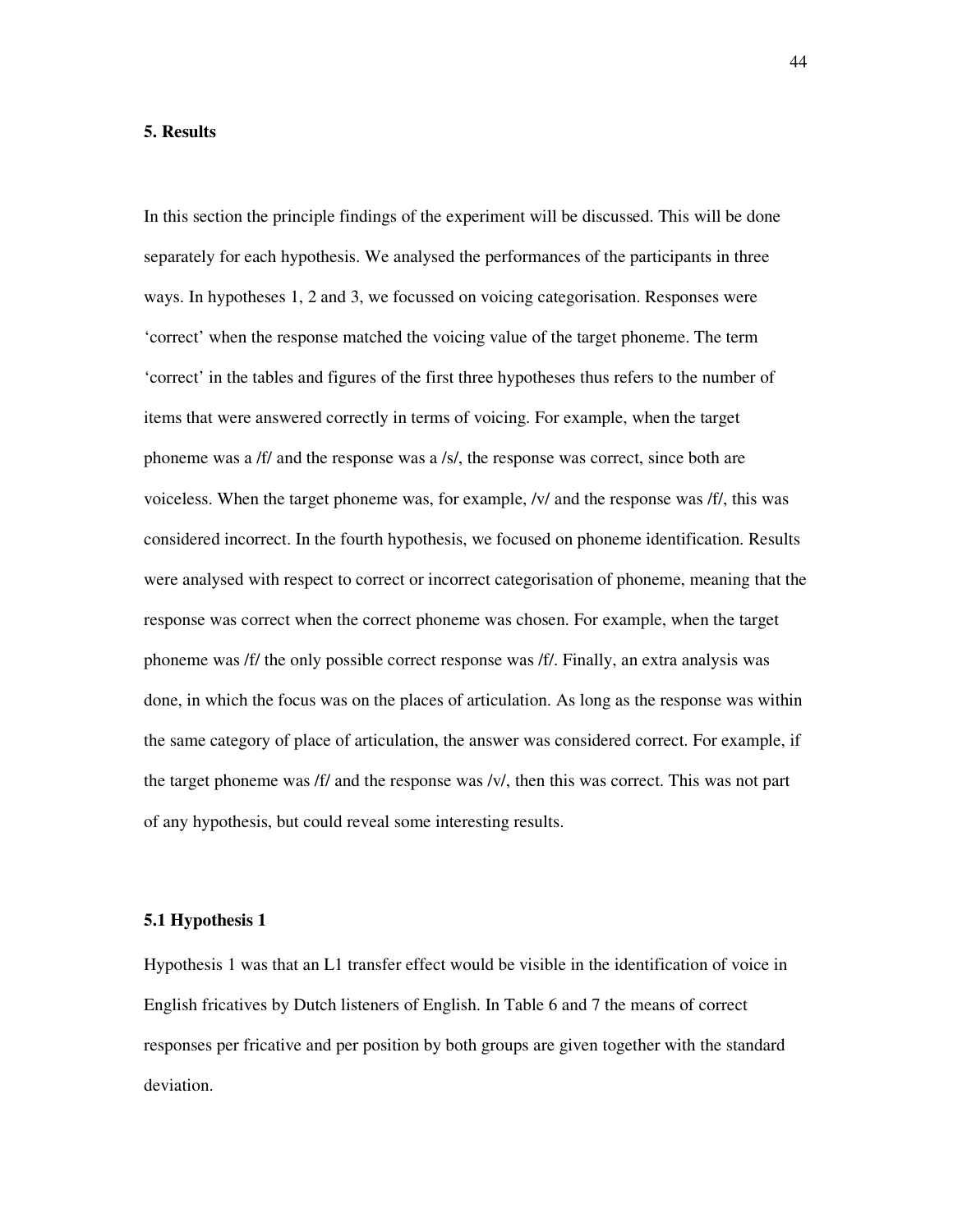| Dutch    |         |      |                       |  |  |  |  |  |
|----------|---------|------|-----------------------|--|--|--|--|--|
| Position | Phoneme | Mean | <b>Std. Deviation</b> |  |  |  |  |  |
|          | /f/     | 8.67 | 1.373                 |  |  |  |  |  |
|          | /v/     | 8.07 | 1.780                 |  |  |  |  |  |
|          | /s/     | 9.20 | 1.215                 |  |  |  |  |  |
|          | /7/     | 9.07 | 1.230                 |  |  |  |  |  |
|          | /θ/     | 7.87 | 1.833                 |  |  |  |  |  |
|          | /ð/     | 6.30 | 2.261                 |  |  |  |  |  |
| F        | /f/     | 6.67 | 1.988                 |  |  |  |  |  |
|          | /v/     | 8.80 | 1.669                 |  |  |  |  |  |
|          | /s/     | 9.27 | .980                  |  |  |  |  |  |
|          | /7/     | 8.13 | 2.330                 |  |  |  |  |  |
|          | /θ/     | 7.37 | 1.829                 |  |  |  |  |  |
|          | /ð/     | 8.30 | 1.535                 |  |  |  |  |  |

English Position | Phoneme | Mean | Std. Deviation **I**  $|f|$  8.60 1.673 /v/ 6.40 2.702  $\sqrt{s}$  | 7.80 | 1.095  $|z|$  8.20 1.643  $/ \theta$  7.20 1.095 /ð/ 4.80 1.643 **F** |  $/ff$  | 8.40 | 1.817  $/v/$  9.20 .837  $/s/$  9.80 .447  $|z|$  9.40 .894  $/ \theta$  | 7.00 | 2.345 /ð/ 5.80 2.588

TABLE 6 and 7 - Means of correct responses per fricative and per position and the standard deviation by the Dutch and English groups.

Prediction 1.a. Our first expectation for this hypothesis was that the group of English speaking participants (Group E) would perform better than both Dutch speaking groups (Groups N & S, for North & South) in general. An analysis of variance (ANOVA) across subjects showed that there was no main effect of language. The English speaking participants, therefore, did not perform significantly better than the Dutch speaking participants.

Prediction 1.b. We expected the Dutch speaking groups (N  $\&$  S) to perform better on initial phonemes than on final phonemes. An ANOVA revealed that there was no significant difference between the performance on initial versus final position by the Dutch speaking groups, as can be seen in Figure 1. The performance on initial phonemes, therefore, was not significantly better than that on final position.



FIG 1. Means of correct categorisations of voice per position by the Dutch speaking participants.  $('I' = Initial, 'F' = Final)$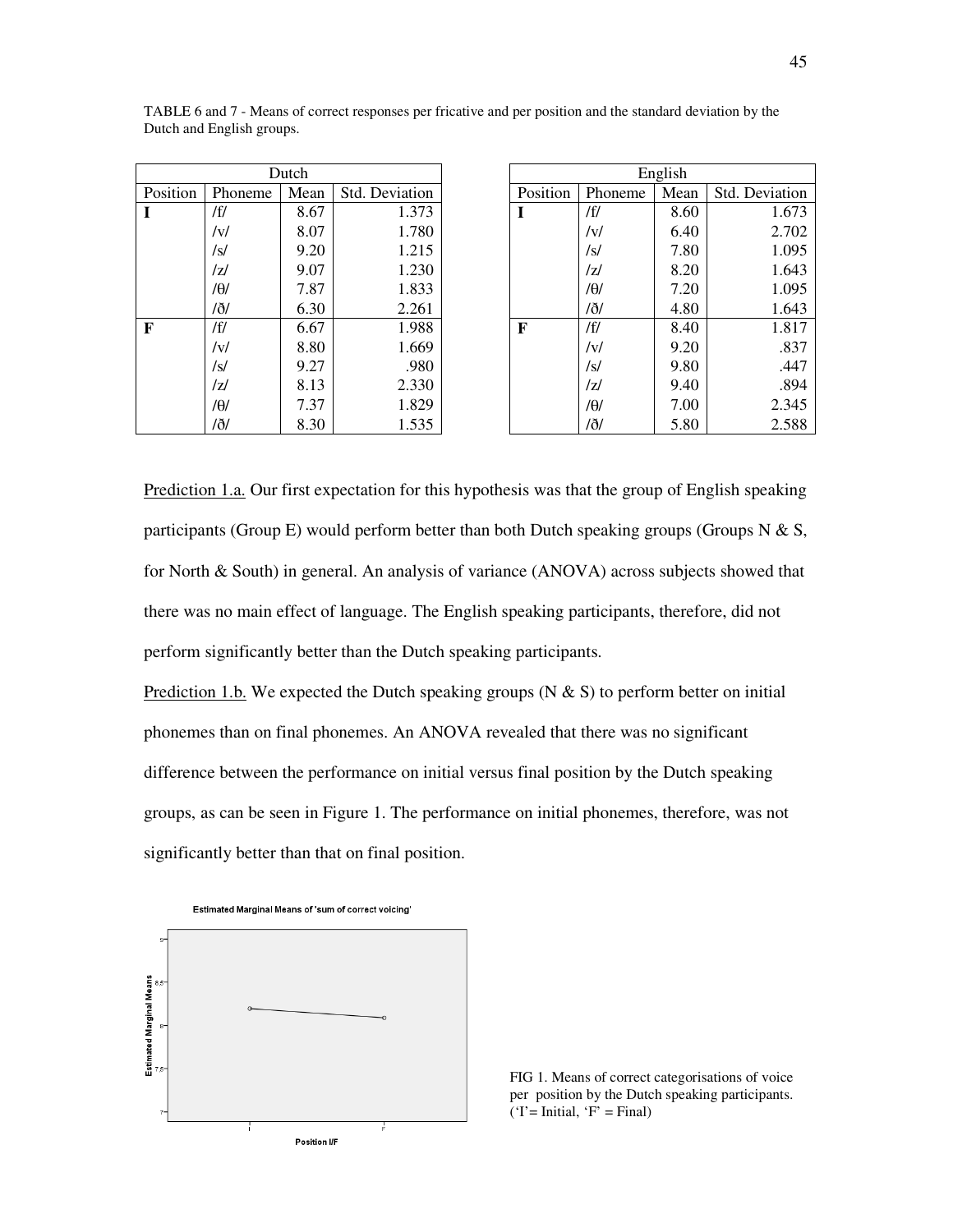Prediction 1.c. We expected the Dutch speaking Groups N  $\&$  S to show a bias towards the voiceless option in final position when judging voiced fricatives. This bias towards the voiceless option in final position by the Dutch speaking group was not found. However, an ANOVA showed a significant difference between means of incorrect voiced responses (mean 15.9% incorrect) and incorrect voiceless responses (mean 22.3% incorrect; *F*[1,1 78] = 5.03, *p* < 0.03), but this difference can be attributed to a bias towards the voiced option in final position, not the voiceless option. A bias towards the voiceless option in final position was not found for the Dutch speaking participants.

Prediction 1.d. We expected all groups to perform better on the labio-dental (L) and alveolar (A) phonemes, than on the dental (D) phonemes. However, we also expected Group E to perform better on the dental phonemes than the Dutch speaking groups  $(N & S)$ . Note that *labio-dental* (L) articulation includes the phonemes /f/ and /v/, *dental* (D) includes the phonemes /θ/ and /ð/, and *alveolar* (A) includes the phonemes /s/ and /z/. Figure 2 presents the means of correct responses with respect to voicing on three groups of phonemes with different places of articulation. An ANOVA showed a clear difference in performance on the three places of articulation  $(F[2,417] = 26.93, p < 0.001)$ , and a *post hoc* analysis revealed that this difference is significant between all three groups of phonemes (all comparisons *p* < 0.002).



FIG 2. Means of correct categorisations of voice per place of articulation by all participants ( $'L' = labio$ -dental,  $D' = dendal$ ,  $A' = alveolar$ ).

Estimated Marginal Means of 'sum of correct voicing'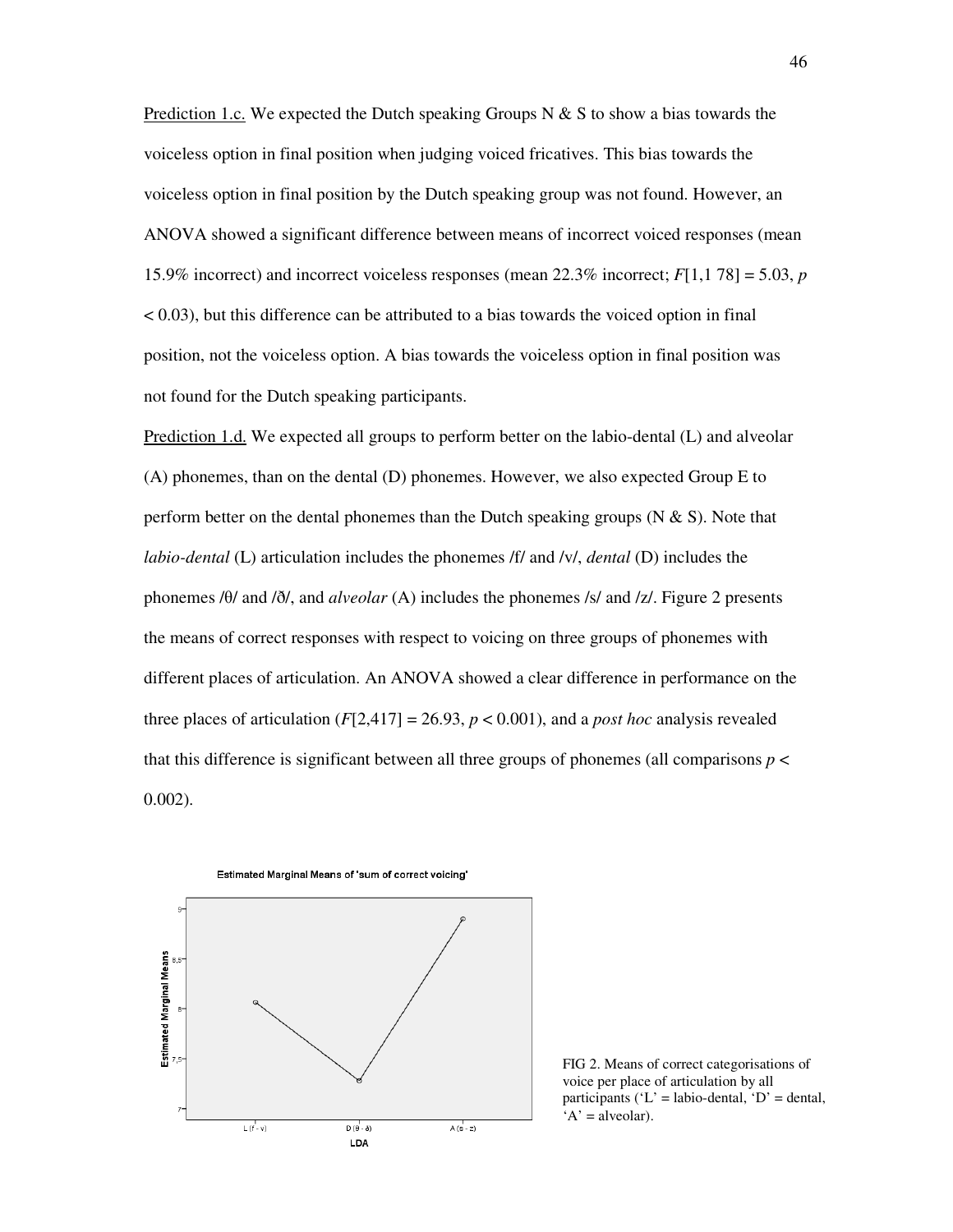It was predicted that the English speaking participants would perform better on the dental phonemes than the Dutch speaking participants. An ANOVA showed that the English speaking group performed significantly worse on the voicing categorisation of the dental phonemes (mean 62% correct) than the Dutch speaking group did (mean 74.6% correct;  $F[1,138] = 6.68$ ,  $p < 0.02$ ), as can be seen in Figure 3. All participants, thus, performed better on the labio-dental and alveolar phonemes than on the dental phonemes, but the English speaking group did not perform better on the dental phonemes than the Dutch speaking group did.



FIG 3. Means of correct categorisations of voice per country and place of articulation ( $'L'$  = labio-dental,  $'D'$  $=$  dental, 'A' = alveolar).

Thus, the main results for Hypothesis 1 were that there was no significant difference between the performances of the English speaking participants and the Dutch speaking participants overall and that the Dutch speaking participants did not identify voice better in initial or final position of the item; there was no significant difference to be found between the performance on target consonants in initial versus final position. Furthermore, for the Dutch speaking participants, a bias was found towards the voiced option in final position. All participants, both English and Dutch speaking, performed significantly better on the alveolar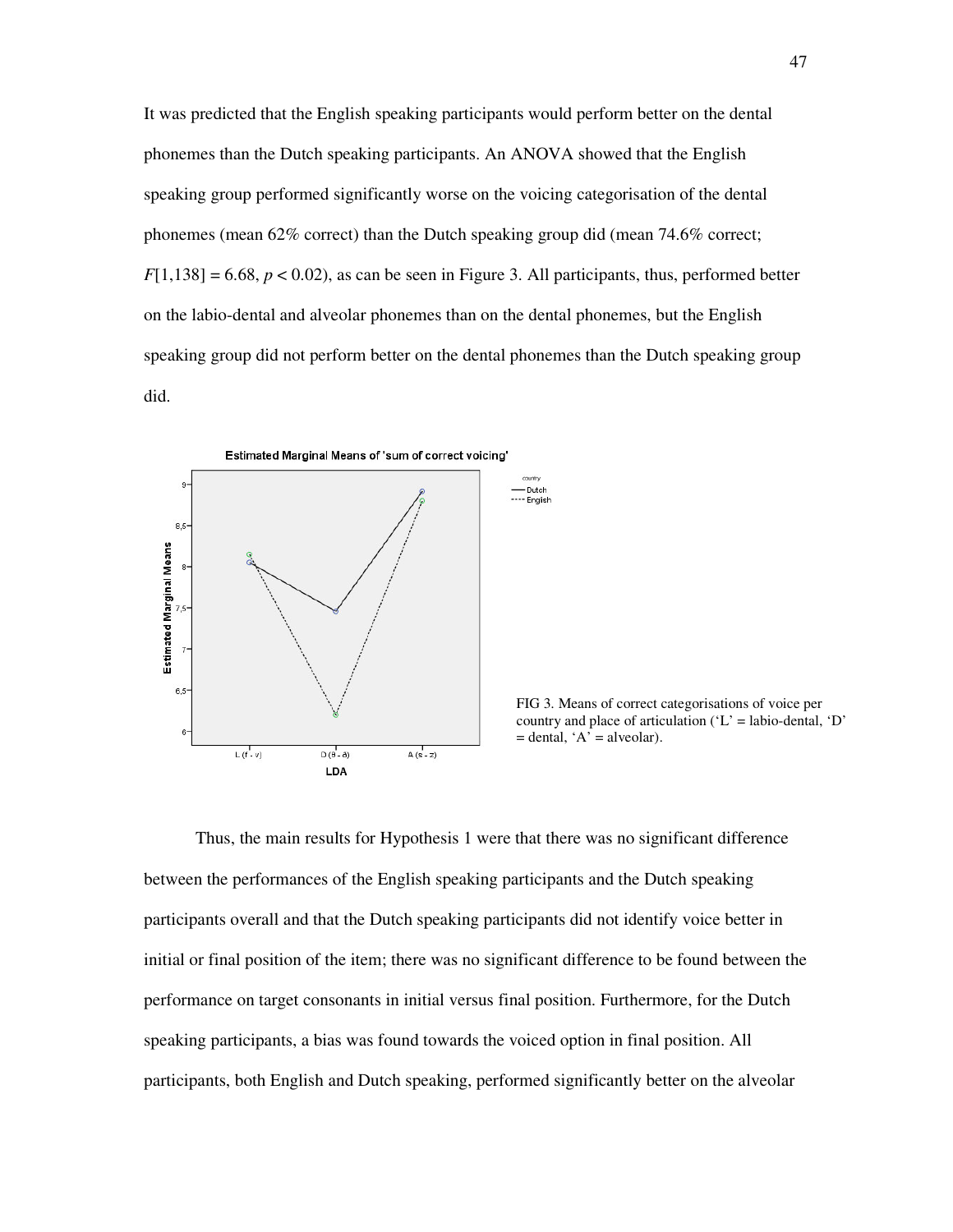and labio-dental phonemes than on the dental phonemes. Finally, compared to the Dutch speaking participants, the English speaking participants performed significantly worse on the identification of the voicing contrast in the dental phonemes.

#### **5.2 Hypothesis 2**

and S.

We hypothesized that regional differences would affect the participants' perception. Table 8 and 9 show the means of correct responses per fricative and position and the standard deviations by Group N and S.

TABLE 8 and 9 - Means of correct responses per fricative and position and the standard deviations by Group N

|          | Group N                                  |      |       |  |  |  |  |  |  |
|----------|------------------------------------------|------|-------|--|--|--|--|--|--|
| Position | Mean<br><b>Std. Deviation</b><br>Phoneme |      |       |  |  |  |  |  |  |
| I        | /f/                                      | 7.93 | 1.438 |  |  |  |  |  |  |
|          | /v/                                      | 7.60 | 1.882 |  |  |  |  |  |  |
|          | /s/                                      | 9.13 | 1.060 |  |  |  |  |  |  |
|          | /7/                                      | 9.13 | .990  |  |  |  |  |  |  |
|          | /θ/                                      | 7.47 | 1.885 |  |  |  |  |  |  |
|          | /ð/                                      | 6.87 | 1.807 |  |  |  |  |  |  |
| F        | /f/                                      | 7.07 | 2.120 |  |  |  |  |  |  |
|          | /v/                                      | 8.60 | 1.882 |  |  |  |  |  |  |
|          | /s/                                      | 9.20 | 1.014 |  |  |  |  |  |  |
|          | /7/                                      | 8.87 | 1.807 |  |  |  |  |  |  |
|          | /θ/                                      | 6.67 | 2.127 |  |  |  |  |  |  |
|          | /ð/                                      | 7.93 | 1.831 |  |  |  |  |  |  |

|          |         | Group S |                |
|----------|---------|---------|----------------|
| Position | Phoneme | Mean    | Std. Deviation |
| I        | /f/     | 9.40    | .828           |
|          | /v/     | 8.53    | 1.598          |
|          | /s/     | 9.27    | 1.387          |
|          | /z/     | 9.00    | 1.464          |
|          | /θ/     | 8.27    | 1.751          |
|          | /ð/     | 5.73    | 2.576          |
| F        | /f/     | 6.27    | 1.831          |
|          | /v/     | 9.00    | 1.464          |
|          | /s/     | 9.33    | .976           |
|          | IzI     | 7.40    | 2.613          |
|          | /θ/     | 8.09    | 1.163          |
|          | /ð/     | 8.67    | 1.113          |

Prediction 2.a. Because the Dutch speaking Group N is not as familiar with the voicing contrast in general as the Group S due to the devoicing process discussed in Chapter 2.2.2, we expected that Group N would perform worse than Group S overall. Means of correct voicing answers between Group S and N showed that Group S performed slightly better (means 82.4% correct) than Group N (means 80.4% correct) in general. An ANOVA, however, showed that there was no significant effect of region on overall performance of voicing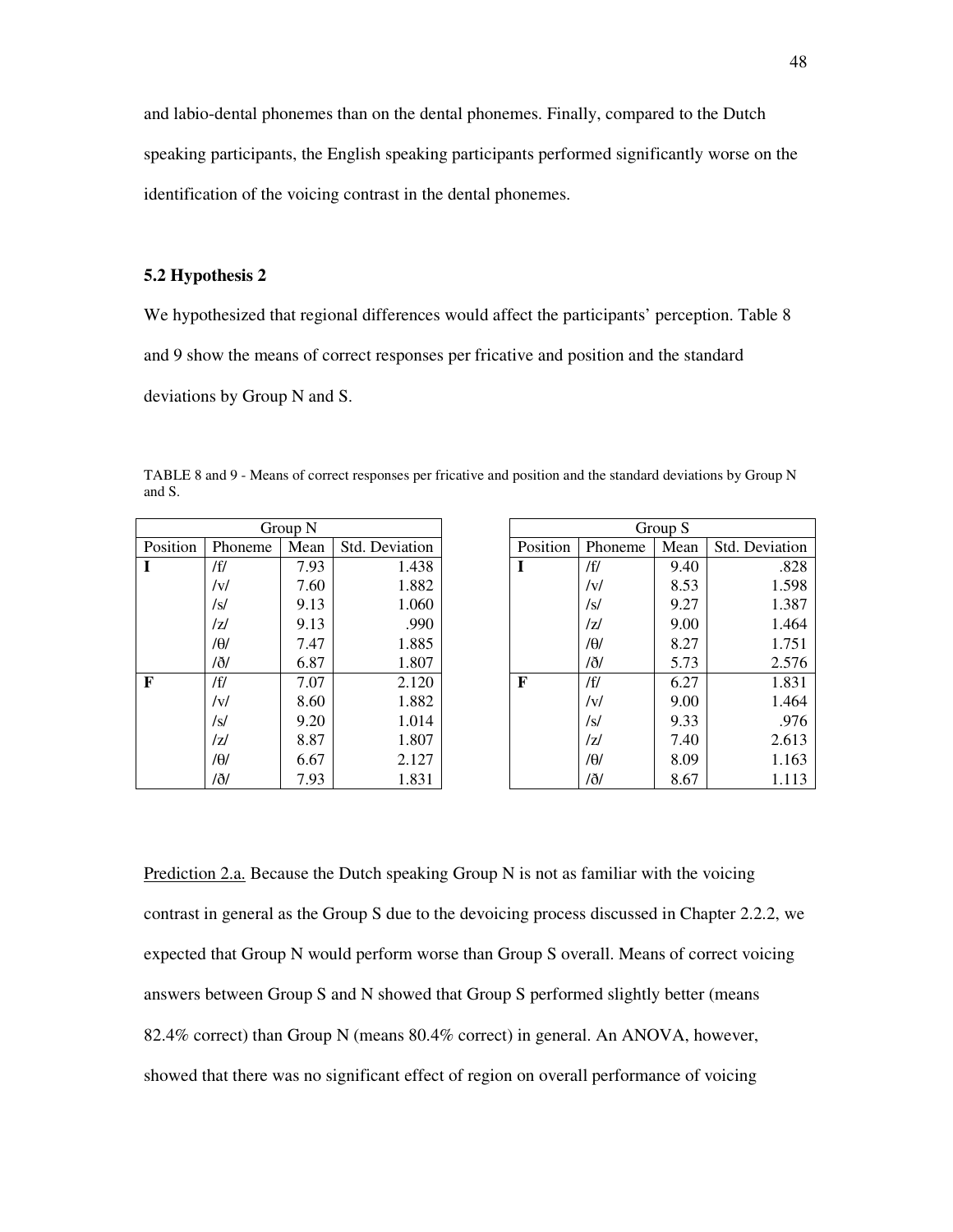categorisation. The Dutch Group N, therefore, did not perform significantly worse than Group S.

Prediction 2.b. We also expected that Group N, when perceiving voiced fricatives, would show a bias towards the voiceless option, not only in final, but also in initial position. An ANOVA showed that there was no significant difference between performance on means of incorrect voiced responses and incorrect voiceless responses, no bias was found for either the voiceless option or the voiced option.

 To briefly summarise the main results for Hypothesis 2, no main effect of region was found, the regions performed almost equally on the categorisation of voice. No bias towards the voiced or voiceless option was found for the target consonants in initial position in the performance of Group N.

#### **5.3 Hypothesis 3**

The third hypothesis concerned the nature of L1 transfer. This hypothesis was formulated as possible options. The first option was that L1 transfer is phoneme-bound, in which case both Groups N and S would perform more or less the same (equally worse) on the categorisation of the dental, 'unfamiliar', phonemes. The second option was that L1 transfer is feature-bound, in which case Group S would perform better on the dental phonemes than Group N. One requirement was that Group S performed better than Group N in general. Results from Hypothesis 2 already showed that there was no significant difference between the performances of Group S and N in general. Also, a small difference was found between the performance of Group S and Group N with respect to voicing categorisation of the dental phonemes (/θ/ and /ð/), as shown in Figure 4. Group S seemed to perform slightly better (mean 76.8% correct) than Group N (mean 72.3% correct), however, an ANOVA showed that this difference was insignificant.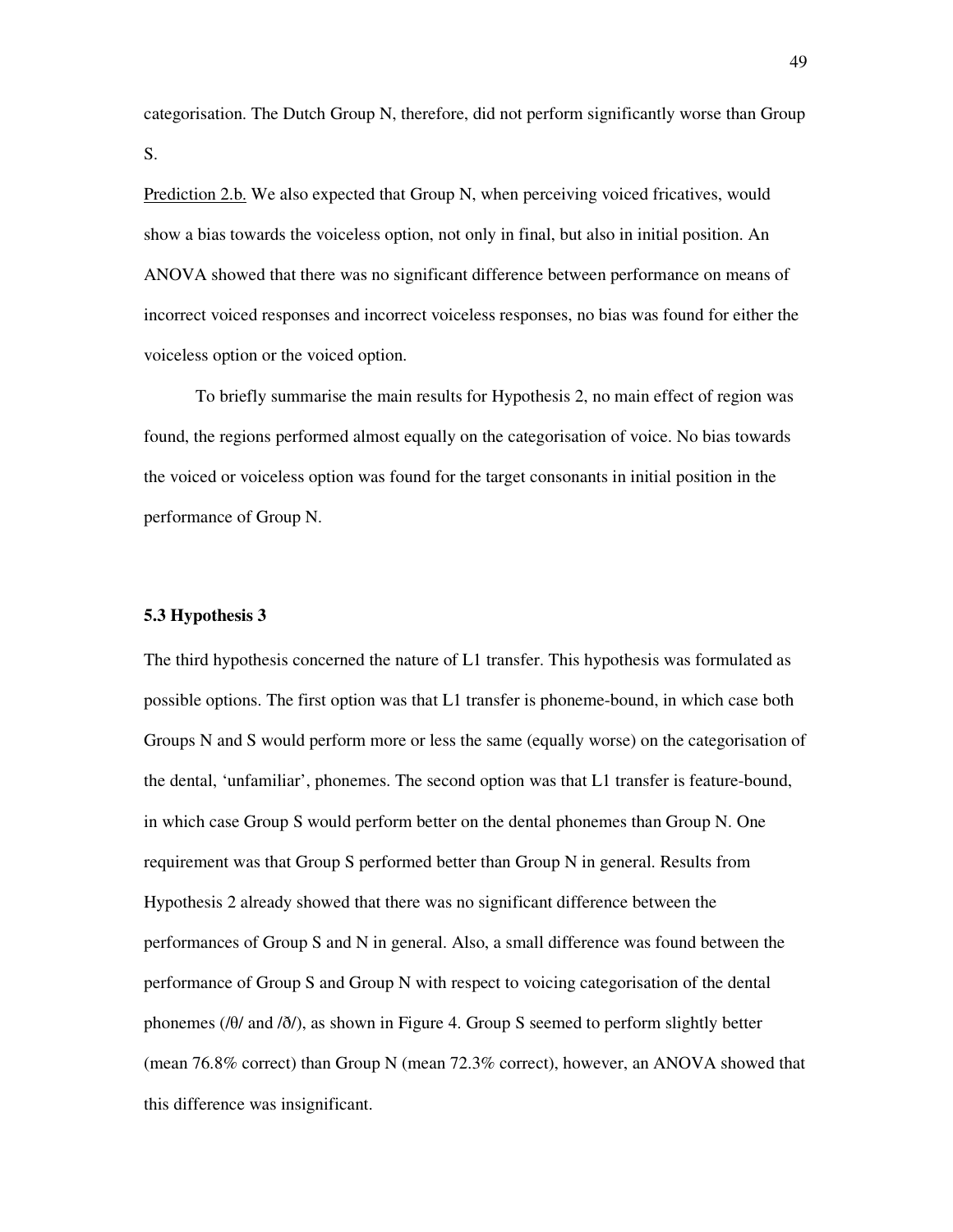

FIG 4. Means of correct categorisations of voice per region ( $'N' = North$ (Groningen), 'S' = South ('Flemish Limburg)).

#### **5.4 Hypothesis 4**

We hypothesized that confusions of phonemes with other phonemes by all groups would be seen in the results, implying that participants would not only have difficulties with discriminating between the voicing contrasts, but also between the fricatives in general. Prediction 4.a. We expected the English speaking participants to perform better on phoneme identification than the Dutch speaking participants in general. An ANOVA showed a significant effect of language (F[1,4198] = 4.37,  $p < 0.04$ ) with respect to identification of phoneme. The overall percentages of correct phoneme identification were a little higher for the English speaking participants (mean 65.8% correct) than for the Dutch speaking participants (mean 61.4% correct). The English speaking participants, therefore, performed better than the Dutch speaking participants in general.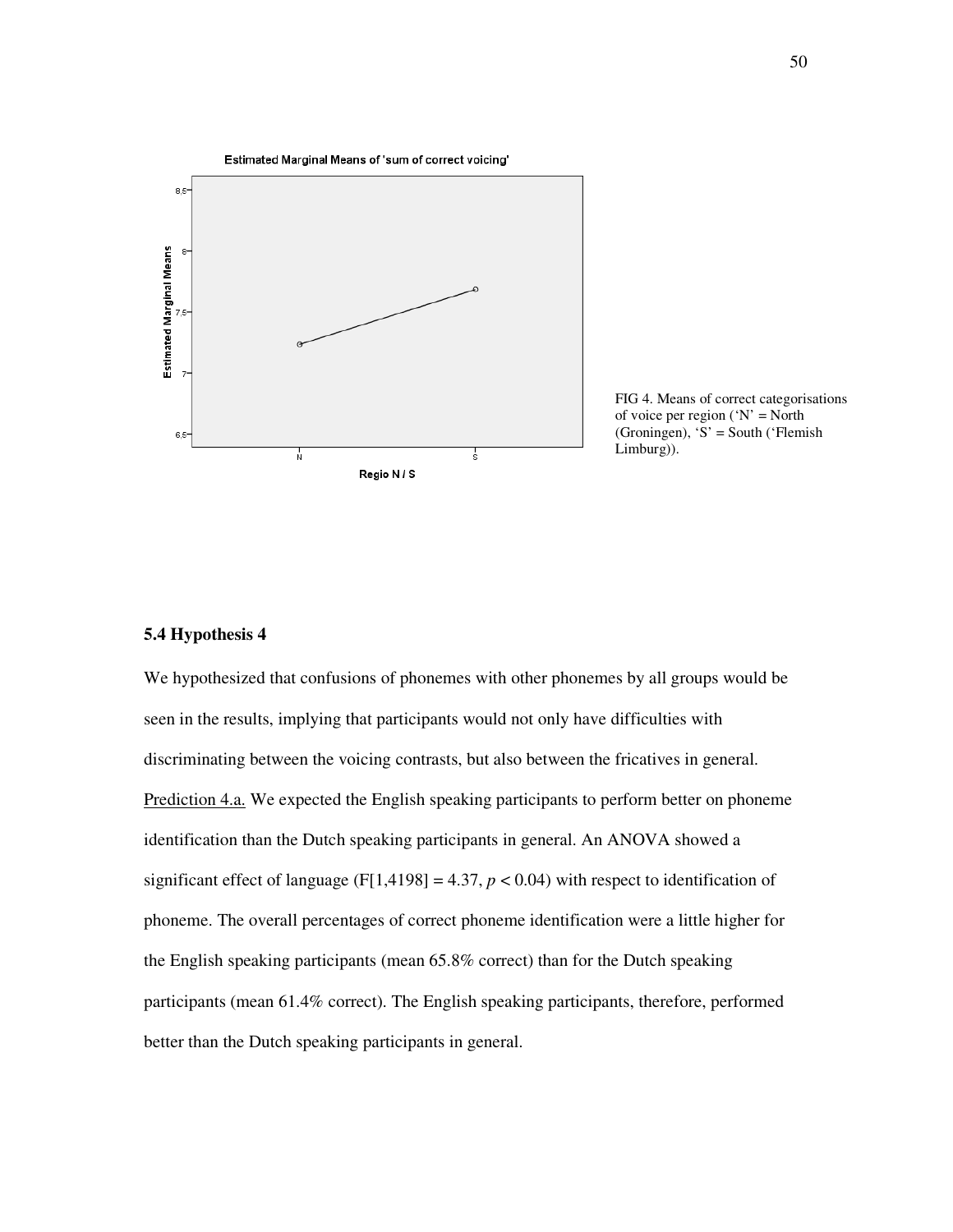

FIG 5. Means of correct phoneme identifications per country and per position ( $T = initial$ ,  $F' = final$ ).

An ANOVA revealed that there was a significant interaction  $(F[1,4196] = 25.69, p < 0.001)$ between the total number of correct phoneme categorisations on the one hand and language and position on the other. Figure 5 shows that the Dutch speaking participants performed significantly better on initial position (mean 65% correct), than on final position (mean 57.7% correct) and that the English speaking participants performed significantly better on final (mean 73% correct) than on initial position (mean 58.7% correct).

Prediction 4.b. We expected that, if mistakes would be made in the categorisation of phonemes, all groups would mistake the dental phonemes for either the labio-dental phonemes with the same voice value, or their voiced/ voiceless counterparts, and also that all groups would mistake labio-dental phonemes for either dental phonemes with the same voice value or their voiced/ voiceless counterparts. We also expected the alveolar phonemes to be mistaken for other phonemes less than the other two groups of phonemes, and if they were mistaken, it would mainly be for their voiced/ voiceless counterparts. Table 10 and 11 show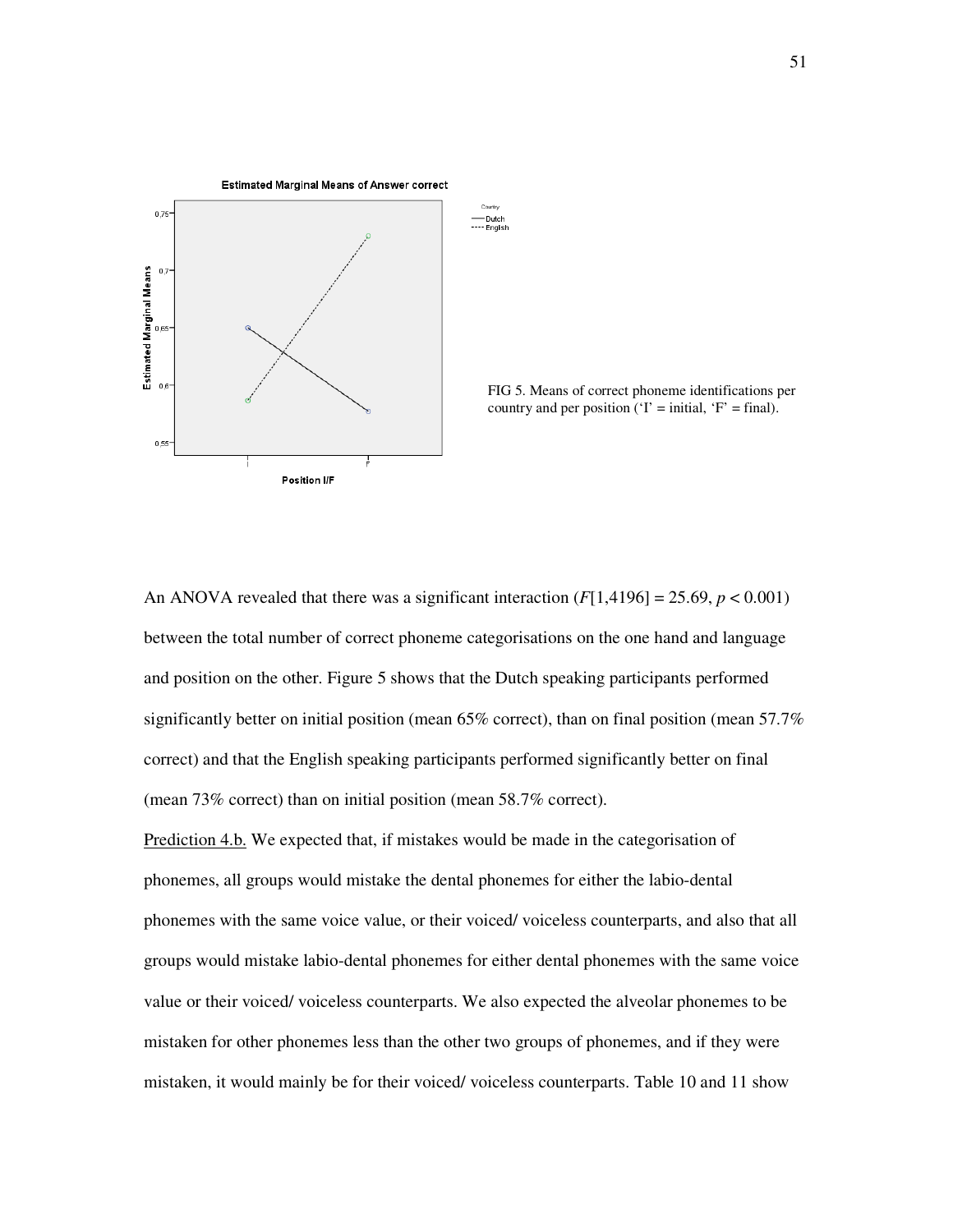the phoneme categorisations and confusions of the Dutch and English speaking groups in

initial and final position.

|                        | Initial |      |      |                          |         |      | Final |      |      |      |      |      |
|------------------------|---------|------|------|--------------------------|---------|------|-------|------|------|------|------|------|
| $Response \rightarrow$ | /f/     | /v/  | /s/  | /z/                      | /0/     | /ð/  | /f/   | /v/  | /s/  | /z/  | /0/  | /ð/  |
| Target↓                |         |      |      |                          |         |      |       |      |      |      |      |      |
| /f/                    | 77.7    |      | 0.3  | 0.3                      | 8.7     | 1.3  | 52.0  | 32.3 | 1.0  | 0.7  | 13.7 | 9.3  |
| V                      | 8.0     | 71.3 | 0.3  | 0.3                      | 11.0    | 9.0  | 7.3   | 82.3 | 1.0  | 0.3  | 3.7  | 5.0  |
| /s/                    | 2.3     | 1.3  | 88.7 | 5.3                      | $1.0\,$ | 1.3  | 0.7   | 1.0  | 91.0 | 4.0  | 1.3  | 2.0  |
| /z/                    |         | 0.7  | 9.0  | 89.3                     | 0.3     | 0.7  | 0.3   | 0.7  | 17.0 | 80.7 | 1.0  | 0.7  |
| $/ \theta /$           | 46.0    | 4.7  | 4.6  | $\overline{\phantom{a}}$ | 27.3    | 17.3 | 32.0  | 10.0 | 11.0 | 2.0  | 30.7 | 14.3 |
| /ð/                    | 8.3     | 18.0 | 1.0  | 5.0                      | 28.0    | 39.7 | 6.7   | 63.7 | 1.0  | 6.3  | 9.0  | 13.3 |

TABLE 10. Confusion matrix for initial and final fricatives by the Dutch group in percentages. (The correct responses are presented in bold)

TABLE 11. Confusion matrix for initial and final fricatives by the English group in percentages. (The correct responses are presented in bold)

|                        | Initial                  |                          |                          |                          |      |                          | Final                    |      |      |                          |      |      |
|------------------------|--------------------------|--------------------------|--------------------------|--------------------------|------|--------------------------|--------------------------|------|------|--------------------------|------|------|
| $Response \rightarrow$ | /f/                      | /v/                      | /s/                      | IzI                      | /0/  | /ð/                      | /f/                      | /v/  | /s/  | /z/                      | /0/  | /ð/  |
| Target $\downarrow$    |                          |                          |                          |                          |      |                          |                          |      |      |                          |      |      |
| /f/                    | 70.0                     |                          |                          | $\overline{\phantom{0}}$ | 16.0 | 14.0                     | 64.0                     | 4.0  |      | $\overline{\phantom{a}}$ | 20.0 | 12.0 |
| v                      | 8.0                      | 50.0                     |                          | $\overline{\phantom{0}}$ | 28.0 | 14.0                     | 4.0                      | 90.0 |      | $\overline{\phantom{a}}$ | 4.0  | 2.0  |
| /s/                    | 2.0                      | $\overline{\phantom{a}}$ | 74.0                     | 16.0                     | 2.0  | 6.0                      |                          | -    | 96.0 | $\qquad \qquad$          | 2.0  | 2.0  |
| z                      |                          | $\overline{\phantom{a}}$ | 18.0                     | 82.0                     |      | $\overline{\phantom{0}}$ | $\overline{\phantom{a}}$ | 2.0  | 6.0  | 90.0                     |      | 2.0  |
| $/ \theta$             | 24.0                     | 2.0                      | ۰                        | $\overline{\phantom{0}}$ | 48.0 | 26.0                     | 10.0                     |      |      | $\overline{\phantom{a}}$ | 60.0 | 30.0 |
| /ð/                    | $\overline{\phantom{0}}$ | 16.0                     | $\overline{\phantom{a}}$ | 4.0                      | 52.0 | 28.0                     | 2.0                      | 20.0 |      | $\overline{\phantom{a}}$ | 40.0 | 38.0 |

As shown, the Dutch speaking participants confuse the /v/ and the *ff*/ mostly with each other in both initial and final position. The English speaking participants do not confuse the /f/ and /v/ with each other in initial position, and in final position the percentages are insignificantly low. However, in initial position the English speaking participants confuse respectively /f/ and /v/ with /θ/ and /ð/, and /f/ in final position also for /θ/. A further result is that the Dutch speaking participants categorise the /θ/ in both initial and final position most often as /f/. The percentage of correct categorization of the /θ/ is lower than the percentage of /θ/ being categorized as /f/. In initial position /ð/ is often categorised by the Dutch speaking participants as /θ/, and in a small percentage of cases as /v/. In final position, /ð/ is categorised more often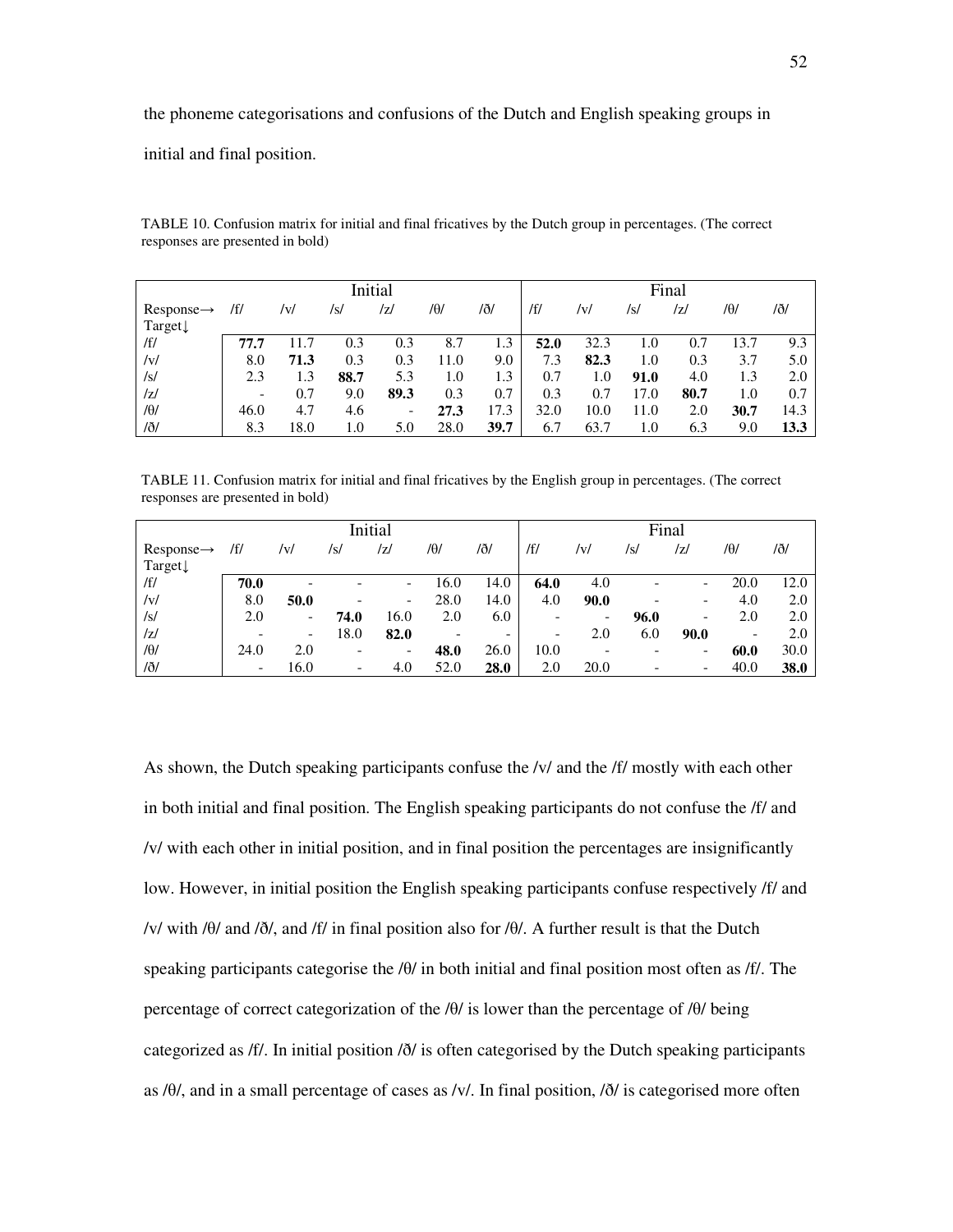as /v/ than /ð/, and in a very small percentage of cases it is confused with /θ/. The English speaking participants confuse /θ/ in both initial and final position mostly with /ð/ and also with /f/. The phoneme /ð/ is most often categorised by the English speaking participants as /θ/, again even more than /ð/ itself, and also in a smaller percentage of cases as /v/. Therefore, /θ/ and /ð/ in initial and final position are confused mostly with each other, though the percentages are much higher for the confusion of /ð/. Results show that the alveolar phonemes /s/ and /z/ in initial and final position for both the English and Dutch speaking groups are confused least, and when they are confused it is mostly with their voiced or voiceless counterpart.

In general, the English speaking participants performed better on phoneme identification than the Dutch speaking participants. The English speaking participants mostly confuse the dental phonemes with their voiced/voiceless counterparts, the labio-dental phonemes with the dental phonemes, though not necessarily with the same voice value. The alveolar phonemes were categorised better than the labio-dental and dental phonemes and if they were confused with other phonemes, it was with their voiced/voiceless counterparts. The Dutch speaking participants show a slightly different pattern: the dental phonemes are mostly confused with the labio-dental phonemes with the same voice value, the labio-dental phonemes with their voiced/voiceless counterparts, and the alveolar, similarly to the English speaking participants, were confused less than the labio-dental and dental phonemes.

#### **5.5 Additional analyses**

For the following results, an analysis was done on miscategorisation of place of articulation (L, D and A). This additional analysis was not part of an hypothesis, but could reveal some interesting results regarding miscategorisations of place of articulation by the different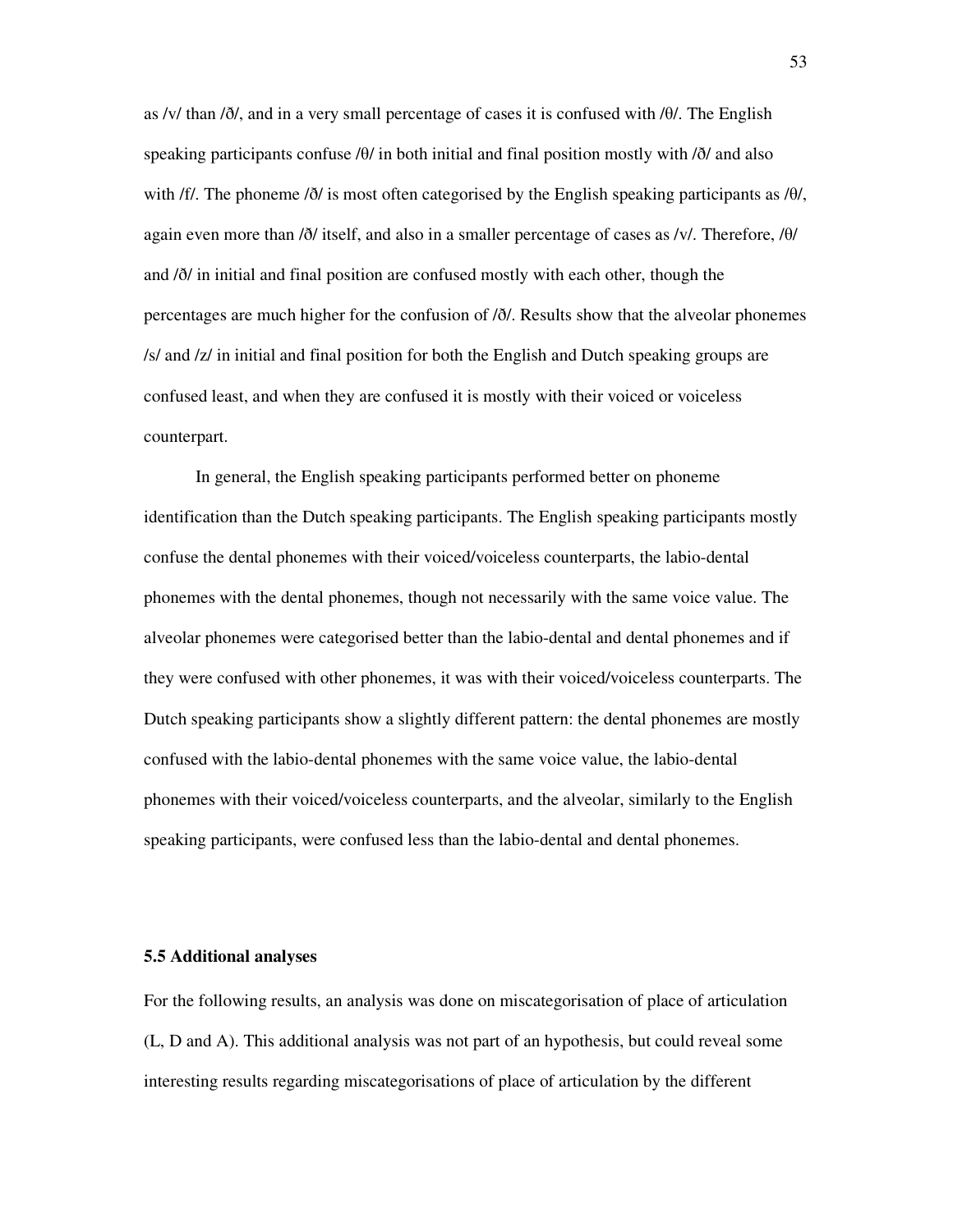groups. These results will later be compared to miscategorisations in voice and phoneme. In this analysis responses were counted as incorrect when they belonged to another place of articulation than the target phoneme. For example, when the /s/ was the target phoneme, both /s/ and /z/ as response were considered correct since both are pronounced with the same place of articulation, namely alveolar. An ANOVA revealed that overall, for all results together of all participants and both positions, there was a significant effect of place of articulation  $(F[2,207] = 103.07, p < 0.001)$ . Performance on the dental phonemes (mean 51% correct) was worse than performance on labio-dental (mean 80 % correct) and alveolar phonemes (mean 94.8% correct). The order of performance from best to worse was  $A > L > D$ . As can be seen in Figure 3, a similar pattern was found for voicing miscategorisations per category of place of articulation. When separated out by position, the results also show a significant effect of place of articulation  $(F[2,204] = 110.26, p < 0.001)$ , as shown in Figure 6. The same pattern in order of performance  $(A > L > D)$  can be seen when looking at initial and final position separately.



FIG 6. Means of correct categorisation of place of articulation per position and place of articulation ( $'L$  = labiodental, ' $D'$  = dental, ' $A'$  = alveolar).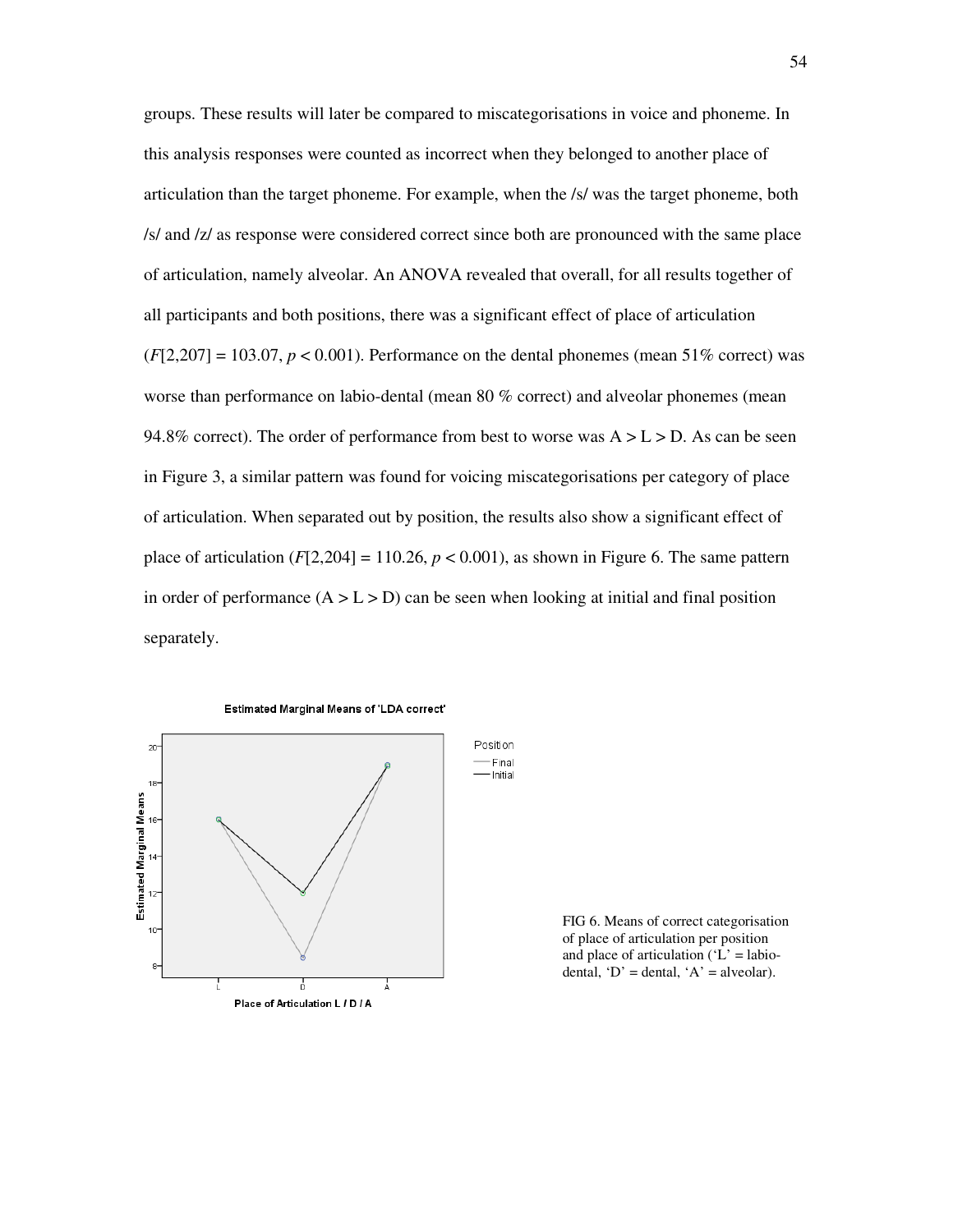However, there is also a significant interaction between place of articulation and position, in which performance on the dental phonemes in final position was significantly worse than in initial position  $(F[1,68] = 10.49, p < 0.003)$ , whereas performances on L and A were almost the same in both positions.

 Further analyses of variance showed a significant interaction between language and place of articulation  $(F[2,198] = 17.15, p < 0.001)$  and between language and position  $(F[1,198] = 6.68, p < 0.02)$ . Figure 7 shows the results on the categorisation performances for place of articulation on both positions and by both language groups separately. Contrary to the results for voicing categorisation (see Figure 3 on page 47), the English speaking group performed better on the dental phonemes in both positions than the Dutch speaking group.



FIG 7. Means of correct categorization of place of articulation per position, per language and per place of articulation  $(L)$  = labio-dental,  $D'$  $=$  dental, 'A'  $=$  alveolar).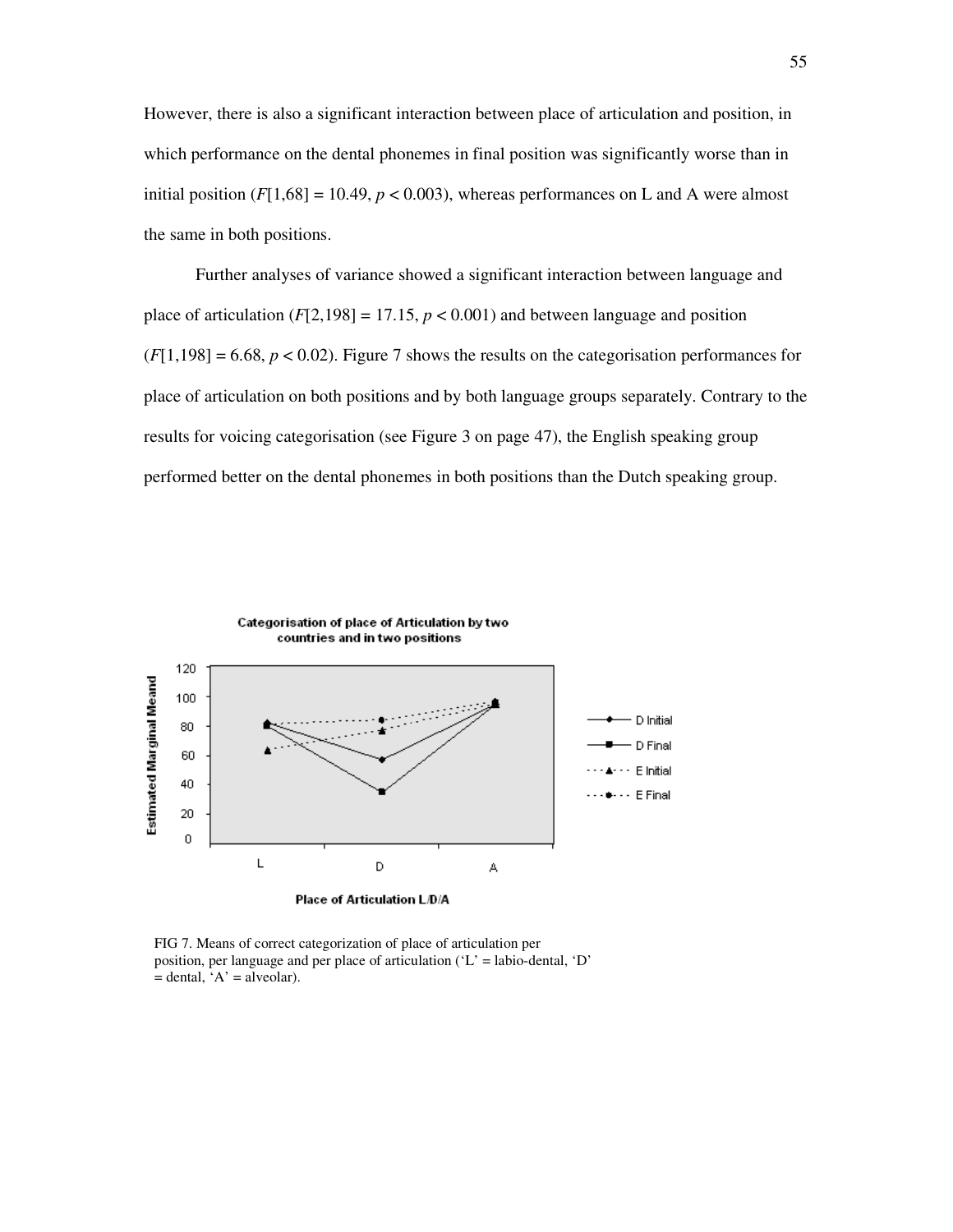Moreover, the Dutch speaking participants performed worse on the dental phonemes in final position (mean 35% correct) than initial position (mean 57%), and the English speaking participants performed better in final position (mean 84% correct) than in initial position (mean 77% correct). In general, though, the English speaking participants did not perform significantly better than the Dutch speaking participants.

 The performance on alveolar phonemes was still best, by both countries and both positions, and on labio-dental phonemes a little worse. The performances of the two language groups on labio-dental phonemes in final position did not differ much, with the English speaking participants just slightly better (mean 81% correct) than the Dutch speaking participants (mean 80% correct). However, the English speaking group performed much worse on the categorisation of initial labio-dental phonemes (mean 64% correct) and also worse than the Dutch speaking participants (mean 82.5% correct).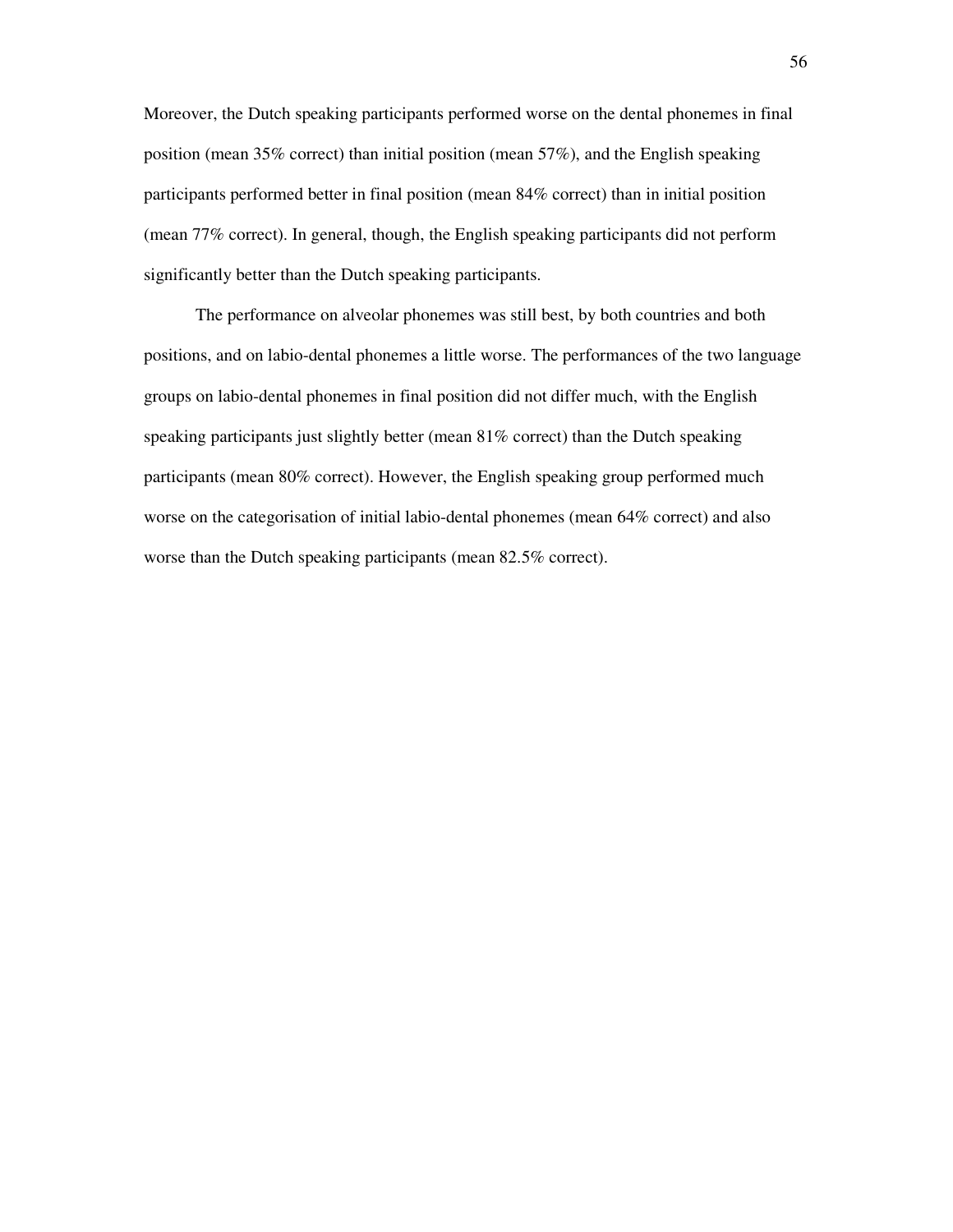#### **6. Discussion**

In this chapter the results of the four hypotheses and the additional analysis will be discussed and the relevant findings will be summarized after each hypothesis.

#### **6.1 Hypothesis 1**

Hypothesis 1 was not confirmed: there was no significant effect of L1 transfer for the perception of fricatives by Dutch listeners of English. First, the prediction that the English speaking group would perform better on voicing categorisation than the Dutch speaking groups was not confirmed. No significant difference in performance between the two language groups, Dutch and English, was found. This result is similar to those in Broersma (2005), in which the English speaking participants also did not perform better than the Dutch participants. But at the same time it is different from Cutler et al. (2004), in which the English speaking participants did perform significantly better than the Dutch participants. Our current finding may be attributed to our manipulating the stimuli for vowel duration, by removing the vowel duration cue, which normally is an important cue for English speakers. However, the English speaking participants did not perform worse on the target consonants in final position in which this vowel duration cue is important. The Dutch speaking participants did not identify voice better in initial or final position of the item. There was no significant difference to be found between the performance on target consonants in initial versus final position. Thus, the second prediction of Hypothesis 1, that the Dutch speaking groups would perform worse on final position than on initial position, was not confirmed either. The third prediction of Hypothesis 1 was that the Dutch group would bias toward the voiceless option in final position. Although a significant difference was found between means of incorrect responses by the Dutch groups on voiced and voiceless fricatives, there was no bias towards the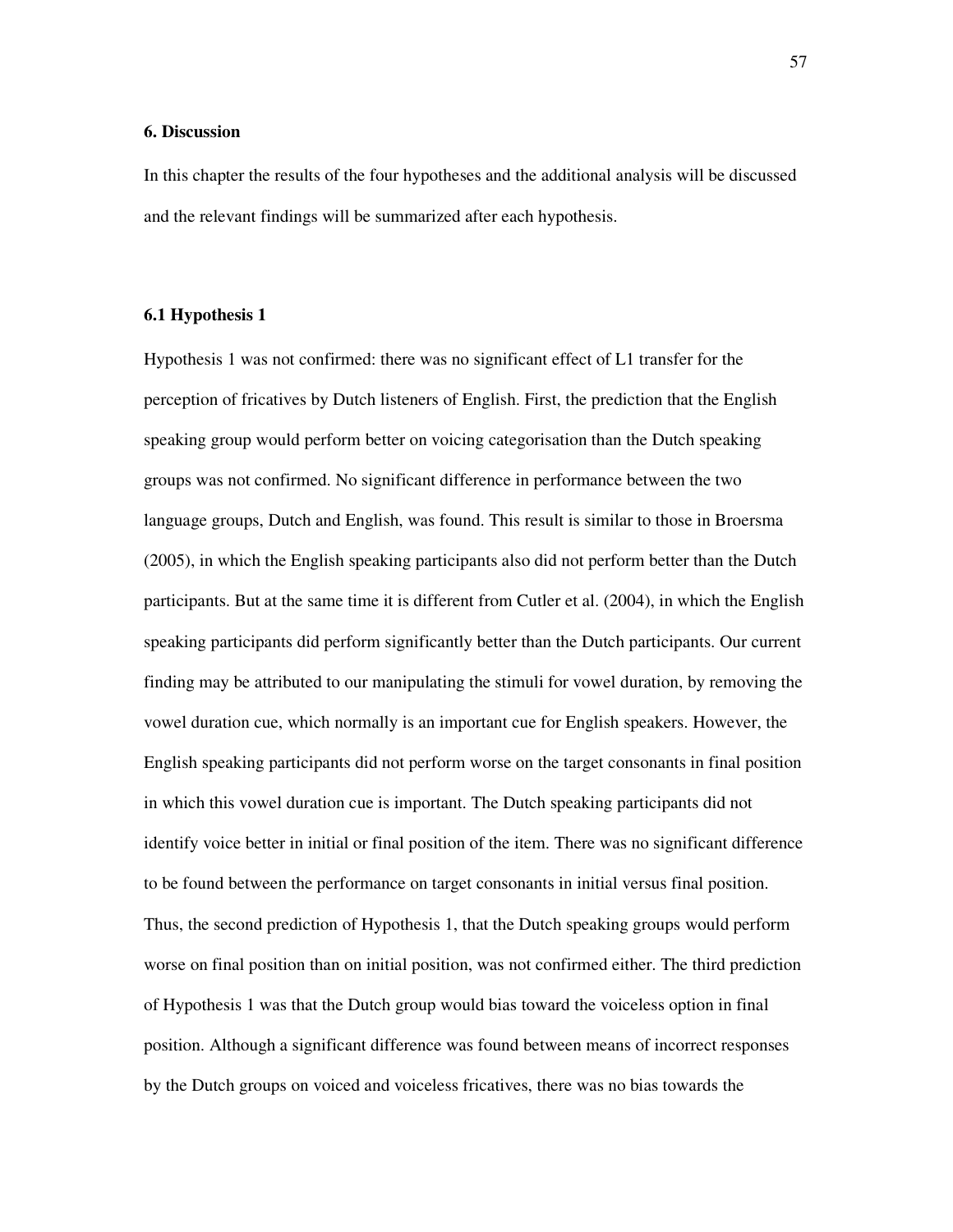voiceless option in this position. Remarkably, the bias appeared to be towards the voiced option rather than the voiceless. These results, that the Dutch speaking participants did not perform worse than the English speaking participants in discriminating between the voicing contrast and did not perform worse on final position than on initial position, somewhat resemble the results of the relevant experiment in Broersma (2005). The results contradict those of Cutler et al. (2004), in which the Dutch speaking participants performed worse than the English speaking participants. Both studies involved advanced learners of English who had received on average 7 to 8 years of English instruction in primary school and high school education, which means that this could not have caused the difference in results between the studies. A possible explanation for the resemblance to Broersma's work (2005) and the dissimilarity to Cutler et al. (2004) is that in Broersma (2005), only the fricatives /f-v/ and /sz/ were used in the relevant experiment: this resembles the number of fricatives used in the present study. In Cutler et al. (2004) on the other hand, twenty-one phonemes were used, including stops, fricatives, nasals and liquids. What may be concluded from this comparison is that for Dutch learners of English in an experiment situation, the voicing contrast in just English fricatives is less difficult to detect than the voicing contrast in a whole range of consonants. Regarding the fourth prediction of Hypothesis 1, all participants, both English and Dutch speaking, performed significantly better on the alveolar and labio-dental phonemes than on the dental phonemes, as was expected. Against expectations, the English speaking participants, compared to the Dutch speaking participants, performed significantly worse on the voicing contrast in dental phonemes. A possible explanation for this could be that, although present in their native language, the English speakers are not aware of the voicing contrast in the dental phonemes, since these are spelled the same (namely: 'th'). For them, perhaps, this contrast was just as new as for the Dutch speaking participants. Having to make a conscious choice between the two phonemes might have been more difficult for a native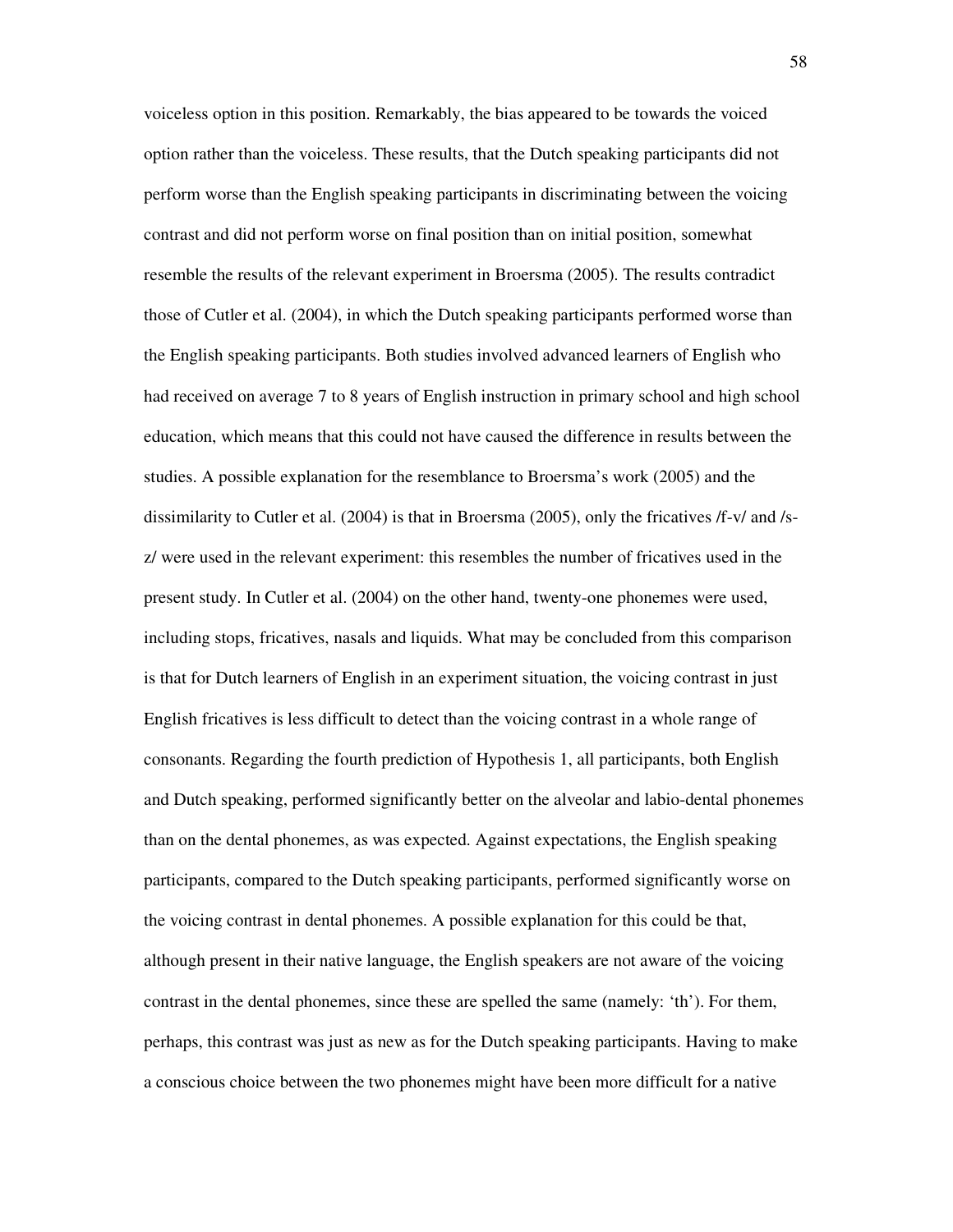speaker of English than for a native speaker of Dutch, who is taught about the English sounds explicitly. However, the results from Hypothesis 4 and the additional analyses showed that the English speaking participants performed better than the Dutch speaking participants on the labelling of the dental phonemes.

 When looking at the results for each prediction it can be concluded that Hypothesis 1 was not confirmed; a clear effect of L1 transfer was not found. In general, the Dutch speaking participants did not perform worse than the English speaking participants, nor did they bias towards the voiceless option in final position, even though the voicing contrast in final position is not present in the native language. Although in general all participants performed worse on the dental phonemes, the Dutch speaking participants did not perform worse on the dental phonemes, which are unfamiliar to them in their native language, than the English speaking participants.

#### **6.2 Hypothesis 2**

Hypothesis 2 was not confirmed: there was no significant effect of region on the perception of the voicing contrast in fricatives. The prediction that Group N would perform worse than Group S on voicing categorisation was not confirmed. Both groups (N&S) performed almost equally well on the categorisation of voice. The more advanced process of devoicing in the northern part of the Netherlands apparently did not have any influence on the ability to identify voice, compared to the southern group from Belgium, in which the process of devoicing is not as advanced. Furthermore, the expectation that for Group N a bias towards the voiceless option in initial position would be found, too, was not confirmed. Thus, Hypothesis 2 was not confirmed. This seems to imply that the difference between the degree of the fricative devoicing process in the two regions does not affect the ability to distinguish between the voicing contrast in fricatives. However, there is a possible alternative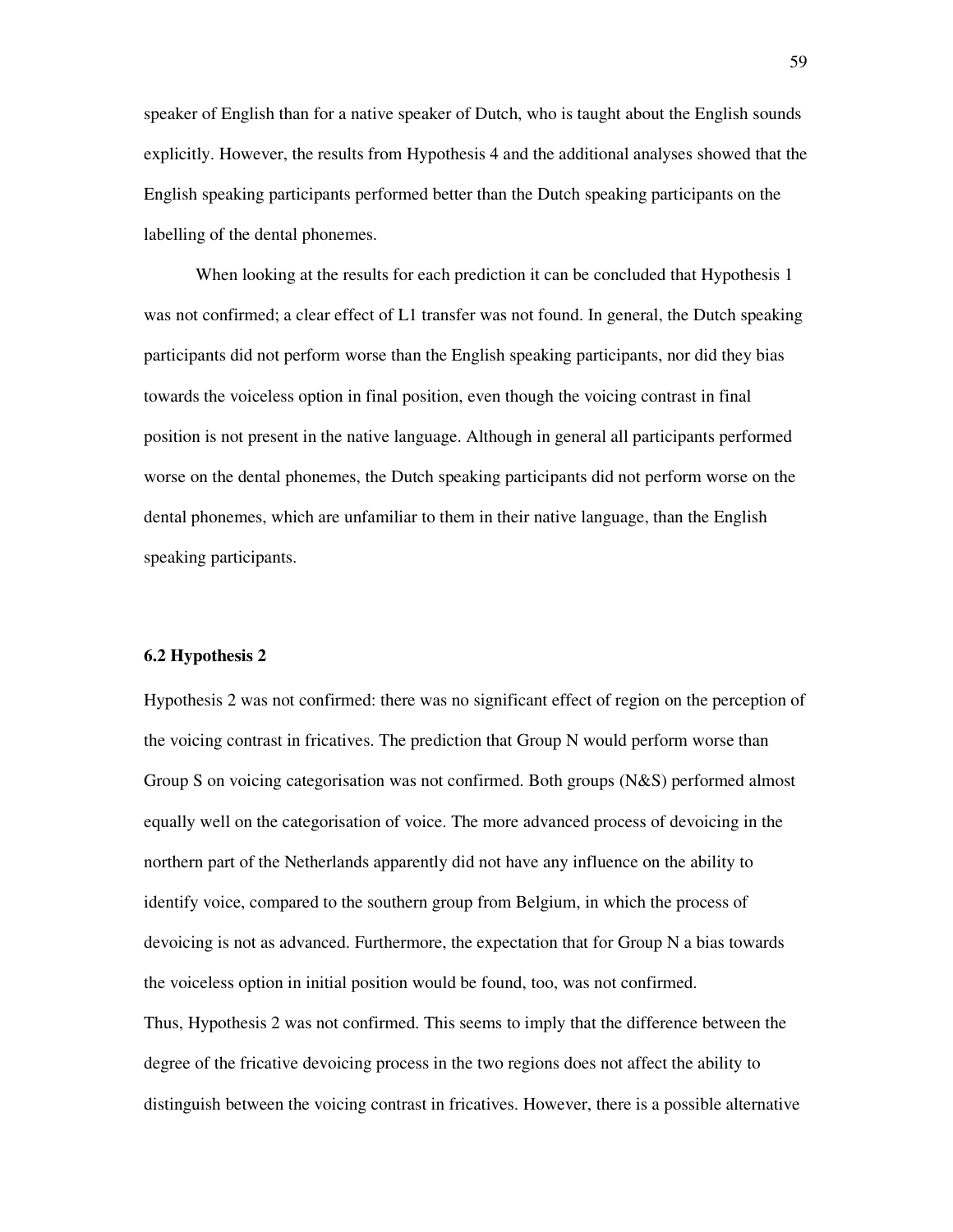explanation. The lack of a difference in the performance between the two groups may be due to the fact that that in production, the difference between Groups N and S was not significant. Although there were differences in the degree of the devoicing process between Groups N and S, the region from which the participants in Group S came, was not the region in which the process of devoicing is the least advanced. Results might have been different if the participants were from the west of Belgium, in which the process of devoicing of fricatives is even less advanced than in (Eastern) Flemish Limburg.

#### **6.3 Hypothesis 3**

 Hypothesis 3 implied that was that if Group S performed better than Group N overall, and also better than Group N on the dental phonemes, L1 transfer would be feature-bound. If Group S performed better than Group N overall, but equal to Group N on the dental phonemes in particular, L1 transfer would be phoneme-bound. But since the predictions from Hypothesis 1 that there would be an L1 transfer effect and Hypothesis 2 that Group S would perform better on the voicing categorisation than Group N, were both left unconfirmed, no conclusion can be drawn from the results regarding the nature of L1 transfer. Results did show that there was no significant difference in the performance between the two Dutch speaking Groups on the dental phonemes, but since Group S did not perform better than Group N overall and Group E did not perform better than both Groups N and S, it cannot be concluded from this that L1 transfer is phoneme-bound.

#### **6.4 Hypothesis 4**

Hypothesis 4 was confirmed: all groups confused phonemes most frequently with specific different phonemes. The prediction that the English speaking participants would perform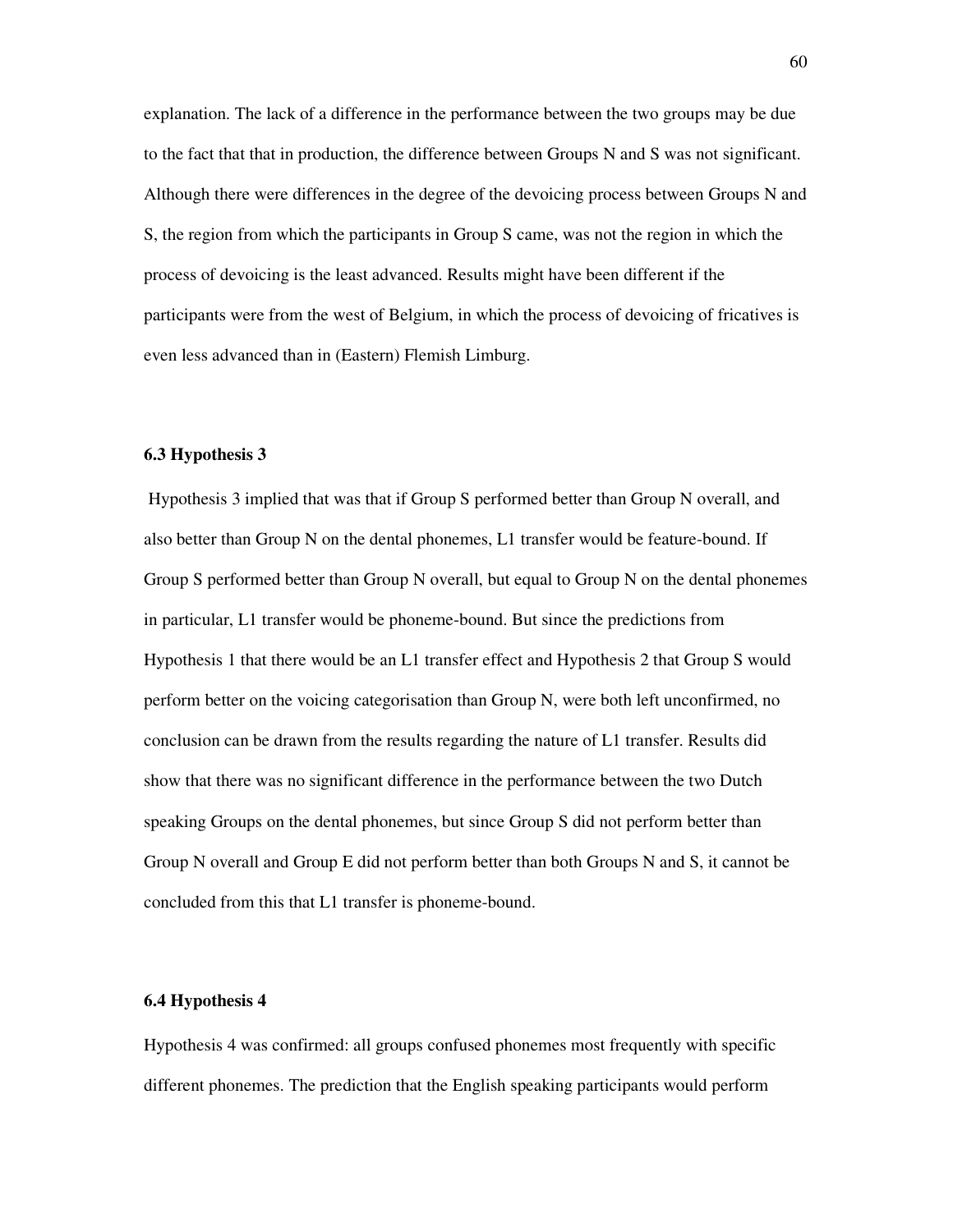better on phoneme identification than the Dutch speaking participants was confirmed. Remarkably, the English speaking participants did not perform better than the Dutch speaking participants on voicing categorisation (predicted in Hypothesis 1), but they did on phoneme identification. The English speaking participants, therefore, seem to have more difficulties with voicing identification than with phoneme identification. The fact that the Dutch participants perform worse than the English participants on the identification of the phonemes overall might be due to the Dutch participants being less familiar with the English fricatives than the English participants are. This implies a form of L1 transfer: being less familiar with certain non-native phonemes causes difficulties in the L2 perception.

The prediction that the dental phonemes would mostly be confused with labio-dental phonemes (of the same voice value) and with each other, that the labio-dental phonemes would mostly be confused with dental phonemes (of the same voice value) and with each other, and that alveolar phonemes would mostly be confused with each other and least of all, is largely confirmed. The Dutch speaking and English speaking groups, however, show a small difference with respect to the specific confusions. The English speaking participants mostly confuse the dental phonemes with their voiced/voiceless counterparts, whereas the Dutch speaking participants mostly confuse the dental phonemes with labio-dental phonemes of the same voice value. The English speaking participants most often confuse the labiodental phonemes with the dental phonemes, though not with the same voice value in most cases, whereas the Dutch speaking participants mostly confuse the labio-dental phonemes with their voiced/voiceless counterparts. A possible explanation for the fact that the English speaking participants also perceive dentals when presented with labio-dentals, and why the Dutch speaking participants perceive labio-dentals when presented with dentals, is familiarity with the specific phonemes. The English speaking participants are familiar with the dentals and the Dutch speaking participants are not.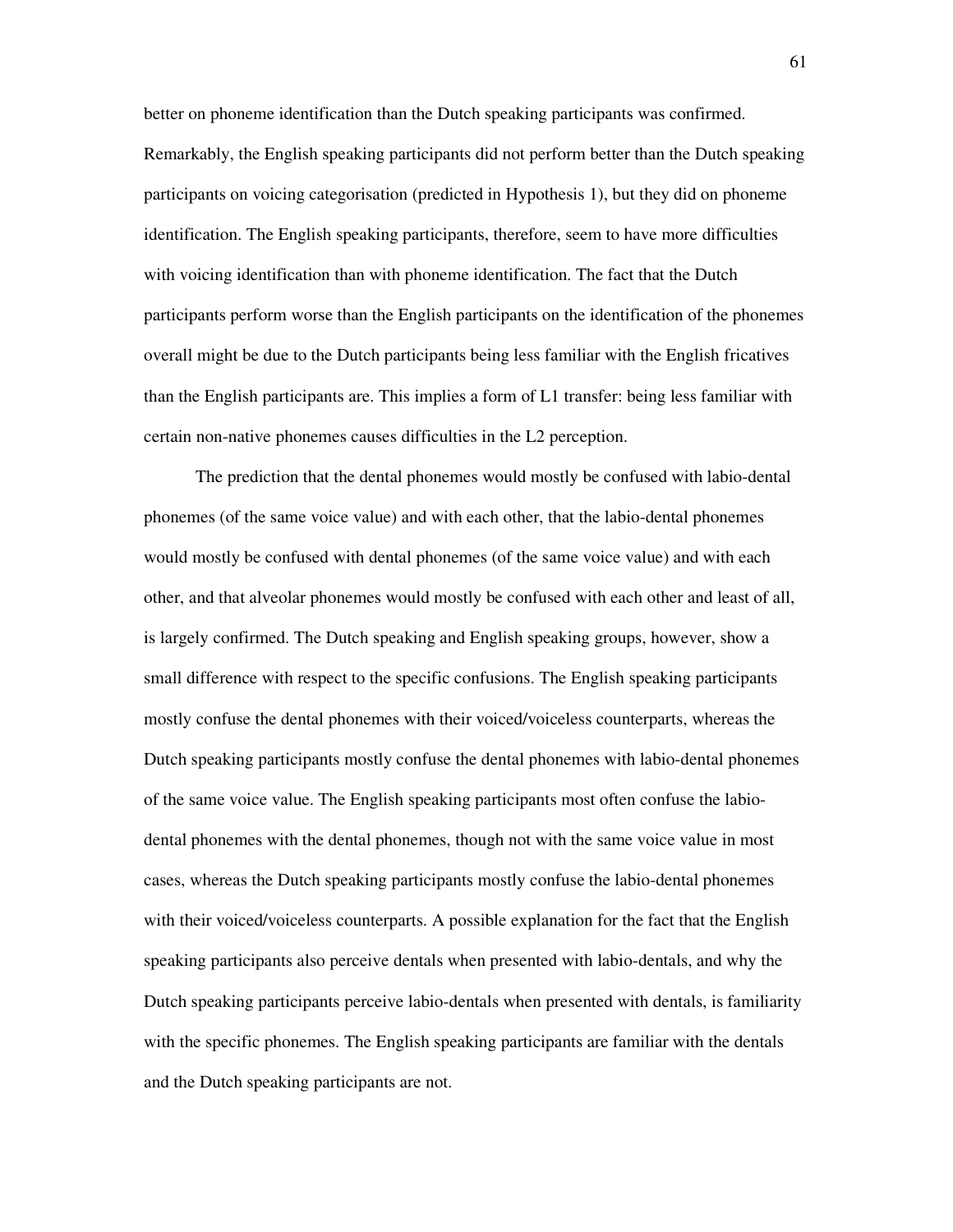Hence, Hypothesis 4 was confirmed: the English participants did perform better on the identification of the phonemes than the Dutch participants.

#### **6.5 Additional analyses**

In the fourth prediction of Hypothesis 1, we expected all groups to perform better on the labio-dental and alveolar phonemes than on the dental phonemes, and we also expected the English speaking group to perform better on the dental phonemes than the Dutch speaking groups. The first part of the prediction was confirmed, but the second part was not. In the results of the analysis in which the focus was on place of articulation instead of voicing identification, however, the order of performance from best to worse was  $A > L > D$ , similar to the voicing identification analysis of Hypothesis 1: the English speaking group, in this case, did perform better on the dental phonemes than the Dutch speaking participants. Again, it seems as if the English speaking participants have more difficulties with the voicing contrast than with the identification of place of articulation or phoneme identification (as was concluded in Hypothesis 4). Further analyses showed some small variations in the performance on consonants in initial and final position and place of articulation, though none of these results reached true significance. In summary, the English speaking participants identified the place of articulation of the dental phonemes better than the Dutch speaking participants did. This is the opposite of the results of the identification of voice in dental phonemes, as tested in Hypothesis 1. The Dutch participants performing worse on the identification of place of articulation of the dental phonemes could be due to L1 transfer: the Dutch participants were less familiar with the English fricatives than the English participants were and had therefore more difficulties with perceiving these differences between the place of articulation of the dental phonemes and the other four (labio-dental and alveolar) phonemes.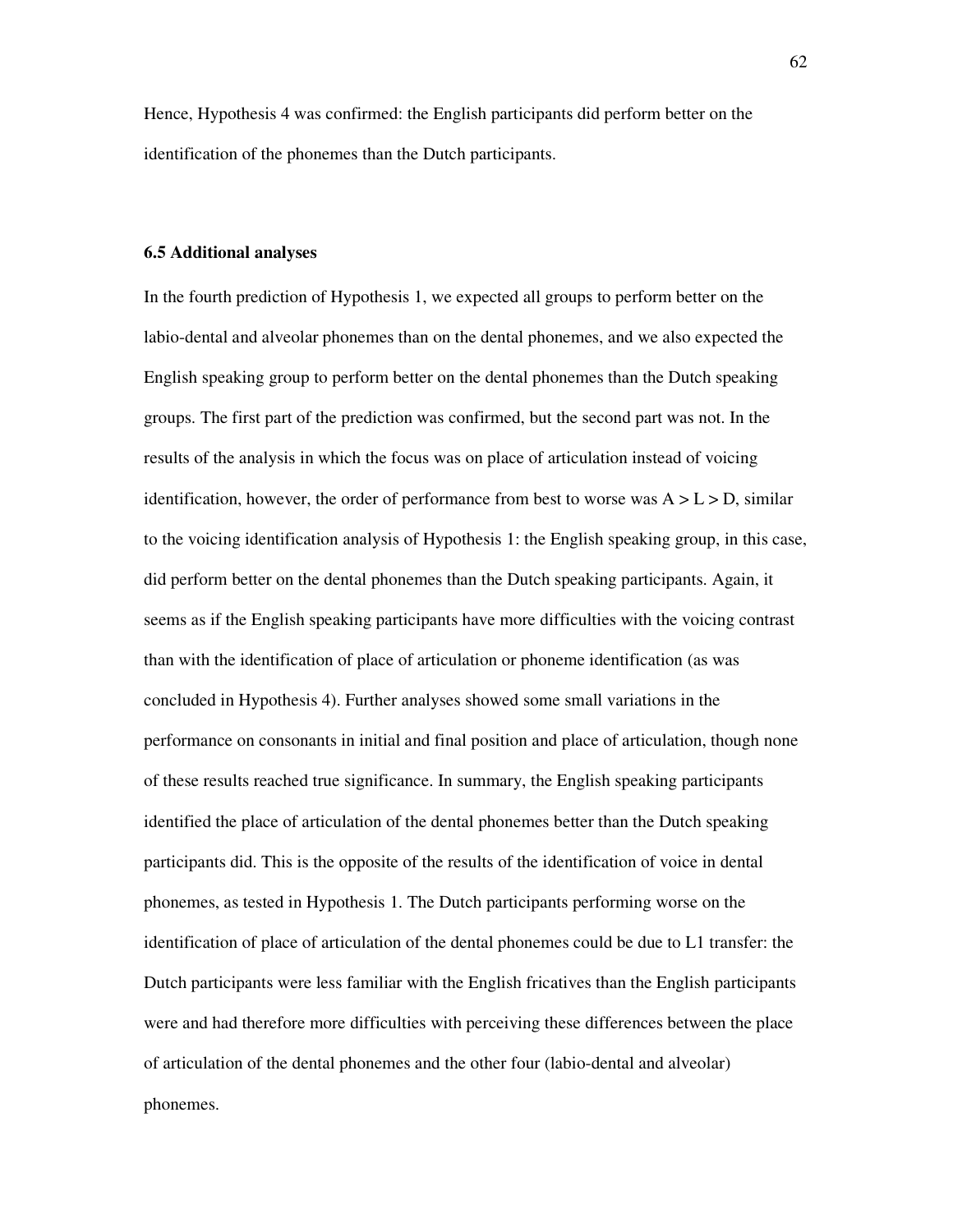#### **7. Conclusion**

In this study, we tried to answer two main questions concerning L1 transfer. The first aim was to find out whether L1 transfer would be visible in the perception of the voicing contrast in English fricatives by Dutch listeners and whether regional differences of the Dutch L2 learners of English would affect their SLA in different ways. To answer this question a perception experiment in which native listeners of Dutch and native listeners of English had to identify voiced and voiceless fricatives was conducted. Hypothesis 1 and 2 were formulated to fit this aim. However, Hypothesis 1 and 2 were not confirmed. From the first hypothesis, in which it was claimed that there would be an L1 transfer effect visible, most predictions were not confirmed. First, the English speaking participants did not perform better than the Dutch speaking participants. Second, the performance on initial position was not significantly better than on final position by the Dutch speaking participants, even though in Dutch there is no voicing contrast in final position. Third, there was no bias towards the voiceless option in final position by the Dutch speaking participants and fourth, the English speaking participants did not perform better on the dental phonemes than the Dutch speaking participants. The only prediction that was confirmed, was that the performance of all participants on the dental phonemes was worse than on the alveolar and labio-dental phonemes. However, this prediction does not say anything about an effect of language and does not positively contribute to a conclusion about L1 transfer. It can be concluded from the results of Hypothesis 1 that there was no significant effect of L1 transfer on the perception of the voicing contrast in fricatives by Dutch L2ers of English. Although no effect of L1 transfer was found for the perception of the English voicing contrast by Dutch listeners, this does not mean that no effect of L1 transfer was found at all. Results from Hypothesis 4 and the Additional analysis showed that the English participants performed better on the

63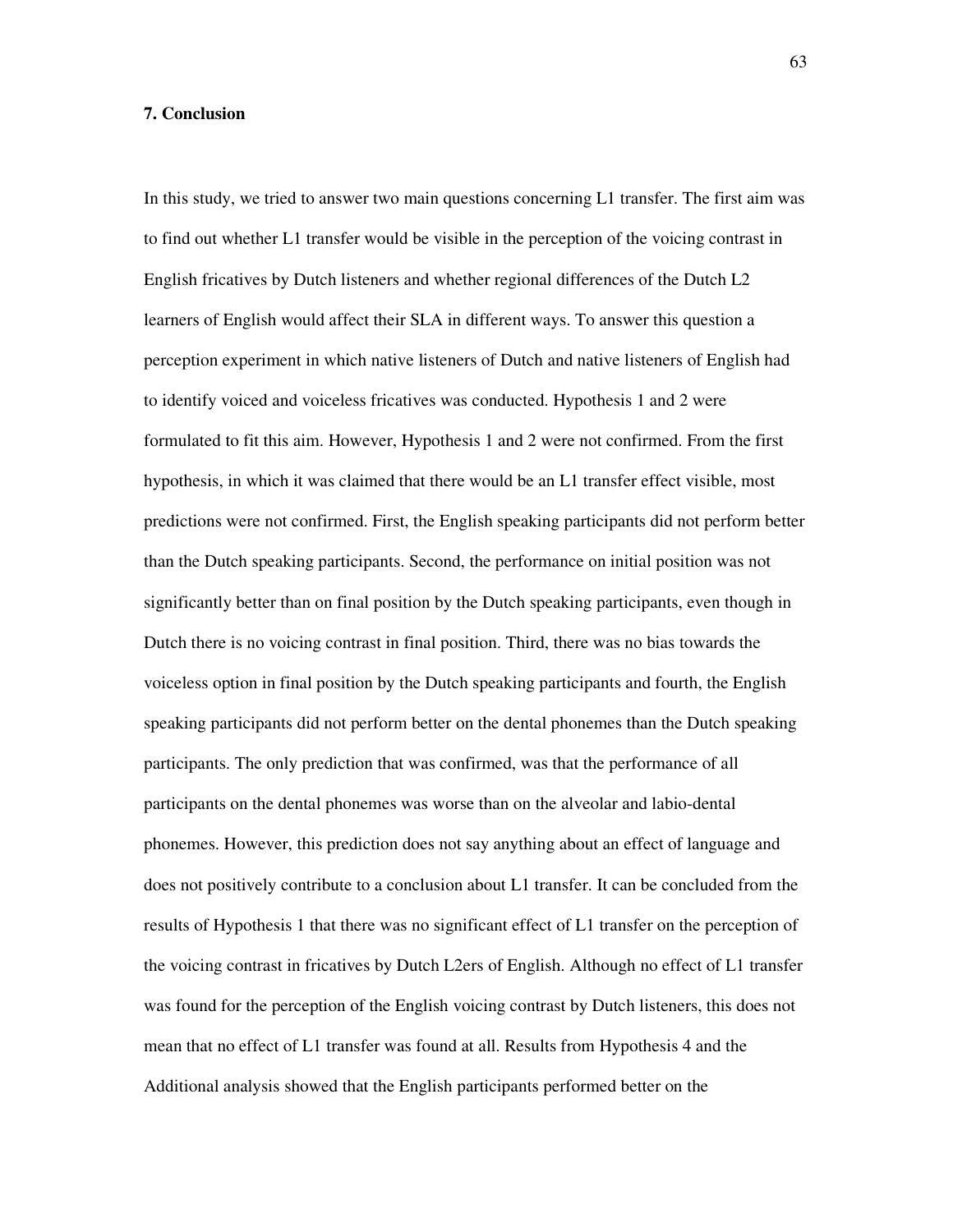categorisation of the fricatives overall, and on the categorisation of place of articulation of the dental phonemes. The Dutch participants performing worse than the English participants on these two issues might be due to the Dutch participants being less familiar to the English phonemes than the English participants were.

The results for Hypothesis 2 showed that the northern group did not perform worse than the southern group and did not show a bias towards the voiceless option in initial position. Our expectation, thus, that the lack of experience with the voicing contrast in the North of the Netherlands would cause a negative transfer effect, was not confirmed. Thus, no main effect of region on non-native perception of fricatives was found.

Our second aim in this study was to answer a question about the nature of L1 transfer, namely, whether L1 transfer is feature of phoneme bound, by specifically looking at the performances on the 'familiar' contrasts versus the 'unfamiliar' contrast. One requirement to be able to answer this question was that the participants from Belgium would perform better than the participants from Groningen overall. This was however not the case, as became clear from the first two hypotheses. Since the first two hypotheses were not confirmed, no conclusion can be drawn for the third hypothesis. There were no significant results to confirm that L1 transfer is phoneme –or feature bound.

To conclude, in the data of this experiment no clear effect of L1 transfer on the perception of the voicing contrast in fricatives was found. Regional variation in the Dutch language did not have influence on the performance on voicing identification in English fricatives and so, no conclusion can be drawn about the nature of L1 transfer. The question then about the nature of L1 transfer remains unanswered.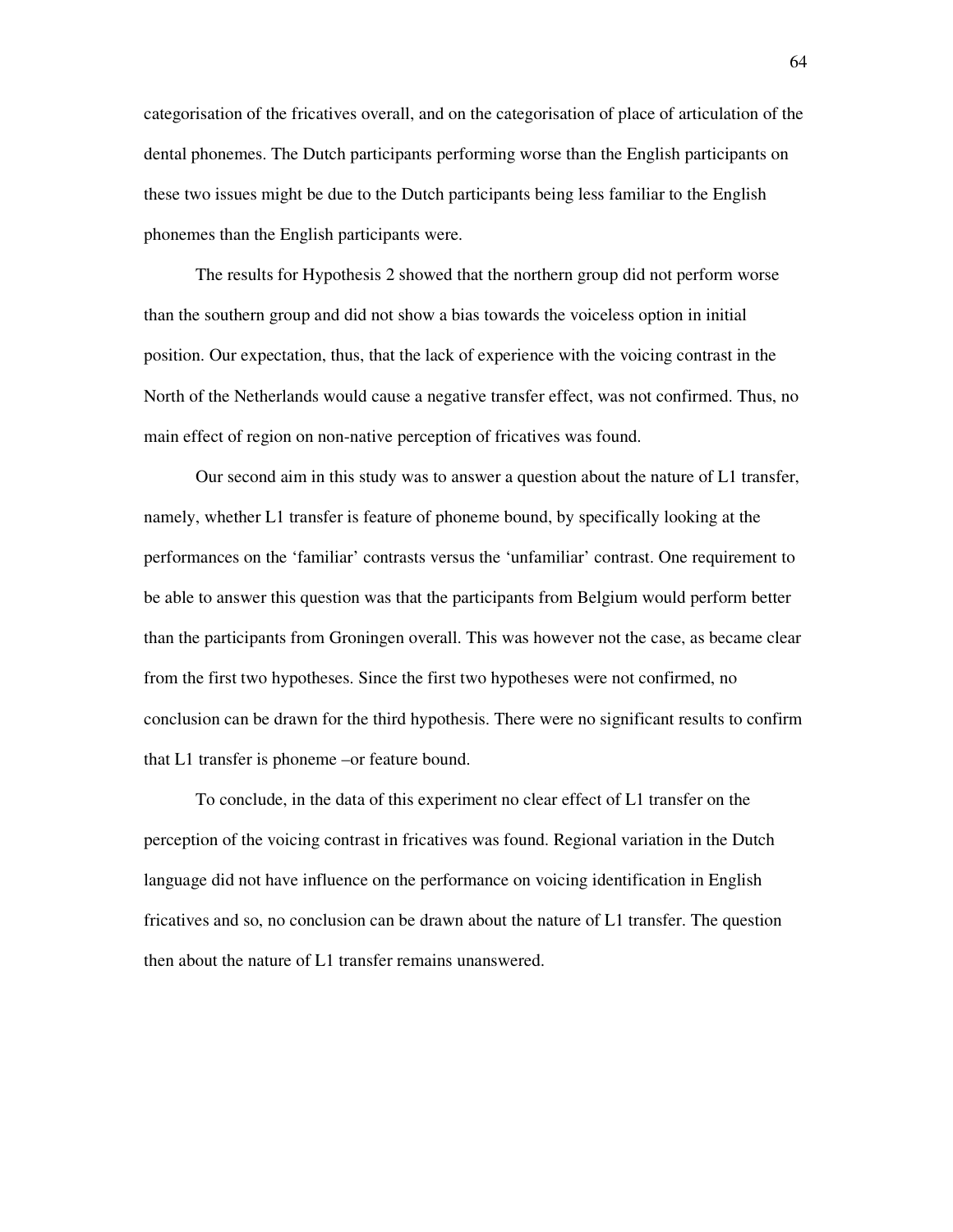#### **References**

- Broersma, M. (2005). "Perception of Familiar contrasts in Unfamiliar Positions" *Journal of the Acoustic Society of America* 117: 3890-3901.
- Broselow, E. (1992). "Transfer and Universals in Second Language Epenthesis". In *Language Transfer in Language Learning*, eds. S.M. Gass & L. Selinker. Philadelphia: John Benjamins Publishing Company.
- Collins, B. & I. M. Mees. (1981). *The sounds of English and Dutch*. The Hague: Leiden University Press.
- Collins, B. & I.M. Mees. (2003). *Practical Phonetics and Phonology: A Resource Book for Students.* London & New York: Routledge.
- Corder, S.P. (1992). "A Role for the Mother Tongue". In *Language Transfer in Language Learning*, eds. S.M. Gass & L. Selinker. Philadelphia: John Benjamins Publishing Company.
- Crystal, D. (ed) (2003). *Cambridge Encyclopedia of the English Language.* (2nd ed.) Cambridge: CUP
- Cutler, A., A. Weber, R. Smits & N. Cooper. (2004). "Patterns of English phoneme confusions by native and non-native listeners" *Journal of the Acoustic Society of America* 116 :3668-3678.
- Ernestus, M. (2000). *Voice Assimilation and Segment Reduction in Casual Dutch. A Corpus-Based Study of the Phonology-Phonetics Interface*. LOT Utrecht. 47-68 & 147-187.
- Flege, J.M. (1987). "The production of 'new' and 'similar' phones in a foreign language: Evidence for the effect of equivalence classification" *Journal of Phonetics* 15: 47-65.

Flege, J.M. & J. Hillenbrand. (1986). "Differential use of temporal cues to the /s/-/z/ contrast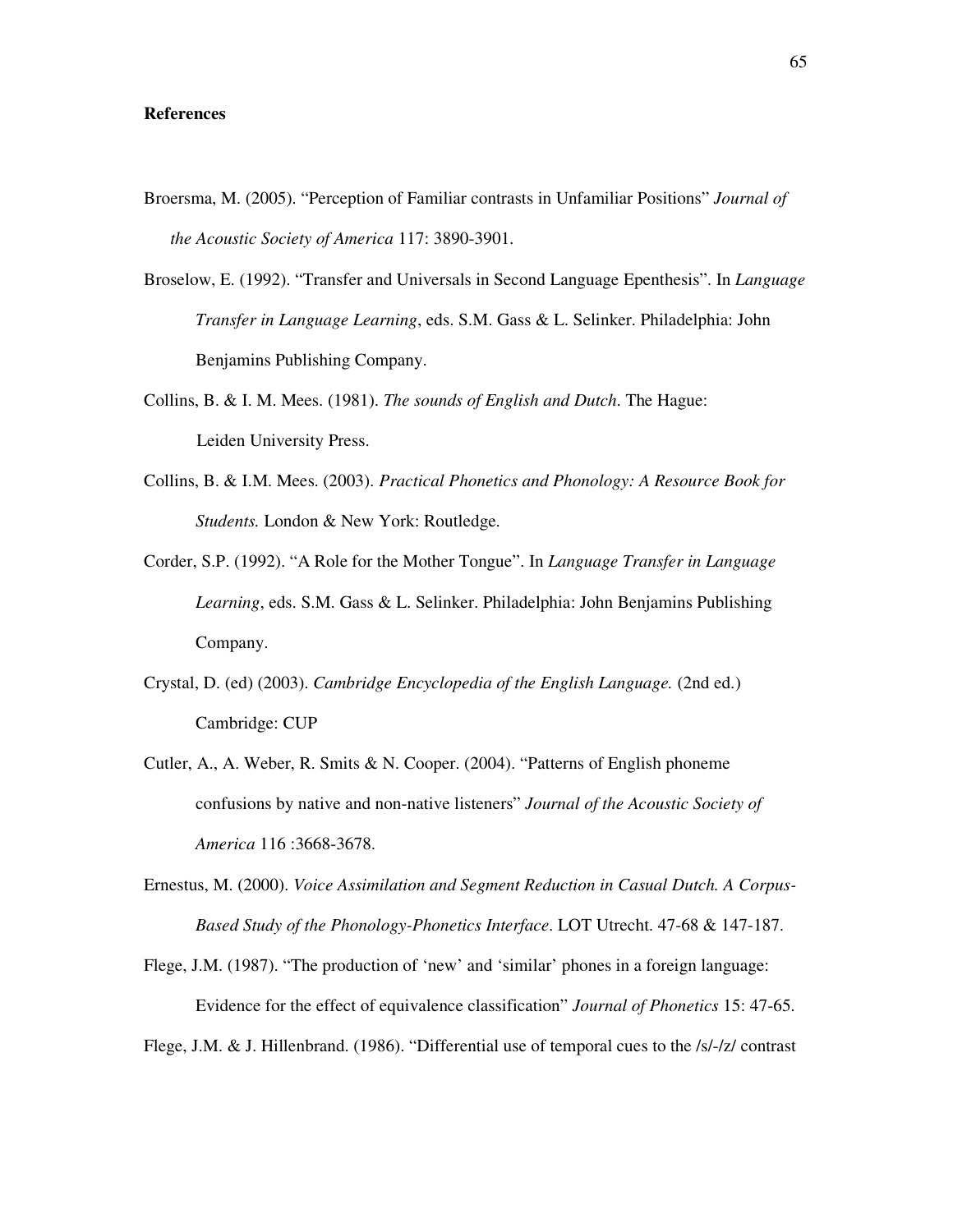by native and non-native speakers of English". *Journal of the Acoustic Society of America* 79: 508-517.

- Gass, S.M. & L. Selinker. (1992). *Language Transfer in Language Learning*. Philadelphia: John Benjamins Publishing Company.
- Greenlee, M. (1979). "Learning the phonetic cues to the voiced-voiceless distinction: a comparison of child and adult speech perception". *Journal of Child Language* 7: 459- 468.
- Higgins, J. (2008). "Minimal pairs for English RP; Consonants" 20 April, 2008. <http://myweb.tiscali.co.uk/wordscape/wordlist/>
- Jongman, A., R. Wayland, & S. Wong. (2000). "Acoustic Characteristics of English Fricatives". Journal of the Acoustic Society of America 108 (3). 1252-1263
- Kissine, M., H. Van de Velde & R. van Hout. (2003). The Devoicing of Fricatives in Standard Dutch. In P. Fikkert & L. Cornips (eds.), *Linguistics in the Netherlands 2003*. Amsterdam: John Benjamins, 93-104.
- Kissine, M., H. Van de Velde & R. van Hout. (2005). "Are /v/ and /f/ merging in Dutch?" ICLaVe3, Amsterdam, 23-25 June 2005.
- Ladefoged, P. (1993). *A Course in Phonetics.* Harcourt Brace College Publishers.
- Lightfoot, D. (1998). *The Development of Language: Acquisition, Change and Evolution*.
- Pallier, C., A. Christophe & J. Mehler. (1997). "Language specific listening". *Trends in Cognitive Sciences*. Vol 1, no. 4.
- Sheldon, A. & W. Strange. (1982). "The acquisition of /r/ and /l/ by Japanese learners of English: Evidence that speech production can precede speech perception". *Applied Psycholinguistics* 3, 243-261.
- Slis, I.H. & M. van Heugten. (1989). "Voiced-Voiceless Distinction in Dutch Fricatives". *Linguistics in the Netherlands* 6, 123-132*.*